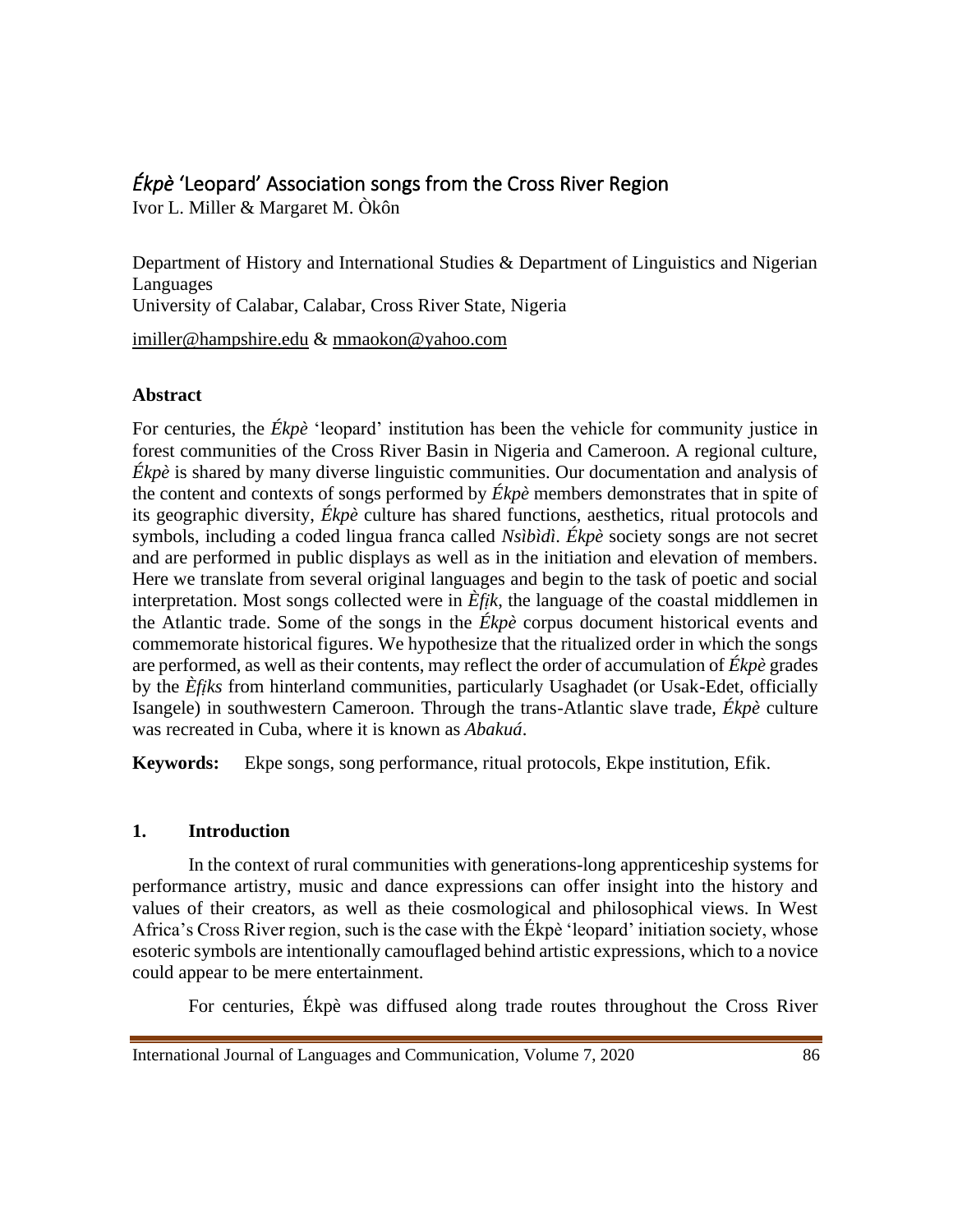region, where it played several important roles<sup>1</sup>: Membership conferred full citizenship rights in the community of initiation; depending on the level of title attained, it accorded enhanced political status in one's community; its sumptuary costumes evoked the type of reverence accorded to the 'toga virilis' in ancient Rome; Ékpè was the no-nonsense community police, with powers to discipline lawbreakers and even confiscate their property; Ékpè created rich entertainments with intricate dances, songs and body-mask performances by members.; finally, Ékpè was a school for esoteric teachings that revealed ideal stages in a person's life to achieve maturity within their community, as well as cognizance of the possibility of reincarnation.<sup>2</sup>

From 1846 onwards, Presbyterian missionaries who were invited to Calabar by Ékpè chiefs, convinced Ékpè title-holders to reform the society, for example by urging them to create and enforce Ékpè laws that prohibited markets on Sundays, as well as the killing of slaves for the burials of 'big men'.<sup>3</sup> From the 1890s-1960 under colonial rule, Ékpè's authority was diminished in urban areas like Calabar, but in the hinterlands it continues to fulfill some functions of governance. From the 1960s into the present, Nigerian churches, specifically Pentecostal, are attacking Ékpè and other once important initiation clubs as demonic or "satanic," to the point where several recent cases of Ékpè halls being destroyed by locals are on record.

We present the following Ékpè songs so that the enduring values of Ékpè can be understood from actual observation, through the trademark musical expressions of the group.

#### **1.1 Background**

Previous studies of the songs of initiation clubs include Green (1958), a collection of proverbial phrases sung during body-mask performance by the  $\hat{O}$ kònkò society, held to be an institution related to Ékpè among Ìgbo speakers in southeast Nigeria.<sup>4</sup> Udoka (1984) briefly describes Ekong warrior songs from southeast Nigeria. In southeast Angola, Kubik recorded songs of the Mukanda boys' initiation school, concluding that,

Teaching and learning in the *mukanda* is largely based on the medium of song, reinforced by dance and other action patterns, though the meaning of the didactic songs is not always fully understood by the initiates (1971: 4).

In the absence of other sources, initiation songs can be used to offer historical insight. In the Cross River region, archaeological research is inadequate, despite some important

<sup>&</sup>lt;sup>1</sup> Röschenthaler (2011).

 $^{2}$  cf. Bassey (1998/2001); Miller & Ójóng (2012).

<sup>3</sup> Cf. Waddell (1963: 421-22; 438).

<sup>4</sup> Bentor (2002: 30-31) describes Okonko as a "related institution" to Ékpè, but with significant differences.

International Journal of Languages and Communication, Volume 7, 2020 87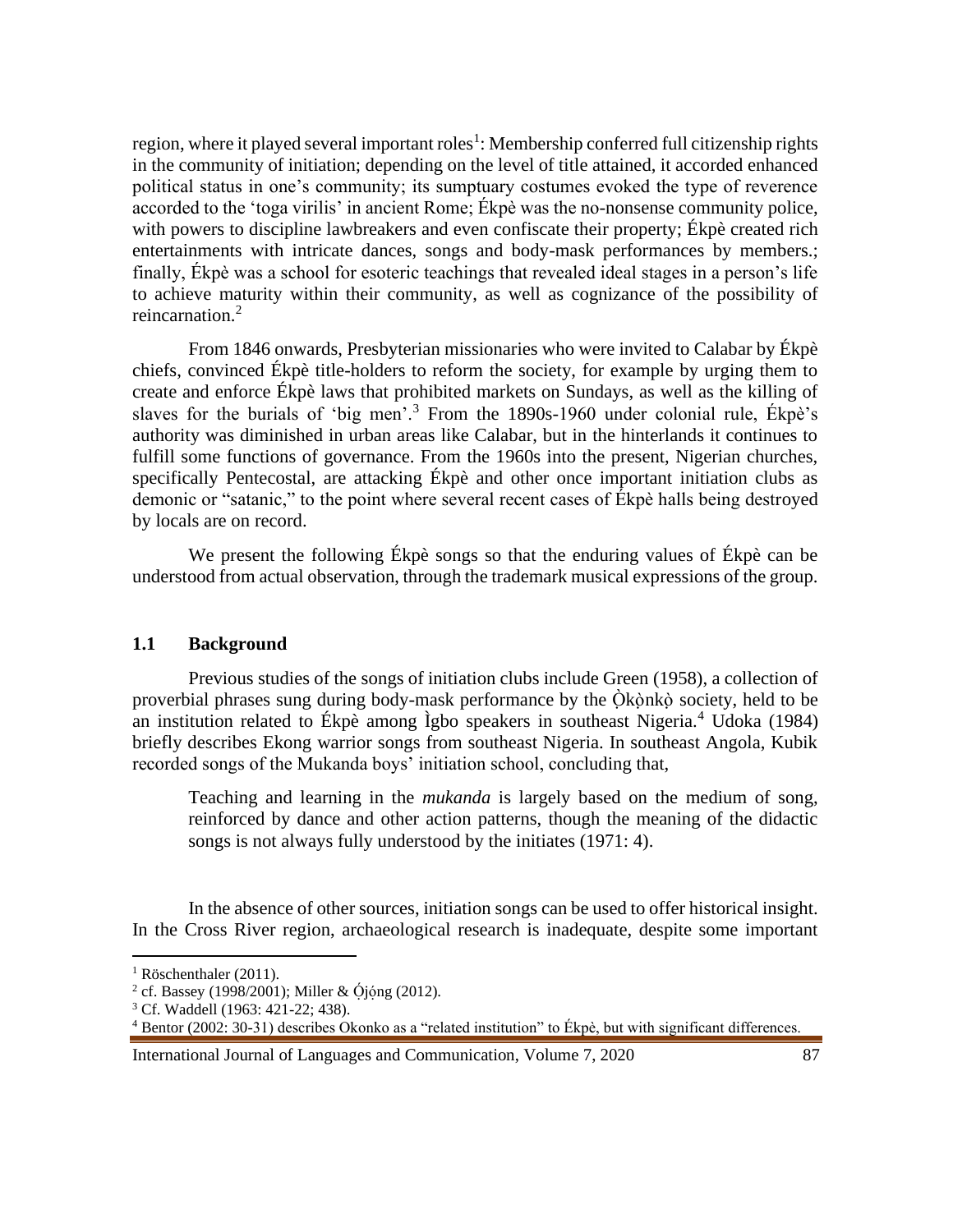excavations by Professor Ekpo Eyo and his students (Eyo & Slogar 2008: 12). Likewise, few early written documents exist, despite scattered writings by merchants like Antera Duke (1780s). Later missionaries were not interested in local history.

Nigerian scholars contemplating these problems have indicated the value of local songs as historical data. Regarding Ijo (Izon, "Ijaw") songs, Alagoa (1968: 16) writes that, "Song texts . . . are capable of supplying subtle insights, local colour and details beyond what archives and other forms of oral tradition can provide." Alagoa continues:

The fact that songs are assessed within their society mainly as music constitutes one of its advantages as historical document. They contain information that is unlikely to be preserved in the direct historical traditions handed down formally or officially. . . . once songs have been made and preserved because of their musical appeal or the relevance of their content, they are more likely to survive the attempts of later generations to adapt them to contemporary taste or ideas than the formal traditions. Song texts and similar oral literary data may, accordingly, be said to have more of the 'neutral' or impartial qualities of the best archives. That is, that they were created for other purposes than to preserve history (Alagoa 1968: 3).

The possibility of treating songs as windows into the past is provocative. First one must acknowledge that the character and traditions of the peoples of southeastern Nigeria often conceive song performance as a source of entertainment to praise the sponsor of the event.<sup>5</sup> Nevertheless, there are songs that praise  $\hat{E}$  fik historical figures like Eyo Nsa and his son Eyo Honesty (see song #8). It is possible that after their descdants promoted these songs, they have entered the general repertoire into the present.

While reviewing hundreds of Ekpè songs, we excluded many — particularly those from urban Calabar — as contemporary inventions improvised in the joy of the moment in ceremonial gatherings. The songs sampled here, by contrast, seem more likely to reflect old themes passed on through generations that evoke both the values of Ékpè and its historical development. Alagoa's observation that songs in the Niger Delta are characteristically simple in form, equally applies to Ékpè songs in the Cross River region:<sup>6</sup>

International Journal of Languages and Communication, Volume 7, 2020 88

<sup>5</sup> Recent examples were recordings in Calabar that praised incumbent Gov. Donald Duke [a Nnabo recording], and *Okop Unen Ike* ('All who hear will agree'), recorded in 2012 in praise of Arch. Bassey Ndem, a local businessman and title-holder.

<sup>6</sup> Nigerian historian K. Dike described the wide reach of the Niger Delta: "The Niger Delta occupies the greater part of this lowland belt and may be described as the region bounded by the Benin river on the west and the Cross river in the east, including the coastal area where the Cameroon mountains dip into the sea" (Dike 1956: 19). This songs of initiation societies in this culturally diverse area share formal elements.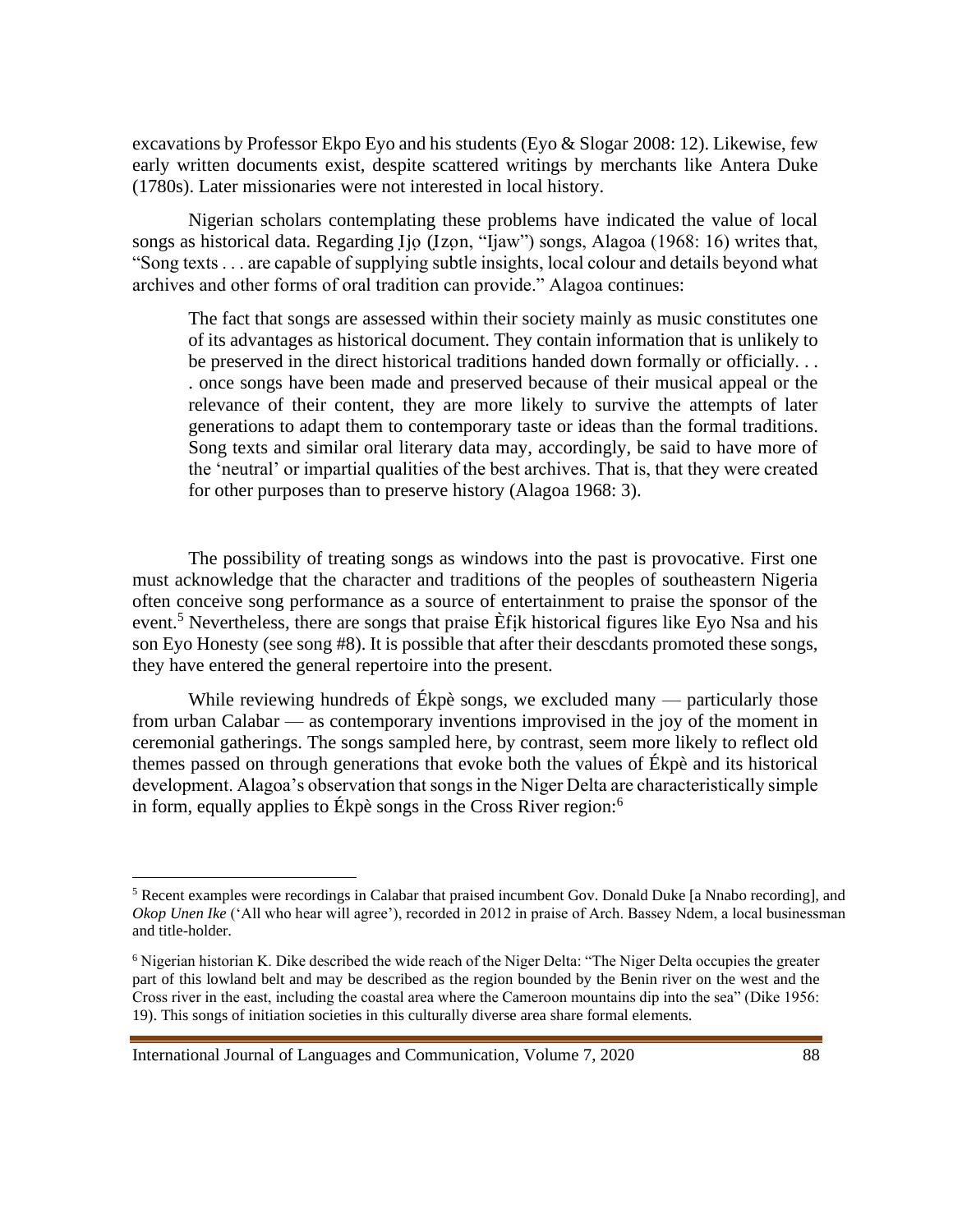A song normally deals with a single theme and treats this in a brief, but arresting sentence or two. The solo singer states this theme once, sometimes twice, and the chorus repeats it. . . . Such prolonged performance is completely satisfying to a native audience. . . But the brevity of this element [the text] helps to make it easy for a chorus to learn quickly, and to preserve it in their memory for other occasions (Alagoa 1968: 3-4).

Similarly for songs of the Èfịks of Calabar, Erim wrote:

A typical Èfịk song text deals with a single theme and treats it as briefly as possible. Indeed, an Èfịk singer states his theme once or twice with several refrains. In other words, the chorus repeats the theme which is often the central message (1990: 56).

In Cuba, Cross River peoples forcibly migrated through the trans-Atlantic slave trade, profoundly influenced Cuban popular music. Simple phrases are a rule in the rumba tradition — a communal form that informs other genres of dance music. Simple perhaps, but its meanings are pithy. The chorus may seem nonsensical to outsiders but understood by initiated participants. For example, the phrase: 'Guaguancó amana mana me dijo' is the chorus for a rumba-guaguancó.<sup>7</sup> Trained members of Abakuá (the Cuban variant of Ékpè) can parse this as a word game derived from a ritual phrase, 'Ekokórikó amana mana unbario', that refers to a ritually consecrated goatskin. Although rumba music is created for the enjoyment of the general population, leading rumba performers commonly reference initiation codes derived from African sources — among which Cross River traditions are prominent.

Whether in West Africa or its diaspora in the Caribbean, Alagoa's (1968: 4) observation is relevant: '[T]he amount of information to be obtained from song texts may not be large, but it is often of a type that would be absent from the official or formal traditions.'

To test the hypothesis that Ékpè practices have stable codes in spite of regional variation, we publish the following Ékpè songs in several languages. This hypothesis was presented by B.E. Bassey, whose book *Ékpè Èfịk* (1998/2001) draws parallels between the teachings of Ékpè and 'world religions' like Christianity, Hinduism, and Islam. Bassey observes that the function of Ékpè songs is to influence the psyche of initiates in order to enable their awareness of Ékpè teachings:

<sup>&</sup>lt;sup>7</sup> ["Repica bien el tambor.](http://cancionerorumbero.blogspot.com/2007/10/repica-bien-el-tambor.html)" *Rapsodia Rumbera*, 1995, sung by Pedro Lugo Martínez "El Nené," member of the Orú Apapa lodge of Havana.

International Journal of Languages and Communication, Volume 7, 2020 89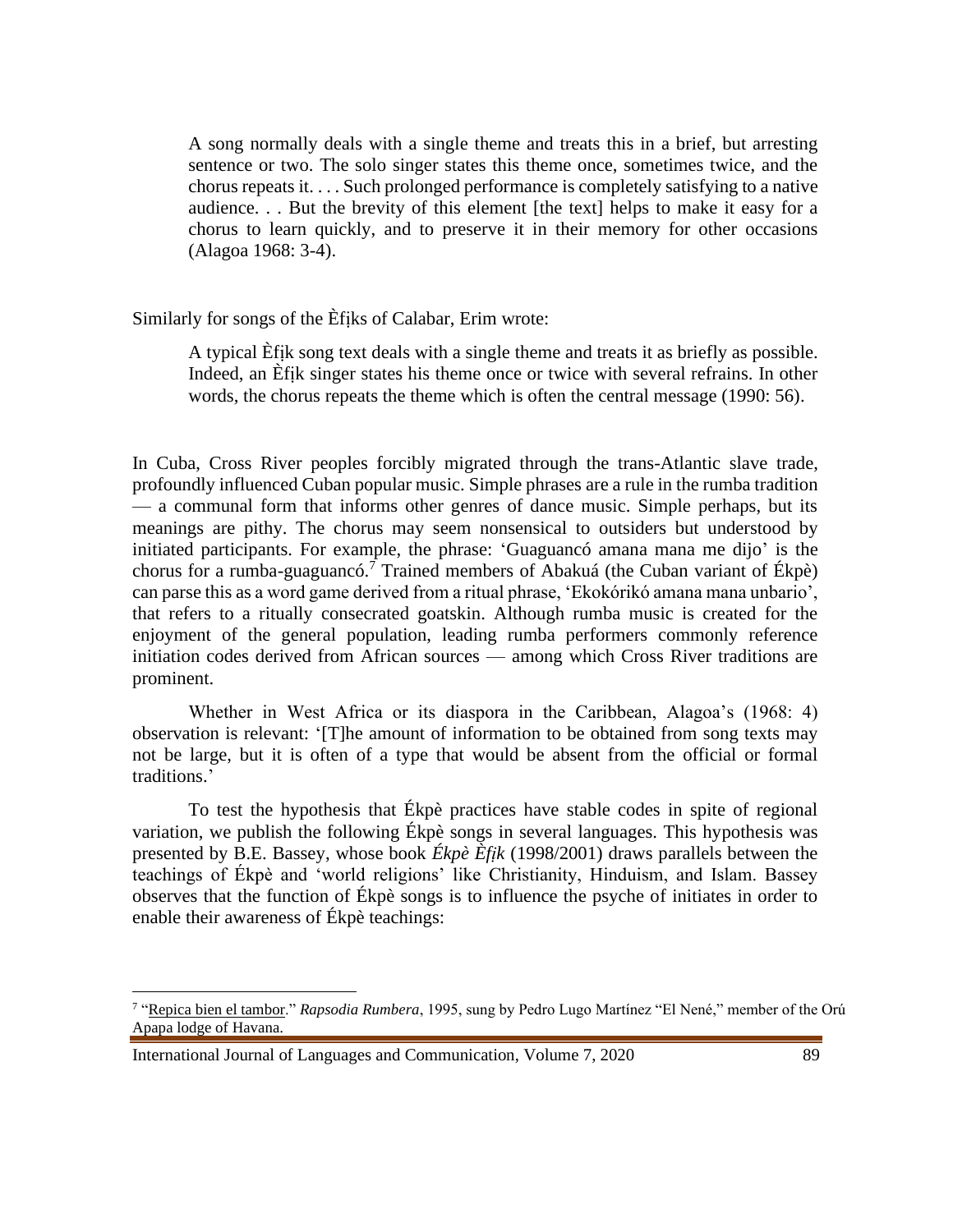During initiation, signs and symbols of appropriate colours are painted on designated areas of the bare-bodied neophyte as the drums accompanied by songs bring forth the music relevant to the grade into which the neophyte advances up the ladder of initiation. Music is Nsìbìdì [i.e., symbolic communication]. It aids evocation particularly when attended by dance forms and helps to leave a near permanent imprint on the psyche of the initiate such that aside of the password, his status could easily be observed as he enters a really active Ékpè Temple (Bassey 2001: 41).

Knowledge of Ékpè esoterics buttressed the authority of chiefs who, from the seventeenth to the nineteenth centuries, policed piracy and inter-community conflict throughout the Old Calabar trading network that linked hundreds, if not thousands, of autonomous communities of southeast Nigeria and southwest Cameroon. Because the citystates of early Calabar lacked a centralized state with a standing army, the ability of locals to organize the massive trade flowing through the region baffled European observers, until American historian David Northrup presented his conclusions:

The history of this region thus demonstrates the fallacy in the assumption that some form of large-scale state structure (empire, tribal-state, nation-state) must be associated with vigorous economic activity (Northrup 1978: 230).

Ékpè's decentralized system of governance appears to have served the functional equivalent of a state structure. Because of the Cross River's linguistic diversity, where from two dozen to 50 languages were spoken (depending on how one defines a lanauge), the Ékpè institution with its shared codes played a cohesive role. As trade expanded from the 1600s onwards, Calabar merchants who were Ékpè title-holders adjusted this institution to defend their interests in the emerging class society, thus distancing the institution from its original role as a community police with esoteric teachings. Starting in Calabar and diffusing into its hinterlands, Ékpè emerged as an institution dominated by merchant chiefs, mainly because surplus wealth from international trade was re-invested into taking titles in Ékpè and other initiation groups, as Ekong describes:

The traditional methods of saving may also be regarded as intimately related to the re-investment of the individual's disposable surplus. For instance, a man who had successively good yam harvest may decide to be initiated into a secret society, or to take another wife, or to buy more farmland, oil palm groves or some more livestock. In either case his savings (disposable surplus) is re-invested because in taking membership of a secret society he does not only gain the prestige attached to such a society, but also gains its privileges the important one of which is the right to harvest palm fruits in the secret society's grove. Similarly, in taking a new wife, he invests in

International Journal of Languages and Communication, Volume 7, 2020 90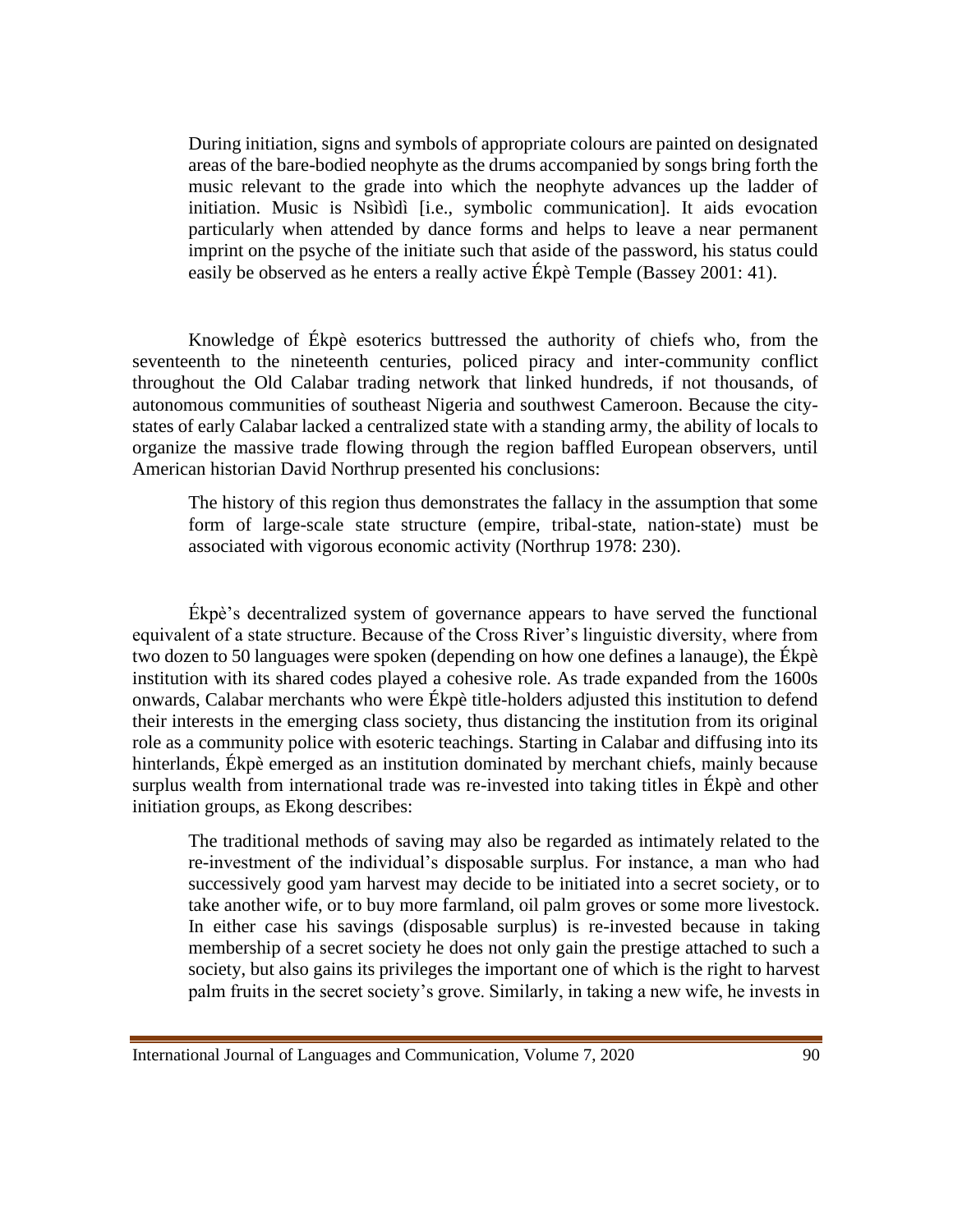additional labour while in buying more land or livestock he directly expands his factors of production (Ekong 1983/2001: 106).

With the advent of British colonialism in the 1890s, Calabar Ékpè title-holders were gradually forced to cede power to the new government. To symbolically demonstrate the power of the new regime, British authorities took over the leading Ékpè hall of the Efiks in Atakpa, converting it into a native court, while the Ékpè hall was relocated up the street.

While Ékpè another other traditional institution was displaced and humiliated by the British administration, research suggests that the surviving songs and performances of Ékpè are a living link to the past practice. This is possible through continuity in lineages of Ékpè title-holders and musicians, many of whom supported our collection of Ékpè songs, and the absence the industrialization of the Calabar region, which would have transformed the social structure. As Hobsbawm showed, the Industrial Revolution in Britain completely transformed the culture of the peasants, which abolished their early songs and dances, yet in southeastern Nigeria, there was continuity, despite the British program to bamboozal and demoralize any vestige of local dignity and integrity.

This exploration of Ékpè songs, therefore, intends to shed light on a centuries-old and still prominent institution that remains inadequately understood.

#### **1.2 Methodology**

Most of the songs published here were sung in Èfik, but as noted others are in Éjághám, Kíòn  $(\acute{O}k\acute{o}v\acute{o}n)$ , Lòkáá<sup>' ("</sup>Yakurr"), and Óró (Órón). Since 2004, co-author Miller has collected Ékpè songs in Nigeria and Cameroon with help from Ékpè members. Ǹdábò' Etim Ika, an Ékpè specialist from Creek Town, helped transcribe many songs, and recorded others on his own initiative. Songs were also recorded in Havana Cuba, where an Ékpè variant has existed since the early 1800s (Miller 2009). For the Nigerian songs, co-author Professor Margaret Òkôn adjusted transcriptions, analyzed morphology, and marked tones. She accompanied Miller from Calabar to Ákámkpà-Ókóvòn to elicit spoken versions of the texts, in cases where the sung version shows expressive distortion of the words and tones. Interpretations of the proverbial songs were obtained from various Ékpè intellectuals like Professor Eskor Toyo, himself a singer; Rear Admiral Ekpenyong Okpo, the Ìyámbà of an Èfịk lodge; Chief (Dr.) Emmanuel Nsan, a member of the council of the Obong of Calabar; and from Dr. Mathew Ójóng, who learned privileged knowledge as the Ntúfàm-Ìyámbà, the highest Ékpè title in the Éjághám-speaking area. Finally, an Ékpè song specialist who was raised in a family of traditional musicians and priests in Creek Town, Chief Eyoma E. Edet, reviewed the entire manuscript; we learned that many of the songs in Èfịk had been recorded in the field from his students, and Chief Edet made several corrections and clarified their contents.

International Journal of Languages and Communication, Volume 7, 2020 91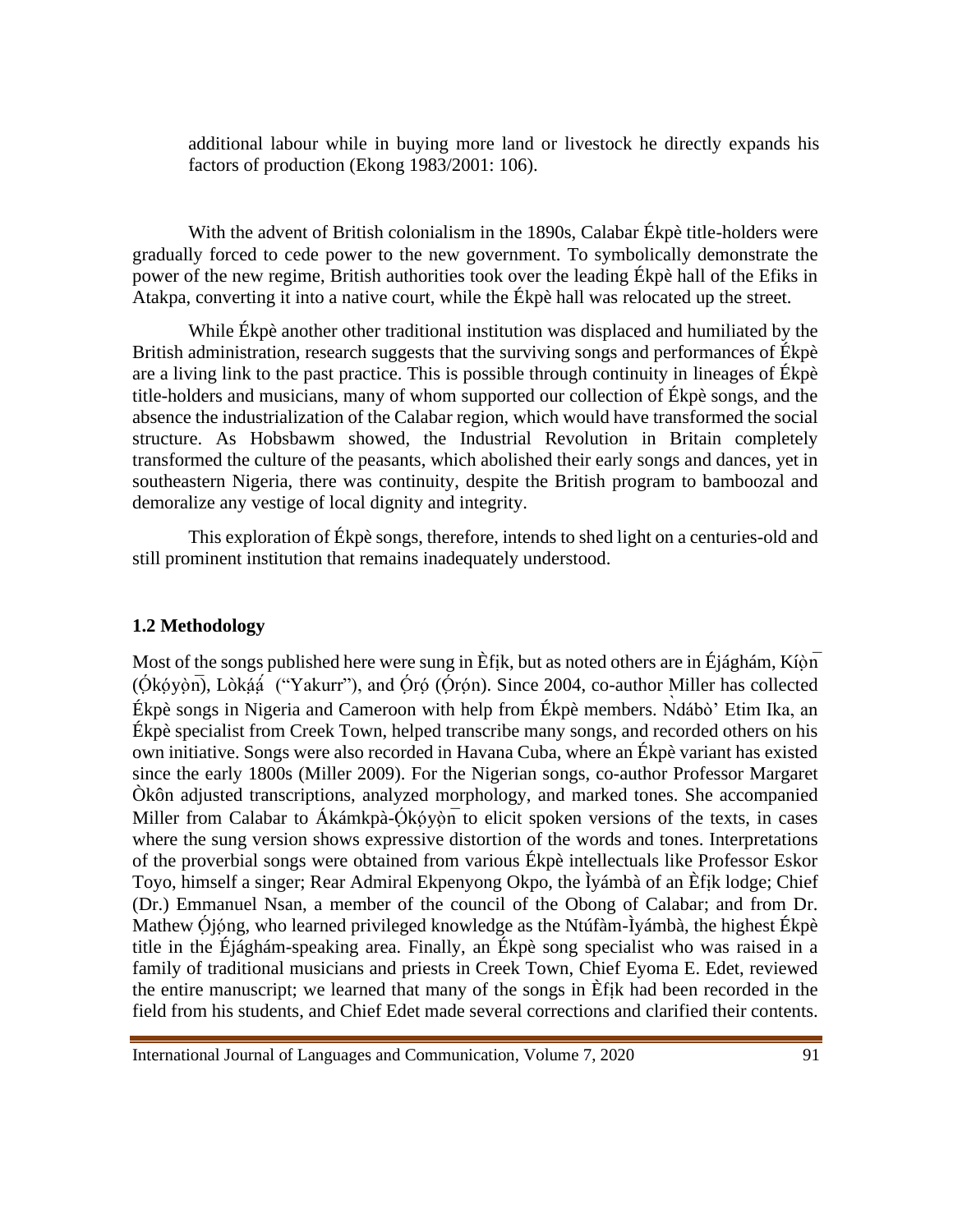The songs are cited in several levels of description:<sup>8</sup>

*line 1* transcribed song text in original language, including lexical or phrasal tones as

known.<sup>9</sup> In transcriptions, !=downstep;  $\overline{n}$ =velar nasal. The sources of all songs whether from living singers or audio recordings — are assigned unique abbreviations (e.g., [UB] for 'Umo, Bassey') that are appended in 'Song Sources'.

- *line 2* literal gloss of individual words and affixes, without punctuation.
- *line 3* idiomatic English translation, in single quotes.

After line 3 we note the source, and add other poetic and contextual explanations known to us.

#### **1.3 Performance protocol**

The Ékpè grade of Mbókò is represented by a resonant sound known as 'the Voice of Ékpè'. Whether in the port city of Calabar (comprising Èfịk, Èfût and "Kúọ̀", colonial spelling "Qua" sections) or in the Íkóm and Etung Éjághám-speaking areas in the middle Cross River region, Mbókò has no songs because Mbókò 'sings' for itself. When Mbókò sounds, all members must sit down, keep silent, and respond to its instructions. In Calabar, during an assembly in a lodge, the musicians often arrive first and warm-up by playing any song they like in any order, but once the chiefs appear, the *nkóng* 'iron gong' is placed upon the high table covered with plantain leaves. The chiefs then pour drinks to the ancestors, and Mbókò will sound. After title-holders greet Mbókò, its resonating voice will instruct the ̣ group which rhythms to play. Each Ékpè rhythm is identified with a distinct initiation grade (also called a 'house' or 'branch'). In some lodges, songs are performed in the following sequence, which our presentation follows:

- 2. Èbònkó (symbolizes the 'universal mother')
- 3. Òkpòhò (poetically symbolizes 'a powerful king')
- 4. Ókùákàmà (represents the destructive forces in nature)
- 5. Nkàndà (symbolizes war, and poetically 'a war against ignorance')

<sup>8</sup> This is the standard practice in any literary text transribed by a philologist. Pierre Verger (1957) used the same model in his landmark study of Yorùbá chants: the original text, then word by word literal interpretation into a European language, and then a poetic interpretation.

<sup>&</sup>lt;sup>9</sup> All songs also have a repetitive chorus, which is omitted here for space reasons.

International Journal of Languages and Communication, Volume 7, 2020 92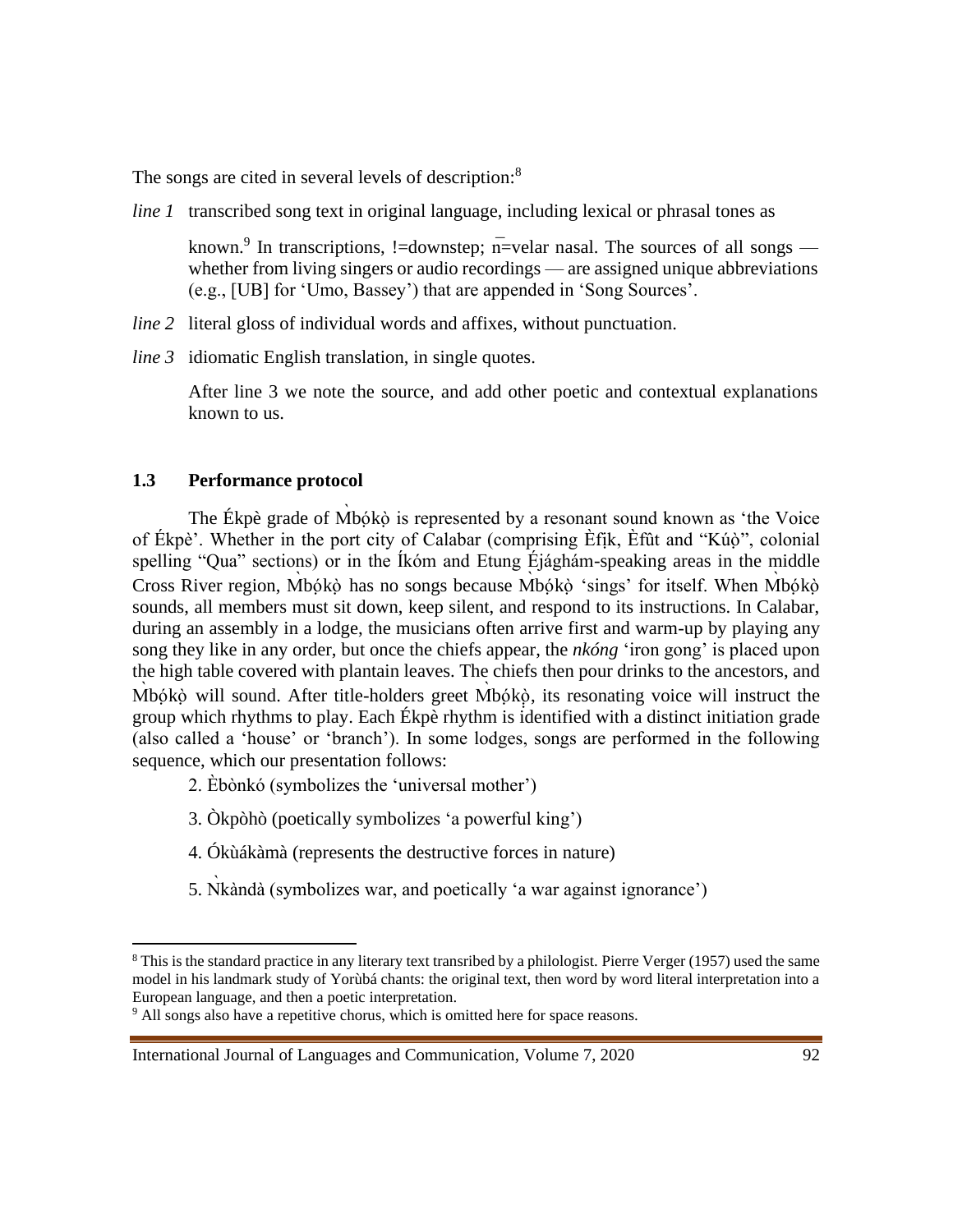6. Ǹyàm̀kpè (symbolizes discipline, as well as the transition from matter to spirit)

## **2. Èbònkó songs**

In the Èfịk and Èfût Ékpè tradition, the Èbònkó grade is considered the repository of all Ékpè. Èbònkó is conceived of as the 'universal Mother' of Ékpè, and the Óbó!n Ebònkó (leader of Èbònkó) is charged with guiding the spiritual works of his lodge. The earliest known reference to the Èbònkó title is from 1773, when 'King George' of Old Town [Òbútòng, Calabar], who wrote that, "the New Town [Duke Town/ Àtákpà] people . . . has blowed abunko [Èbònkó] for no ship to go from my water to them nor any to cum from them to me."<sup>10</sup> In other words, Àtákpà Ékpè title-holders used Ékpè sanctions to block Òbútòng from trading with Europeans. In 1805 a European visitor in Creek Town went, "to see the king, and a chief and trader, Eyo Honesty, King of Ebongo [Èbònkó]."<sup>11</sup>

Èbònkó songs generally express happiness. Because women and children may participate, processions with Èbònkó rhythms and body-masks are celebrated by the entire community. Èbònkó is the only body-mask to move with grace. It uses flashy colors and mirrors, and is accompanied by other body-masks, called Ídèm Íkwòó, popularly known as 'the messengers'.

During the funerary rites of an important Ékpè title-holder, Èbònkó body-masks and rhythms are performed while carrying 'Ékpè from the bush'. In this event, Èbònkó is accompanied by Ànyán Ìsìm Èkpè 'long tailed Ékpè' players carrying bows and arrows, who perform a dance symbolizing the continuity of life.<sup>12</sup>

Ékpè songs also have a preamble, an introductory vocal statement with its own message, performed before the percussive ensemble plays. For instance, the first Èbònkó song of this study was recorded by the Ékpè Ita Group with the following two preambles:

1) Àmá é-ké-síné ìbá òwìrì-ké-ùsùk è-dí, ànàm àsíán ké ánwá Ń ̀yàm̀kpè. [EI2b]

When you-past-tense-put on pants western-world pronoun-come, you-make display square Nyamkpè.

'You wore trousers from the western world; you are coming to show off in  $\dot{N}$ yàm̀kpè square'.

During Ékpè ceremonies, one should tie a 'loin-cloth' around the waist. This gibe criticizes those who don't. In Calabar, those who attempt to wear trousers inside an Ékpè hall

<sup>10</sup> Williams (1897: 544).

<sup>&</sup>lt;sup>11</sup> Hallet (1964: 199); cf. Hart (1964: 56).

<sup>&</sup>lt;sup>12</sup> Engr. Bassey (2015 pers. com.) reports that the dance of the  $\overrightarrow{\text{ls}}$  im Ekpè symbolizes the process of reincarnation of the spirit of the 'king' who has died. The role of Èbònkó dance is a local variant of a universal story, akin to Isis of Egyptian theosophy, where the Ídèm Íkw™© represent the messengers dispatched by Isis to search for her son Osiris (Bassey 1998/2001: 52).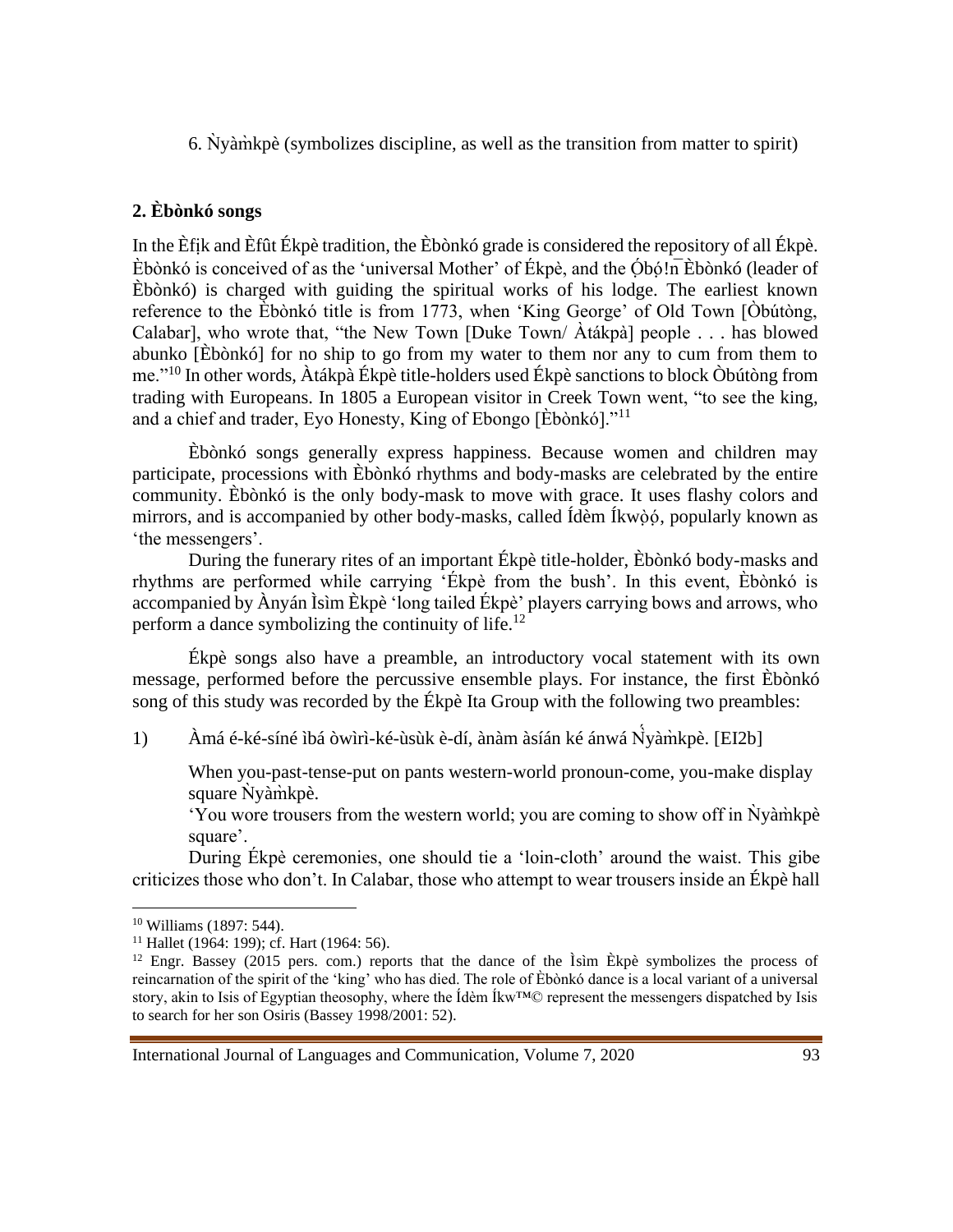will be fined; this is one of many protocols meant to defend local tradition against those imposed by the 'colonial masters'.

2) Ànáná úbọ̀k ùtòm, dí í-kà Pànyá; èkèrètè ńyéné ké úbók útòm! [EI2b] you-lack hand work come let-us-go Pànyá; You-think I-have-not hand work?

You who lack a job, come let's go to Panyá; do you think I lack a job?

This song captures a conversation between two people: the first encourages the second to find work in Pànyá; the second rejects the invitation. In contemporary Calabar, the memory of those who left for Panyá (i.e., the island of Fernando Po, now Bioko) in the nineteenth century to find work on plantations remains strong; in fact, many were fugitives from slavery, and the work there was hard.<sup>13</sup> "Pànyá," from "España," refers to the former Spanish Guinea colony in some English varieties of Nigeria and Cameroun, as well as Cuban Spanish.<sup>14</sup> This preamble is also a pun that criticizes those who remain idle. After these preambles, the rhythm ensemble starts, and the following song begins:

3) Nkákà Ékpè Éfik, Nkákà Ékpè Éfik, ndísé ómó yóhó ákàn ùrùà.<sup>15</sup> [EI2b]<sup>16</sup>

I-went Ékpè Éfìk I-went Ékpè Éfìk spectacle he-filled more than market.

'When I attended an Ékpè Èfịk ceremony (celebration), the spectators I saw were

overwhelming – more than a community market crowd!' (Dr. Nsan)

Market days were great social arenas where farmers from dispersed villages of a region share ideas while trading goods. By comparison, on rare occasions such as the 'second burial' funerary rites of an Ìyámbà, the procession that carried 'Ékpè from the bush' could overtake a town, stopping all other movement and involving thousands of participants from surrounding communities. In Calabar in 1869, during the rites for King Archibong's brother,

<sup>&</sup>lt;sup>13</sup> In December 1873 in Calabar, Rev. Anderson wrote: "I gave great offence to the authorities lately by not preventing some of those whom they claim as slaves from getting away to Fernando Po. I tell them that I cannot act as policeman or public informer for them — that all I can promise is that I shall take no active part in helping their slaves to run away from the country." (Marwick 1897: 516)

<sup>&</sup>lt;sup>14</sup> Miller (2009: 128). The term Panyá for Fernando Po is also used in southwest Cameroon (Nebengu 1990: 77). A Cuban exile in Fernando Po documented the term as "Apaná' in the late nineteenth century (Valdés-Infante 1898: 68). In Cuba at the end of the 19<sup>th</sup> and early 20<sup>th</sup> centuries, Lukumí speakers rendered the term España as 'Epaña' (Cabrera 1996/ 1974: 242).

<sup>&</sup>lt;sup>15</sup> Here the tones of Éfik are High-Low to mark possession: 'the Ékpè of the Èfik people'.

<sup>16</sup> Recorded by Ékpè Ita and his Ima Edi Obio Group, *Ase Traditional*, side A, 14:50-15:30.

International Journal of Languages and Communication, Volume 7, 2020 94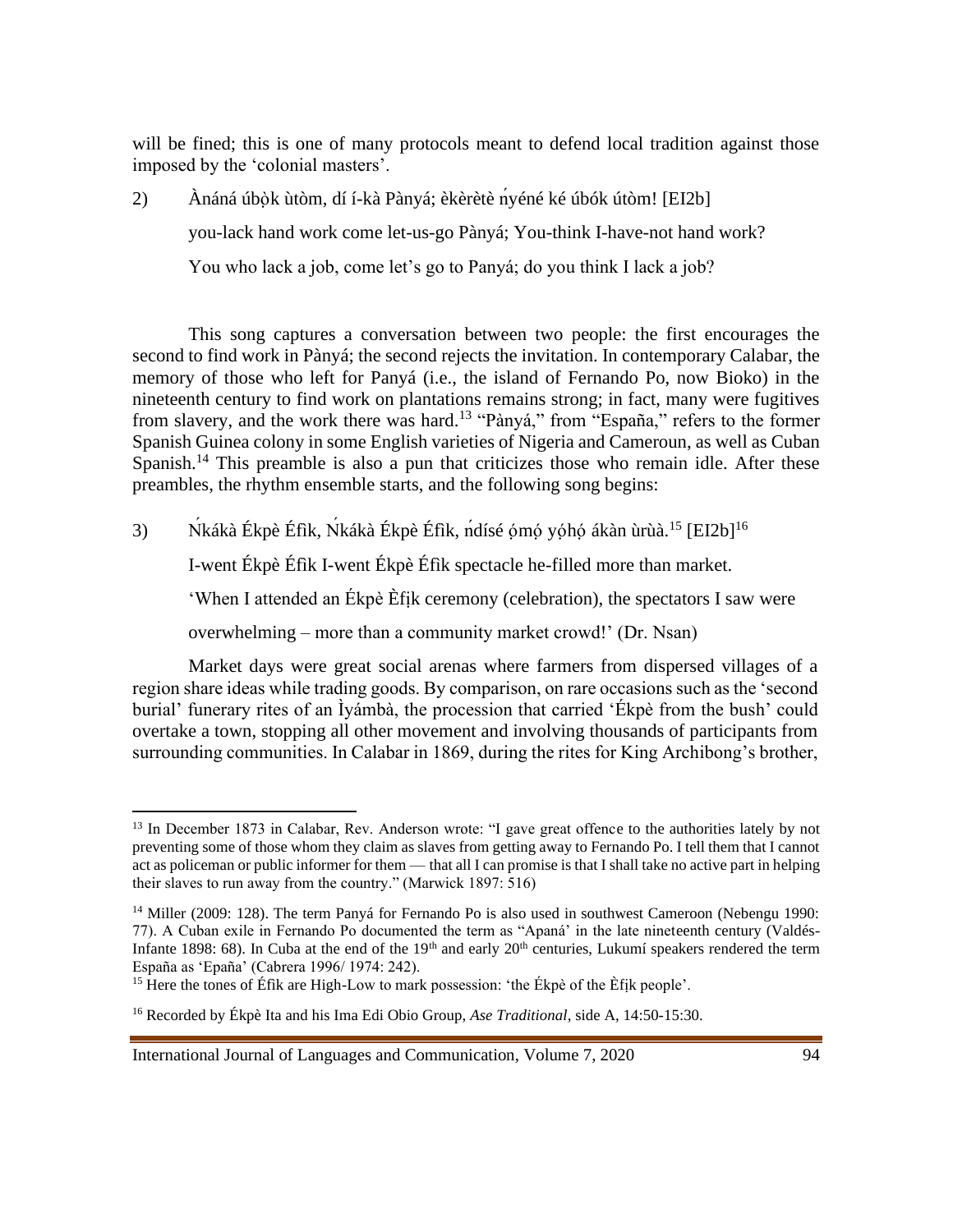an Èbònkó display was described by Rev. Anderson, who revealed his envy for Ékpè's popularity:

The crowd itself, which could hardly be below 8,000, was to me a most interesting and affecting spectacle. Time after time I sighed out to those near me, 'Oh to have all these to preach to to-morrow!' (Marwick 1897: 465)

4) Èbònkó m̀fón èmànà. Èté àmá éyén, ábàn éyén ésíè Ékpè. [EI]; [EI2b].<sup>17</sup> Èbònkó goodness birth father he-loves child he-initiates child his Ékpè.

'Èbònkó, blessed lineage. A father initiates only the child he loves into Ékpè.'

The initiation of a son (or daughter in some cases) into Ékpè by a father is a gesture of love and goodwill, because Ékpè membership is a status symbol. A 'free-born' person is automatically a citizen of his community, but if he is not an Ékpè member, he is not a significant citizen, because when the social elites meet, non-initiates are left out.<sup>18</sup>

5) Ḿmọ̀ órò édí; èkédọ́họ́ Mùtákà. [BD]; [BB2]; [EI2]; [NA]; [OOG]

they that they-come you-go tell Mùtákà.

'Those people have come; go and inform Mùtákà.'

"The invocation of Ékpè in Èfịk land is incomplete without reference to Mùtákà, an Èfût man. The Mbórókò player (Ékpè Ntot 'town crier'), who heralds Ékpè obsequies of an Ètúbòm (the head of an Èfịk House), recites the founders of Ékpè Èfịk Ìbókù thus:

*Kpom, kpak, kpom* (drum sounds, repeated with each line)

Ékpè Éyò Émà, Mbórókò,

Ékpè Èsíén Ékpè, Mbórókò,

Ékpè Mùtákà, Mbórókò,

Ékpè Àsíbọ̀ng Èkòndò, Mbọ́rọ́kọ̀."<sup>19</sup> (Okpo)

<sup>&</sup>lt;sup>17</sup> The Èbònkó mì comànà song was recorded by Ékpè Ita and Ima Edi Obio Group, side A, 6:38-8:47.

 $18$  A 'free-born' is a person of royal lineage (Ekong 1983/2001: 8).

<sup>&</sup>lt;sup>19</sup> cf. Simmons (1980: 84). "Bọ́rọ́kọ̀, n. one associated with Ékpè ceremony and who holds a staff, wears loin cloth, with chalk drawn on his body, and says some words of advice to people to the accompanimentof drums" (Aye 1991: 15).

International Journal of Languages and Communication, Volume 7, 2020 95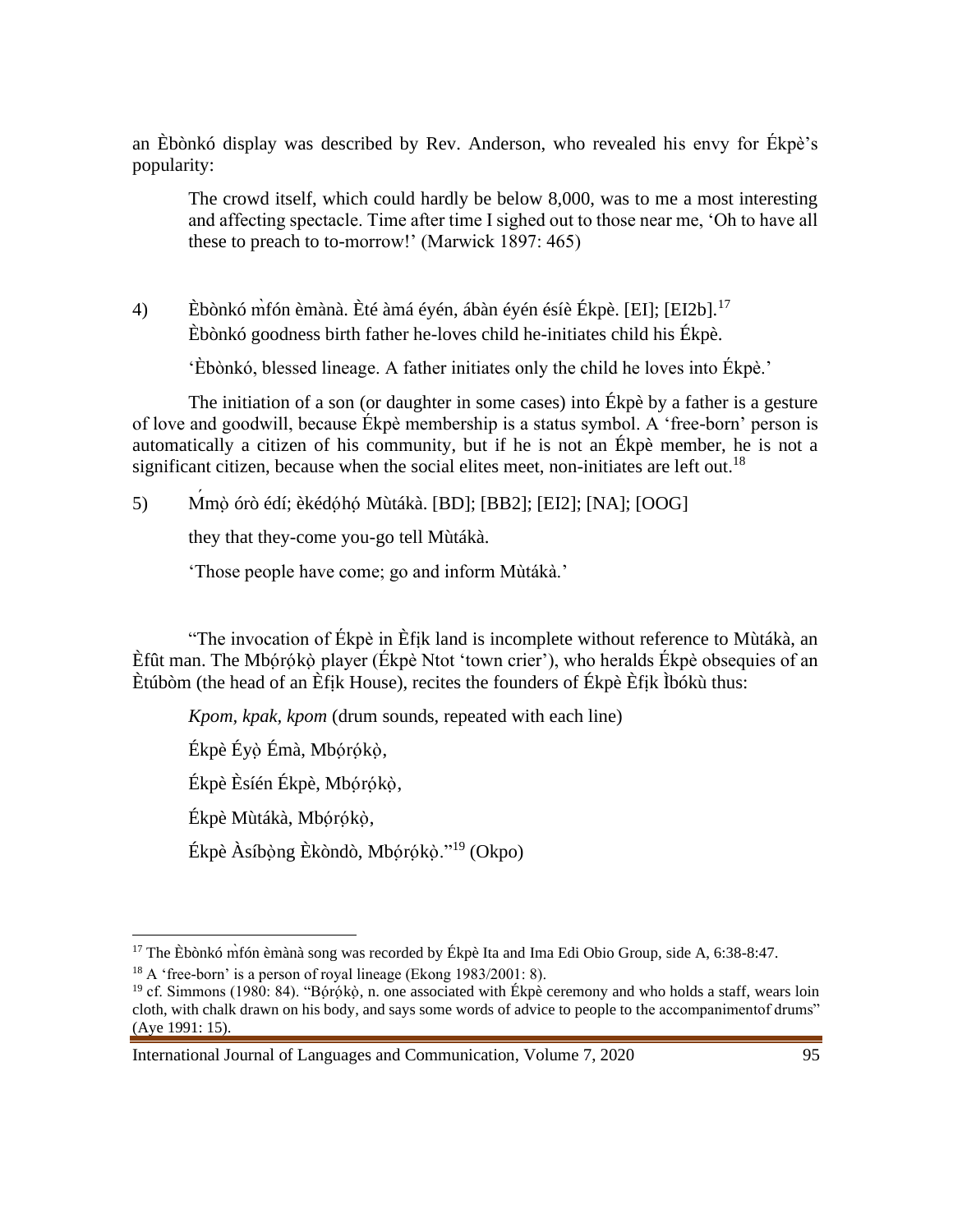This Mùtákà was related to the BàLóndó community of Ùsàghàdèt (Isangele) in Cameroon (the Èfiks refer to BàLóndós as Èfût).<sup>20</sup> In southwest Cameroon, Batanga are a clan of BàLóndó, while Mutanga is singular.<sup>21</sup> In Havana, Cuba in the 1860s, a lodge called Usagaré Mutánga Efó [i.e., Ùsàghàdèt Mùtákà Èfût] was created in his memory; it exists into the present. Of the other named Ékpè Èfịk founders, Èsíén Ékpè married an Èfût (BàLóndó) woman, the daughter of King Ambo of the Ndian region of Cameroon, also near Ùsàghàdèt; Àsíbọ̀ng Èkòndò had profound connections to Ùsàghàdèt through marriage or lineage (Eng. Bassey 2013 pers. com.).

This song and its variants place Efik Ékpè practice in an historical context wherein various community leaders contributed to the development of Ékpè through trade and diplomacy with neighboring groups, specifically those of Èfût (BàLóndó) heritage. In Cuba, Abakuá narratives claim that Ékpè was created by the Efó of Usagaré [Efût of Ùsàghàdèt].<sup>22</sup>

6) Údún $\overline{or 'w'w'}$ ] ómù, údún $\overline{om}$ , údún $\overline{om}$ ; èènònù ònwì ọ̀nyí? [TE]

'This country, this country, this country; is it not someone who owns it?'

Órón language.

"I call this song the 'Ékpè anthem', because after all the chiefs had come to decide something, the authority of the community was invoked. Those people who owned the community were members of Ékpè, which was the authority of the community. In the past in this region, all free men, that is non-slaves, owned the country. And to plant the authority as co-owner of the country, your father admitted you into Ékpè." (Toyo).

"The song warns to those who boast unduly within the community, that their boastfulness is creating enemies. By this, people are advised to tread cautiously within the community to avoid incurring the wrath of others."  $(\dot{Q}$  $\dot{\rho}$  $\dot{\rho}$ 

7) Ḿbúkpó èdí-óóó, Èbònkó Éyọ̀Émà ásàngà yè Ńdèm ọ́dọ̄k óbót! [EEE] Ancestors join-us, Èbònkó Éyọ̀ Émà it-walks with Mermaid it-climbs hill!

Ancestors join us, Èbònkó Éyọ̀ Émà goes up the hill with the mermaid!

<sup>20</sup> Hart (1964: para 177, 180).

<sup>&</sup>lt;sup>21</sup> Chief E. Itoh, Paramount Ruler of the BàLóndó people, Ekondo Titi, Ndian Division, Southwest Cameroon (2004 pers. com.).  $22$  Cabrera (1988: 518).

International Journal of Languages and Communication, Volume 7, 2020 96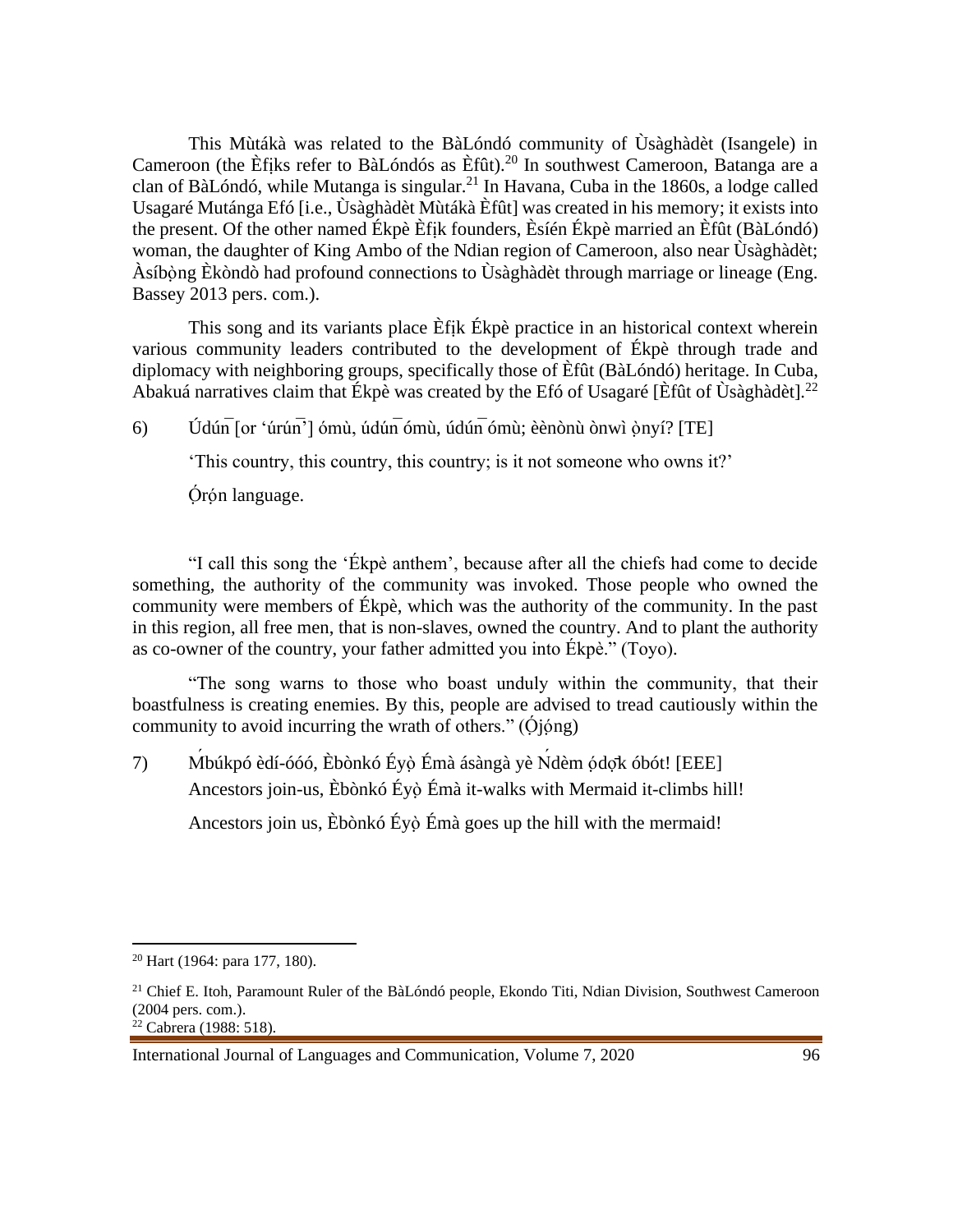The song invites the ancestors to join Ékpè and Ńdèm, because they are going together to the Ékpè hall. When an Ékpè masquerade is being prepared for performance, the ancestors and Ńdèm must be called to be informed and invited (Chief E.E. Edet 2015).

When delegations arrived by canoe for an Ékpè event, this song would be intoned as the travelers landed at the beach and proceeded to the host lodge. The idea is that Òdèm (the mermaid) was moving with the Ékpè in spirit. The phrase "Èbònkó Éyọ̀Émà" can be sung by members of any lodge. It is used because Èfé Ékpè Éyò Émà houses the Èfé Àsábò", or the Ndèm shrine of Èfik kingdom. This implies that, "Ékpè and Ńdèm move as one." (Ika).

"This song expresses spirituality relating to the movement of Ńdèm — the patron goddess of the Èfịks —with Ékpè. In addition, the word 'óbót' is used throughout the Cross River region to mean either 'up hill from the river'; 'government offices'; 'the abode of the early colonists'.<sup>23</sup> This is because the white men constructed their government quarters on the hills overlooking the rivers, and local elders would go there with Ékpè to negotiate."  $(\dot{O}_i)$ 

## **3. Òkpòhò**

The Èfịk term Òkpòhò 'brass', refers to 'money', because from the 1600s, Portuguese merchants brought brass manillas to the Calabar region as a form of currency (Jones 1958). Because of this, the Òkpòhò Ékpè grade is popularly thought to represent wealth. But Ékpè specialists respond that this interpretation is simplistic. Instead, Òkpòhò is among the foundational Ékpè grades and represents a 'powerful and benevolent king', because in the past, the presentation of brass implied 'fire tested' and 'long lasting'. One became a revered leader only after passing through 'tests of fire', where one learned patience, calmness in the face of adversity, and generousity. Òkpòhò also signifies the natural creative process of building life. (Eng. Bassey 2014 pers. com.). The color yellow represents the Òkpòhò grade.

In 1852, Òkpòhò Ékpè grade was noted by Waddell during hostilities between two towns: "King Eyo [Honesty], hearing of it, hoisted the yellow flag of Brass Egbo [Ékpè] over his house, and sent out a strong band of Egbo [Ékpè] runners with their bells and whips, who soon dispersed the rioters."<sup>24</sup> By evoking the presence of Ékpè — the unchallengeable

<sup>&</sup>lt;sup>23</sup> Throughout the Cross River region in Nigeria, the British constructed colonial government buildings on hills. "The Government Hill at Calabar, Itu, Uyo and Eket developed like the Mission Hills into self-contained architectural complexes consisting of administrative offices and residence, military and police barrakcs, hospital, recreation club and European cemetery" (Braide & Ekpo 1990): 145). In Calabar, "The Old Residency . . . was erected on the top of the consular Hill in 1884" (Adediran 1996: 9). In Ikom urban, colonial government buildings were also built on top of the hill. In Akwa Ibom State, Obot Akara "hill of the ruler" L.G.A. was named after a colonial customary court. (Nkoteto 2014).

<sup>24</sup> Waddell (1863: 507). cf. Edem (2011: 8); Hart (1964: 56, 65).

International Journal of Languages and Communication, Volume 7, 2020 97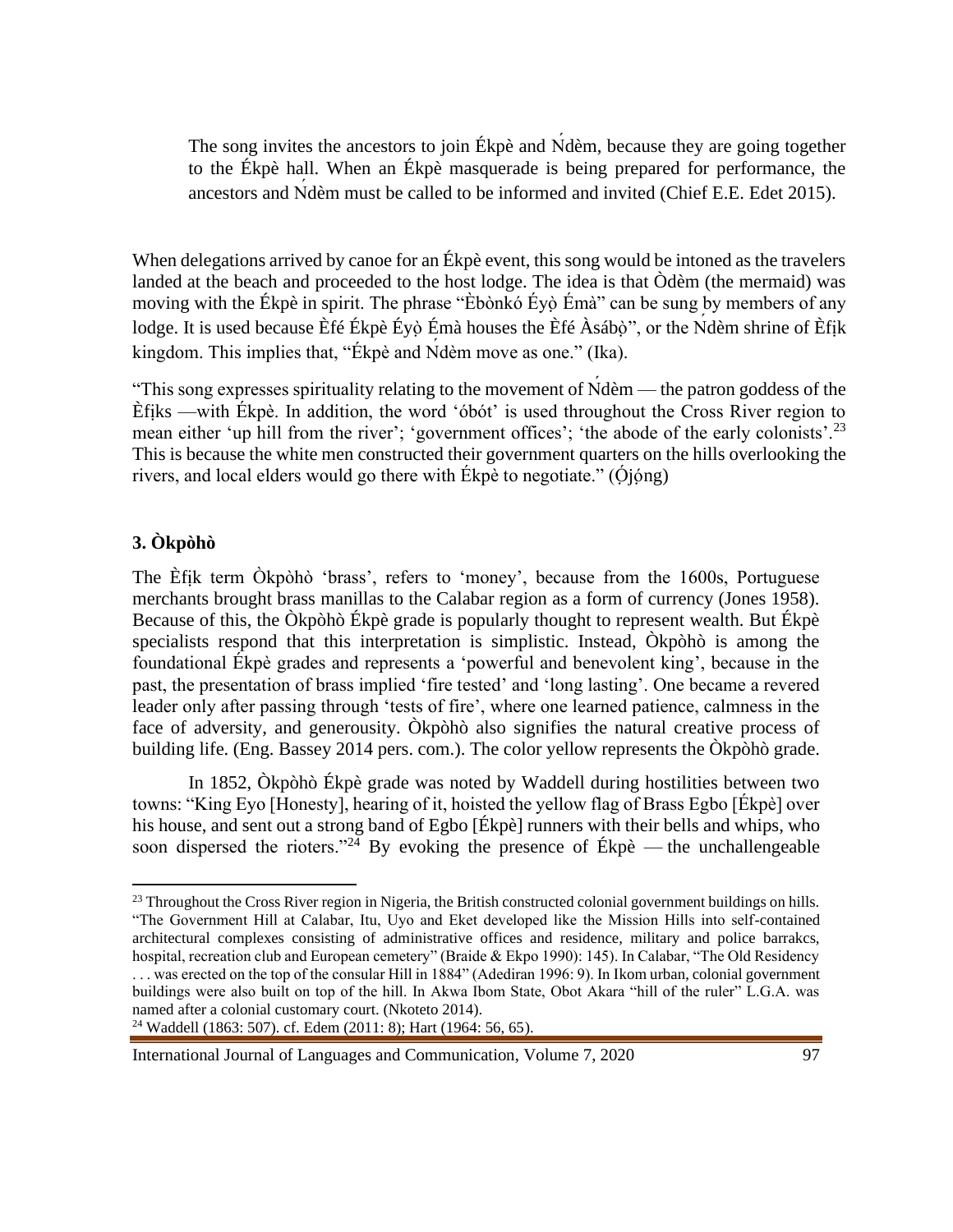authority of the land — , and specifically the  $\hat{O}$ kpòhò grade that was held by King Éyò, the 'powerful king' imposed peace on his community.

8) Òkpòhò éyèn Éyò éyèn Ìnyàn, m`bàkárá ádá édí, m`bàkárá ádá édí. [UB] Brass-of child-of Éyọ̀ child-of Ìnyàn whiteman<sup>25</sup> he-bring come.

'The brass belonging to Éyọ̀, a child of Ìnyà<sub>i</sub>, was brought by the white man.'

In Èf<sub>ik</sub>, Inyàn means 'river', and it is also a personal name, so the song has two interpretations:

All the riverine areas of coastal Nigeria have water goddesses. Since the historical route to wealth was through European merchants who arrived by sea, this song is an appeal to the water goddess to increase their trading activities with white merchants, so that they can acquire more wealth  $(\dot{O}_i)$ <sub>i</sub> $\dot{\rho}_i$ <sub>2</sub>.

Éyọ̀Òsà (d. 1820) was a non-royal person in Creek Town who received a royal wife and an Ékpè title for his heroic defense of Èfịk commerce. His son, Éyọ̀ Honesty II (d. 1858), was also conferred with Ékpè status to legitimize both his free-born status and ability to rule, through the matrilineage of Ìnyàng Esien Ékpè Oku Atai, and to the annoyance of Éyọ̀Émà Atai lineage in Otung and Cobham Town.<sup>26</sup> Honesty II became a wealthy trader and enriched Ékpè Èfịk Ìbókù by introducing the Òkpòhò grade. $^{27}$ 

This example confirms Talbot's (1923: 82) observation that: "Perhaps the surest claim which a Nigerian pagan can make upon the remembrance of posterity is to found a new cult or invent some new play."

"The mother of Éyọ̀ Honesty II was Ìnyàn̅Esien Ékpè Oku, and his pet name was 'Éyọ̀ éyèn Ìnyàn̅'. Thus the song should be translated as: 'The brass (wealth), belonging to  $Éy$ ọ̀, son of Ìnyàn $\overline{E}$ sien Ékpè, was brought by mercantile trade between Éyọ̀ with the white merchants.' Because Éyò Honesty brought this grade into Èfik Ékpè, the grade is sometimes referred to as 'Òkpòhò éyèn Éyò Ìnyàn''."<sup>28</sup> (Okpo)

International Journal of Languages and Communication, Volume 7, 2020 98

<sup>25</sup> The term *M*̀*bàkárá* 'white man' is tonally distinct from *M*̀*bàkàrà*, the name of an Ékpè grade.

<sup>&</sup>lt;sup>26</sup> The dates of Eyo Nsa and Eyo Honesty are from Aye (2009: 1), who refers to Hart (1964: 125) although Hart's genealogy has no dates attached.

<sup>&</sup>lt;sup>27</sup> Thanks to Ètúbòm Essien Efiok (2010 pers. com.), and to Admiral Okpo (2013) for information regarding Eyo Honesty II.

<sup>28</sup> Eyo Honesty II's mother was Inyang Esien Ékpè Oku, whose father was Ètínyûn Esien Ékpè (Oku 1989: 107).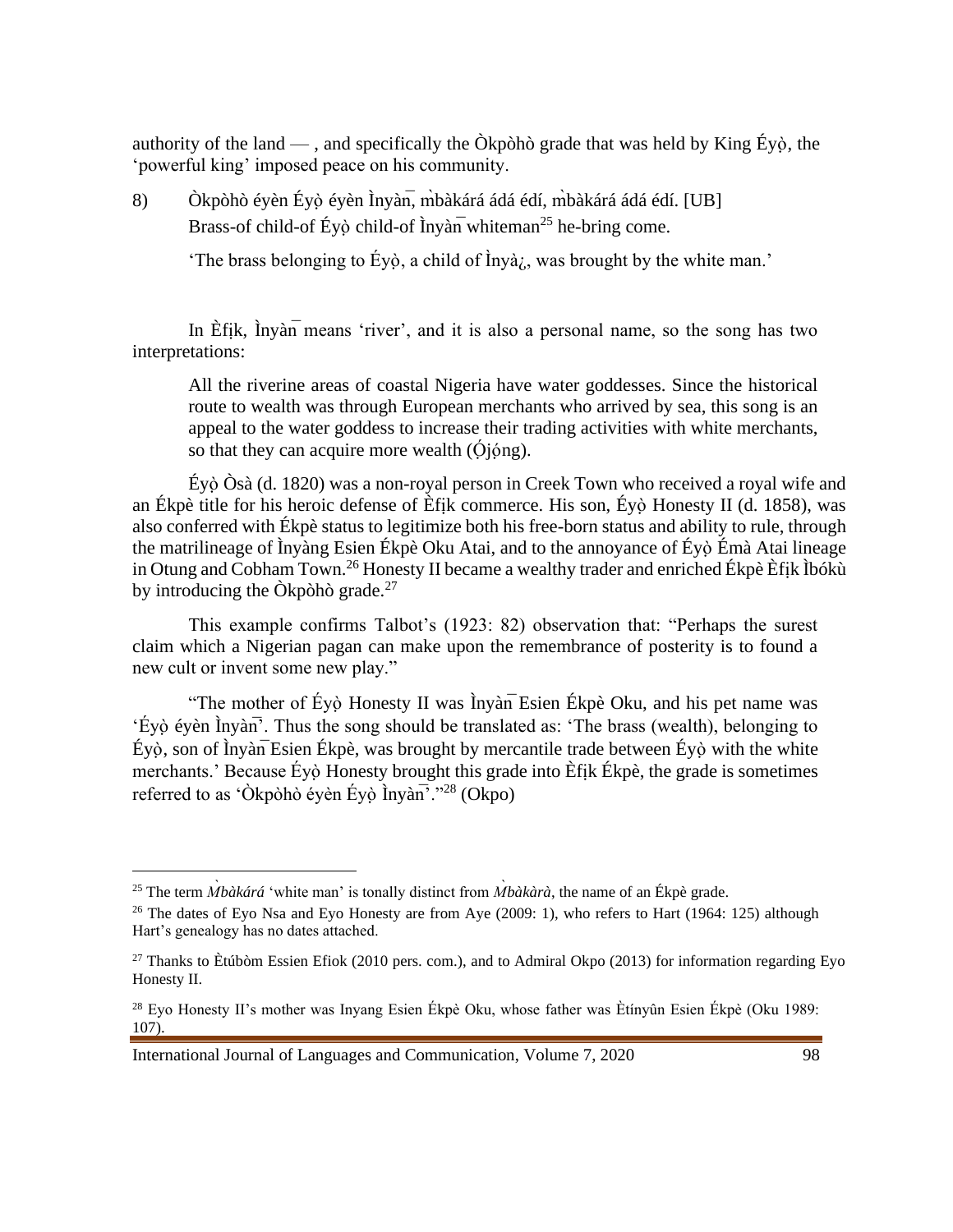### **4. Ókù-ákàmà**

Talbot noticed the specific rhythms of the Ókù-ákàmà grade while describing the burial process for an Ékpè title-holder in Calabar:

Next morning . . . the announcement [was] made: 'Today Okuakama Egbo [Ékpè] is going to bush'. Again, warning bells were heard ringing and drums beating, but in a different manner from those played for other grades. In the afternoon Okuakama came back to the house of mourning and performed according to custom (1923: 166f.).

Engr. Bassey (2015 pers. com.) reported that in Calabar, all the titles of Ékpè grades are imported words. This grade is really called Aku-akama, but Aku is not an Èfịk word. But in Calabar this grade has become known as Oku-akama, because in Èfịk, Oku means 'priest', and akama 'to hold'. Therefore, locals interpret this as 'it is the priest who is in charge', or 'the title-holder holds the key', but this is folk etymology.

Before the division into sexes of life, hermaphrodites existed and could reproduce. This is what Oku-akama represents. He represents a magician who holds the secrets of creation. But because of this enormous power, he can be destructive. An esoteric view is that destruction is a nessesary and important process of growth.

In Èfịk history, when somebody transgressed the norms of society irrevocably, and Ékpè chiefs judged them as guilty, the Oku-akama mask with its attendants would be sent to destroy their compound, effectively banishing the person and his entire family from society. The dance of Oku-akama pantomimes an elephant accompanied by a baby elephant. Because of Ókù-ákàmà's size, it is useless to fight it. One can only run.

9) Ókù-ákàmà mmáhá ídó, ídó Ókù-ákàmà ífónké ófón. [EE]; [EE5]; [BB2]; [IE]

Ókù-ákàmà I-love not character character Ókù-ákàmà it-good not-at-all

'Ókù-ákàmà, I don't like your attitude.'

This is a boast that Ókù-ákàmà is a wild and intolerant destroyer, who used to demolish the palm thatch houses of persons who transgressed Ékpè laws.

"Every Ékpè grade has its functions in the service of the institution, e.g., discipline, entertainment, errands, enforcement, spiritual assignments, and so on. Ókù-ákàmà is a combat-ready grade that can destroy any object in its wake. This is why it is sung that, 'Ókùákàmà ífọ́nké ídó, or 'Ókù-ákàmà is ruthless'." (Nsan 2013)

10) Mànkòón békéd déwé déwé tété òwúdnà–eee. [EE3]

International Journal of Languages and Communication, Volume 7, 2020 99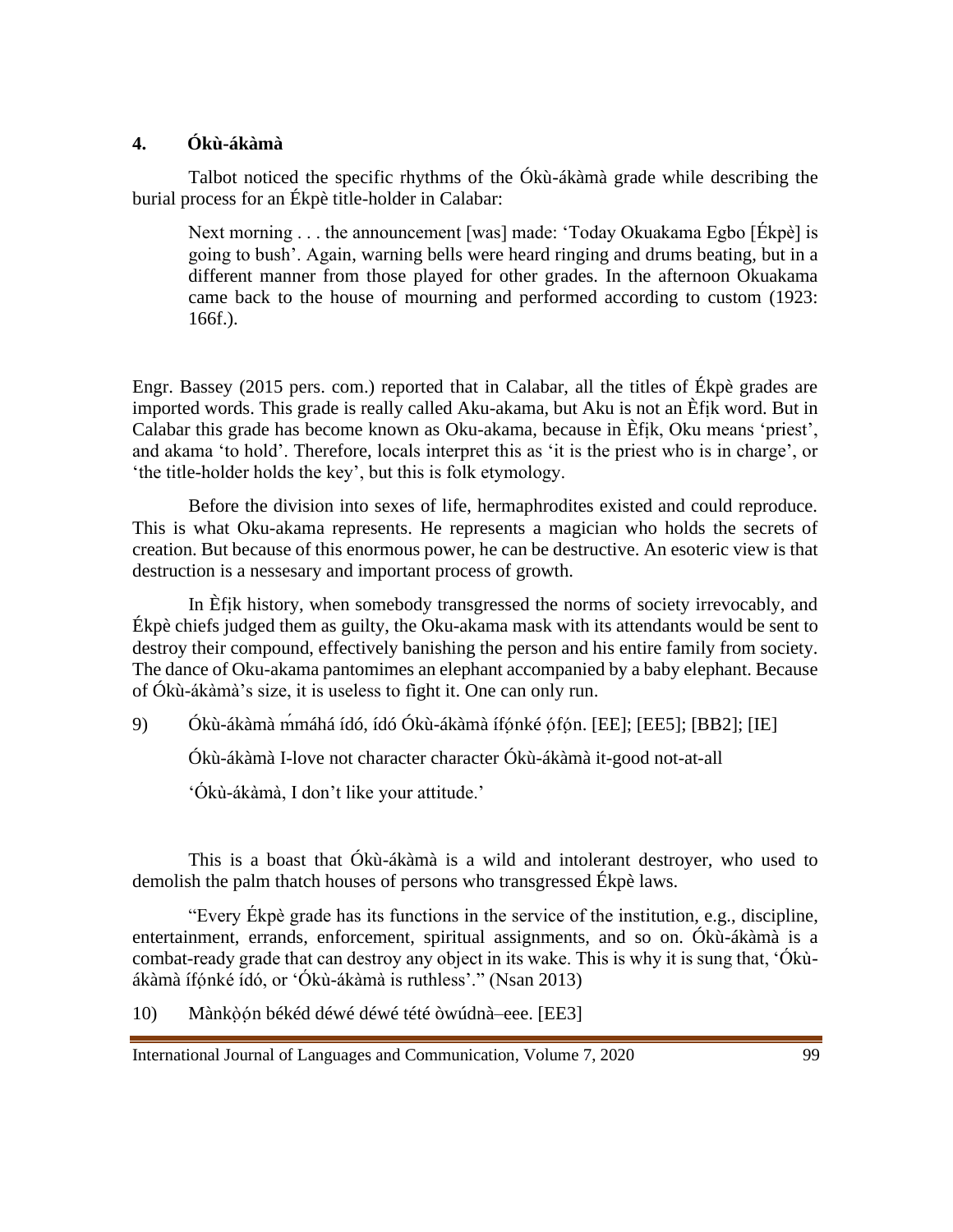I-was strong body day day father that died-emph

'Ékpè strengthened me the day my father died.'

Kíòn language.

The song alludes to Ékpè burial rites that treat the deceased with great respect while intending to send the man's spirit to its proper place in the afterlife.

## **5. Ǹ ̀kàndà**

The Nkàndà grade represents 'active intelligence', and the great esoteric teachings of Ékpè, to the point that for one to receive the Ǹ ̀kàndà title means that one has received 'all of Ékpè' (Eng. Bassey 2010 pers. com.).

Nkàndà is reported to have entered Èfik Ékpè from the Tom Shotts community at the western mouth of the Cross River (cf. Waddell 1863 map), where it was known as a 'war deity'. The received tradition is that in 1821, an Èfịk prince known as Duke Ephraim conquered Tom Shotts, "assisted by some English seamen."<sup>29</sup> Èfik librarian E.E. Oku portrayed Duke Ephraim in a heroic light: "When the people of Tom Shott (Efiat Islands) plundered a vessel and killed the Europeans, he [Great Duke Ephraim] destroyed their town and made them tributary to him."<sup>30</sup> "Tradition has it that it was during the fight in 1821 that 'Nkàndà' was introduced into Ékpè Èfik Iboku by Éyò Àsíbòng Minika, who later became King Archibong II."<sup>31</sup> Oku reported that Duke Ephraim ordered Éyò Asíbòng to launch the attack on Tom Shott:

This was because Éyọ̀Àsíbọ̀ng, whose mother Minika Udah came from Udah in Tom Shott, was the Èfịk sea-dog and war-lord and knew every part of that area. Employing all the military tactics known to him, Éyọ̀ Àsíbọ̀ng lured and killed the Pirate King and among the spoils of war taken back to Calabar with him, were all the paraphernalia of the Nkàndà. It was at this time that the 'Nkàndà Ékpè grade' was entrenched in Ékpè Èfịk Iboku and later used on royal, ceremonial and military occasions in Old Calabar. This grade of Ékpè is sometimes called 'Ǹkàndà Éyọ̀ Àsíbọ̀ng' after the prince who in later years became King Archibong II (Oku 1989:  $15-16$ .<sup>32</sup>

<sup>&</sup>lt;sup>29</sup> Crow (1830: 270-71). Latham (1973: 50) cited Crow (1830) on this point, while Behrendt & Graham (2003: 56) cite Oku (1989).

<sup>30</sup> Oku (1990: 23) quoted Adams (1822).

<sup>31</sup> Oku (1990: 23-24).

<sup>32</sup> See also Oku (1989: 65-66).

International Journal of Languages and Communication, Volume 7, 2020 100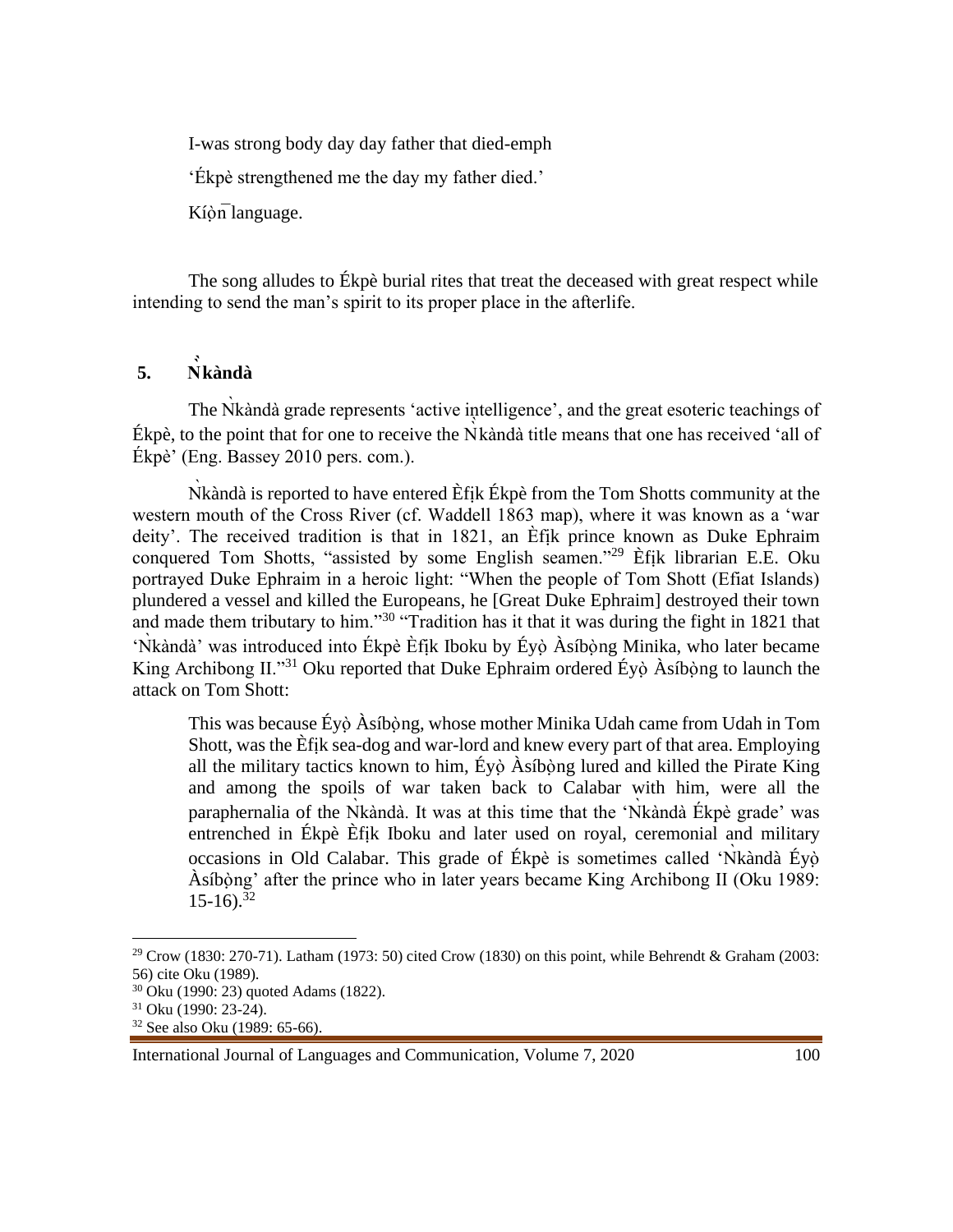But upon analysis, Ékpè specialists respond that Ékpè grades cannot be captured in war; they must be received through lengthy diplomatic relationships. Engr. Bassey (2013 pers. com.) reported:

The transfer of potency of an Ékpè grade from a community to another is a complicated and delicate assignment, because it involves a thorough understanding of the exoteric and esoteric workings of that grade. This process must not be rushed, otherwise the investors may reap confusion. A sponsor must be in control of governmental power, wealth and time to be able to see the investment through, meaning that there must be a team to go to the sellers and stay there for some time to learn. Or the sellers must come to stay with the purchasers for some time and teach them. That is why the simplistic narrative creates doubts.

Nkàndà is known as a 'god of war' because its fast rhythms energize its players, including the Nkàndà body-mask with seven attendants who each carry a tool: a pair of buffalo horns; an Ékpọ̀ 'hoop' to capture a victim; a forked stick to hold the victim's neck; Okpoyong 'a heavy stick'; a Danish gun; a machete; and an empty basket for the victim's head. This fearsome play creates a public spectacle to demonstrate the capturing of victims who have been judged as defaulting on Ékpè laws, thus the phrase: Ówó í-mía-ghá àtá yè Ékpè í-dúng ntàghá úfọ̀k, 'nobody challenges Ékpè while living in a thatched house'. But in reality, all this equipment is not necessary to capture a victim, which can be done easily and openly by other means. Instead, Ékpè specialists claim that this play is entirely metaphorical.

On rare occasions during the funerary rites of an important title-holder, an Nkanda House may be constructed to display the inner teachings of this grade; only a select few are allowed entry, and even fewer understand all that they see. Ékpè specialists conclude, however, that the Nkàndà dance is metaphorical for the ideal of 'killing ignorance'. The seven dancers holding instruments are dressed in white cloth, signifying spirituality. The Nkàndà House teaches self-discipline as a way to defeat the obstacles and enemies of progress in life. These aspects of Ǹkàndà cannot be captured during war; they must be taught by the owners to those who want to receive them only after the payment of fees and other diplomatic exchanges, and this takes time to accomplish. The boastful story of capturing Nkàndà from Tom Shotts in 1821 does not stand up to analysis.

Evidence shows diplomatic relations between Èfịk leaders and Tom Shotts as early as 1720, when Scottish merchant Alexander Horsburgh visited Tom Shotts and observed interactions with Èfik merchants.<sup>33</sup> Sixty years later, in January 1786, Antera Duke reported

<sup>33</sup> Behrendt et al (2010: 19, 54).

International Journal of Languages and Communication, Volume 7, 2020 101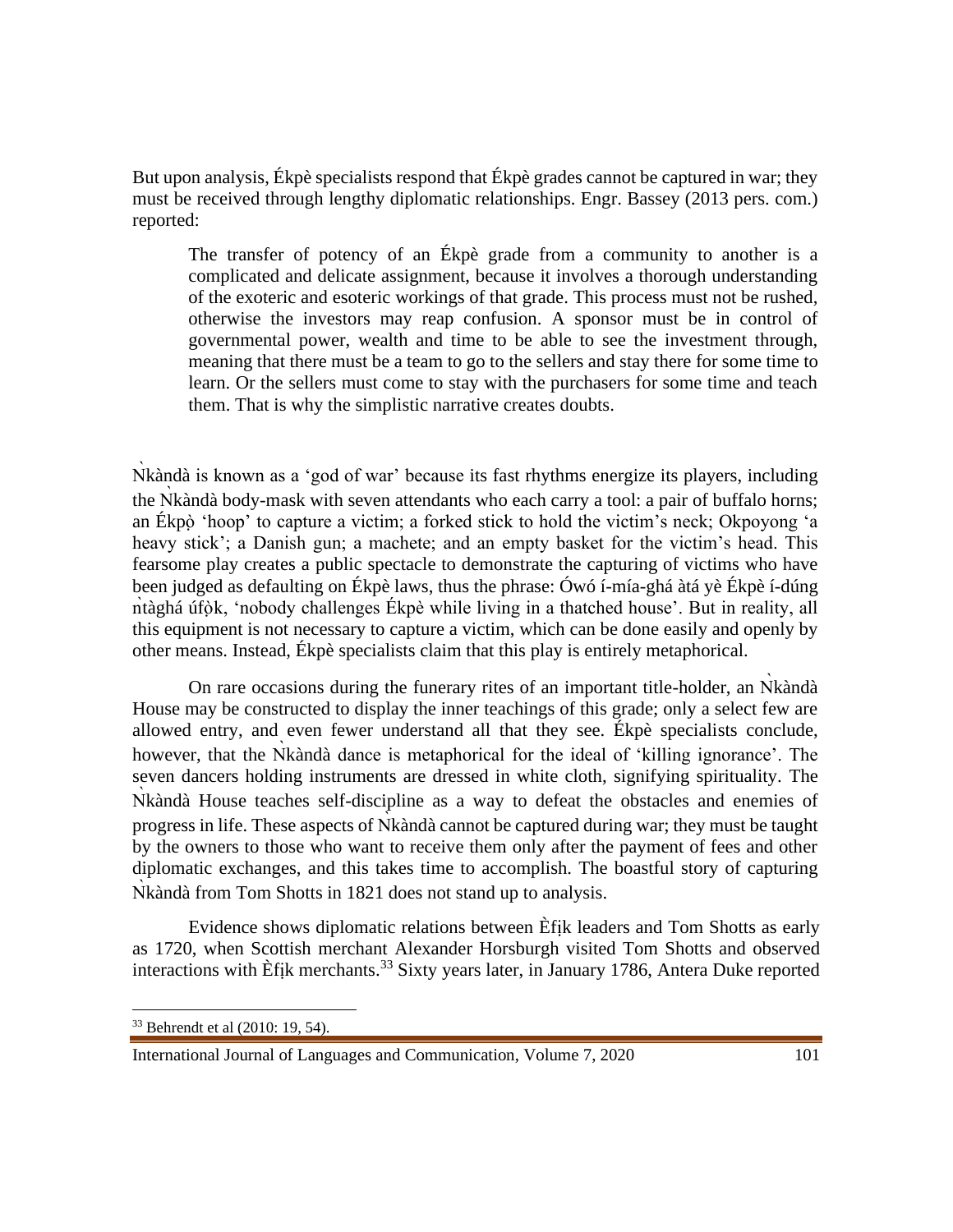sacrificing a goat with 'King Tom Salt' after resolving a disagreement related to Ékpè.<sup>34</sup> These negotiations suggest that the Nkàndà grade was received by Efiks much earlier than 1821.

11) Òkpô Nkàndà ọ̀fọ̀n Nkàndà í-kúné-ké. [OT]

non-initiate Ǹkàndà cloth Ǹkàndà he-tie-not

'A non-initiate may not wear the cloth of Nkàndà.'

Blue and white *ùkárá* cloth with Nsìbìdì signs, commonly known as "Ékpè cloth," is worn by title-holders as a 'wrapper' around the legs. A reference to "Ékpè cloth" is found in Antera Duke's diary from November 11, 1786.<sup>35</sup> This song refers to *ùkárá* as Nkàndà cloth since it is also used to cover the  $\overrightarrow{N}$ kàndà body-mask in Úrúán and Èfikland.<sup>36</sup> Larger pieces are also hung on the walls of Ékpè halls as a banner. During the funerary rites for a lodge title-holder, a procession that brings 'Ékpè comes from the bush' in a mobile 'cage', *ùkárá* cloth is used to cover the 'mystic leopard'.<sup>37</sup>

The cloth is highly prized and to wear it is an assertion of Ékpè status, so the wearers should expect to be challenged about their rank by other members through interrogation using Nsibidì signs. Those unable to defend their status inside the Ékpè hall may be stripped of this cloth.

## **6. Ǹyà**m̀**kpè**

Ǹyàm̀kpè songs are the most abundant and frequently performed in Ékpè practice, perhaps because its rhythms are energetic, and those who perform its dance use complex Nsibìdì signs to communicate with the seated chiefs. The earliest known reference to  $\dot{N}$ yàm̀kpè comes from the diary of Èfik trader Antera Duke, who, "on February 8, 1786, ... walked up to the palaver house in New Town and installed 'Grandy Egbo' (Grand Ékpè, Idem Nyamkpe) there, followed by drums and dancing all night."<sup>38</sup> Nyamikpe acted as the executive branch of Ékpè, that is, the community police. The occilating movement of its headgear represents a transition from the spiritual to the physical world, or vice versus.

In parts of Cameroon,  $\dot{N}$ yàm̀kpè is the name of the Ékpè society itself. In the 1920s,

<sup>34</sup> Behrendt et al (2010: 36, 181).

<sup>35</sup> Behrendt et al. (2010: 191).

<sup>36</sup> Bassey (1998/2001: 25).

<sup>37</sup> Bentor (1994: 325); Battestini (1997: 160).

<sup>38</sup> Behrendt et al. (2010: 236).

International Journal of Languages and Communication, Volume 7, 2020 102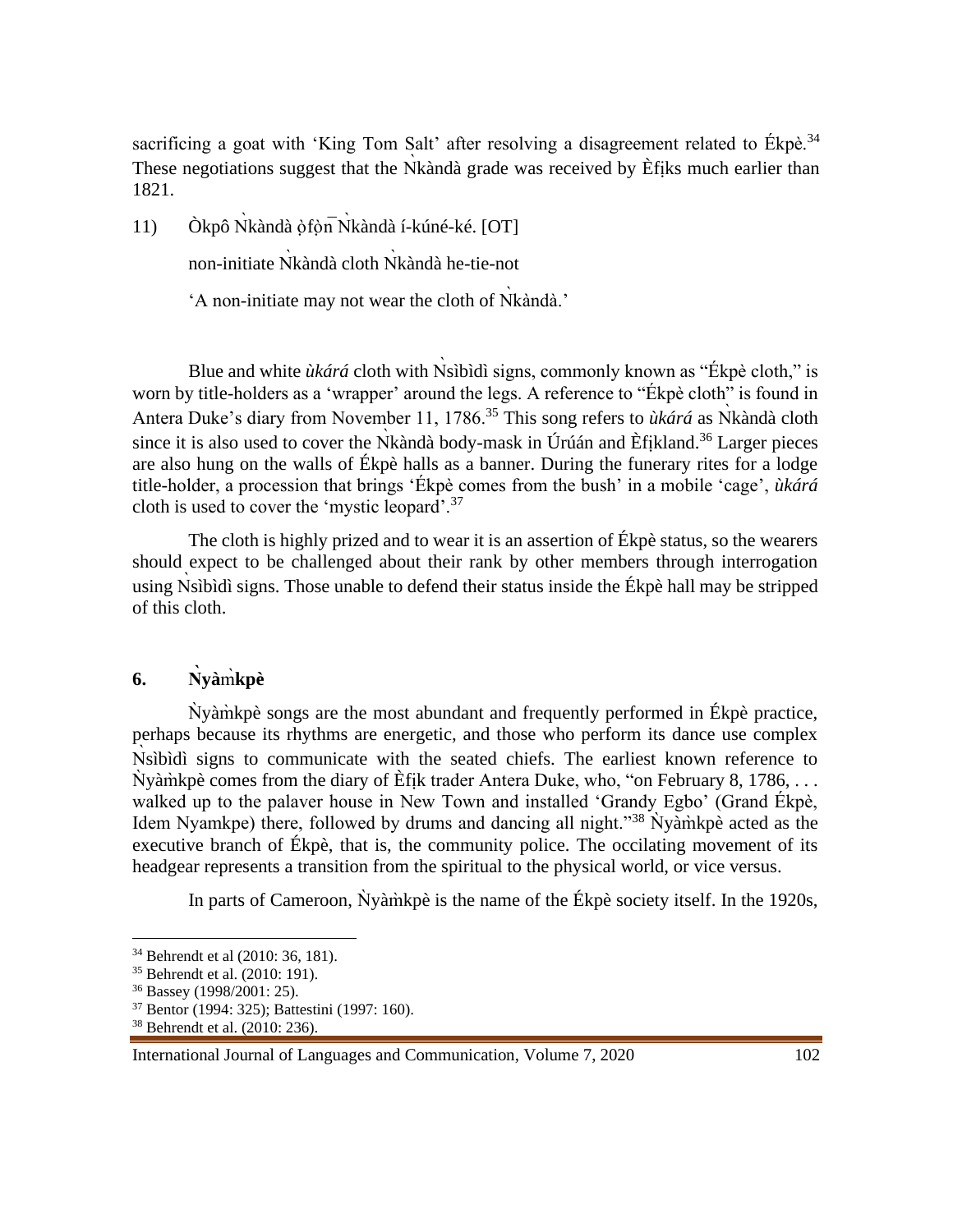the British author of a colonial intelligence report wrote:

Nyan̅kwe, some say, originated at Ayikan in the Kumba division; others say the Calabaries created the society. In the Mamfe Nya¿kwe societies the language used is Bakundu (Kumba division). ("Boki" 1926: 38-39)

Variants of the term are used in Malabo, Equatorial Guinea, and in the Cuban cities of Cárdenas, Havana, and Matanzas.<sup>39</sup>

The following are three preambles to  $\dot{N}$ yàm̀kpè songs:

12) Íkó $\phi$  ké Ékpè àmì nsá. [AC]

trouble in Ékpè I reject

'When there is trouble involving Ékpè, I won't get involved.'

"This song expresses the fear that community members have for Ékpè sanctions. 'If Ékpè is involved, I will stay clear to avoid trouble'." ( $\dot{\text{O}}$ jóng)

The text refers to an Ekpè "injunction on a property thereby preventing its use" (Ekong 1983/2001: 148). An equivalent prohibition has been described in the Cameroon Grassfields:

In the past, when orders were being given for communal work, communal hunting, prohibitions on attending certain markets for fear of epidemics and the like, they were always given in the name of the regulatory society, not of the 'fon' [chief]. (Nkwi & Warnier 1982: 60)

The Ngwarong society of the Cameroon Grassfields had representative masquerade officers who:

. . . are supposed to be ancestral spirits incarnate for special duties such as restoring the violated mores of the tribe by inflicting punishment upon the offenders. The punishments are either confiscation of property, whippings or execution of the malefactor. The theory is that the punishment is done by ancestral spirits. In this way the creation of a blood feud is avoided (Jeffreys 1962: 91).

International Journal of Languages and Communication, Volume 7, 2020 103

<sup>39</sup> Northrup (1978: 218); Miller (2009); Aranzadi (2012). Ékpè society has various regional names. In Èfịk, Ékpè; in Bakor, 'Nyàmàngbè' or 'Nyàngbè'. The Efuts call it 'Mgbè'. In the Upper Cross region, "Nangbei" and "Nankbei" (Partridge 1905, 215). In the Mamfe region, "Ngbe or Nyangbe" (Mansfeld 1928, 26).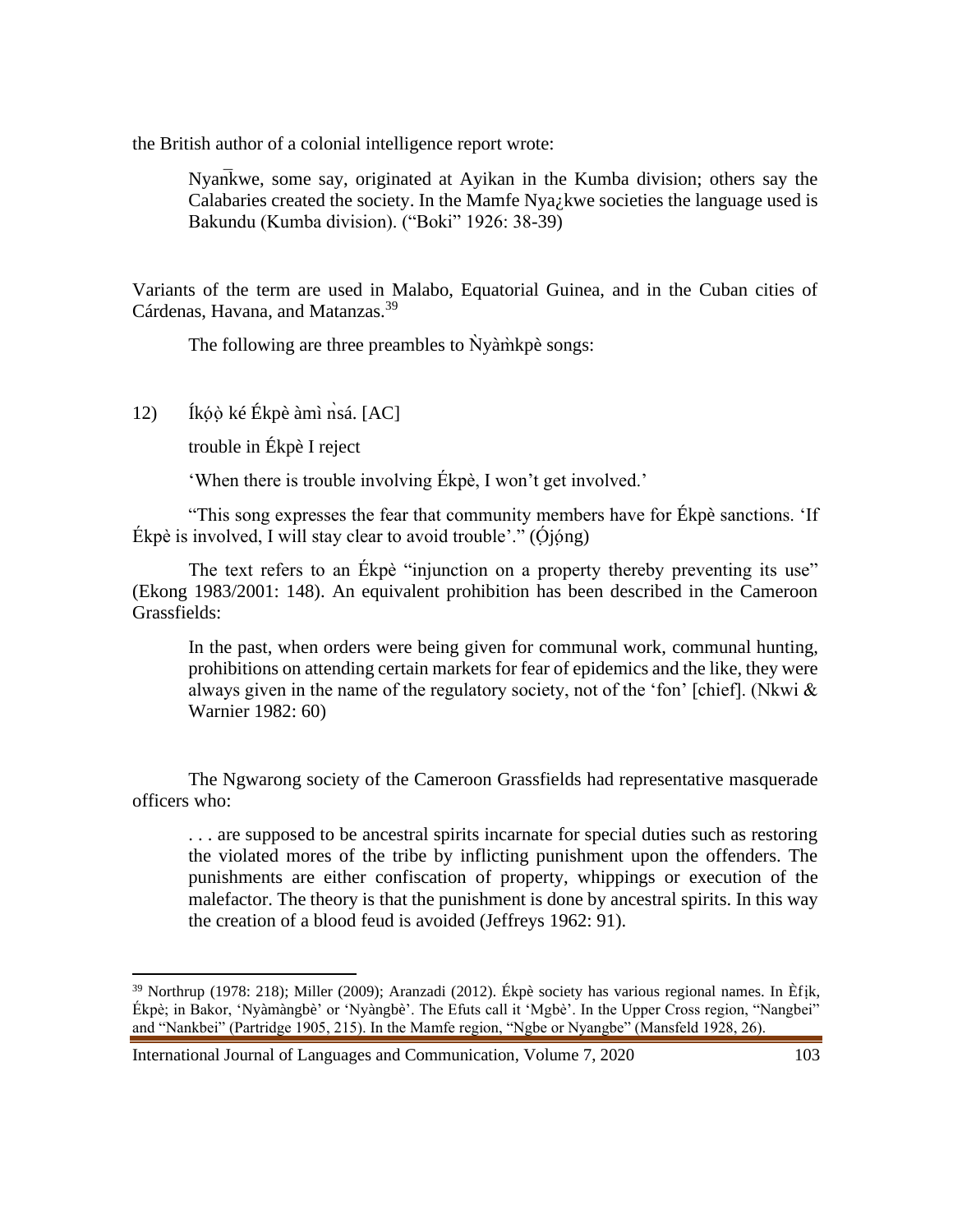13a) Ékédì ké éyò ését Ìdùà ébìet m̀bàkárá. [EE2] it-was in era past Ìdùà they-resemble whitemen 'In the old days the people of Ìdùà acted like the British.'

13b) Ékédì ké éyò ését, Èfịk ébìet m̀bàkárá. [IE]

it-was in era past Èfịk they-resemble whitemen

'In the old days the people of Èfịk acted like the British.'

In 1879, a political agent of the British named Joseph Henshaw (whose Èfịk name was Effanga Ekeng Ansa), established a trading base in the Ìdùà community in Órọ́n.<sup>40</sup> Ìdùà is therefore linked to Calabar, particularly Henshaw Town, and proud of its British traits. A colonial map identifies the Èfịk ports where British operated as "Duke Town (Calabar)," "Idua (Orron)" and "James Town" (Leonard 1906).

The second variant of this song, sung by the Èfịks, recognized that they wore English clothing, spoke English, accepted Christian religion and schools before their neighbors. B. E. Bassey describes the pride of Èfịk elites in their long British association:

Although Calabar indigenous population comprised Èfịk, Qua and Èfût, it was the Èfịk that brought the Town into prominence through her spirit of enterprise . . . The Èfịks saw the advantage of her contact with European traders and proceeded to shut others from the benefits of trade and subsequently education . . . The advent of missionaries in 1846 further improved the horizon of Èfịk. Some aspects of British culture found accommodation amongst Èfịk. A typical example is the adoption of British type coronation which the other tribes adopted well over 100 years later . . . [T]he people of Calabar, male and female, were brought up to feel that there is no place like Calabar. To an indigene the only [other] town that is not 'bush' is London. (Bassey 2011: 1-5)

The following are Nyamì kpè songs:

14) Òkpó òkúkâ ésùk, Nyàmìkpè ké ésùk ádá. [EE5]

<sup>40</sup> Talbot (1923: 292); Talbot (1926/1969 v. 1: 210); Oku (1989: 203).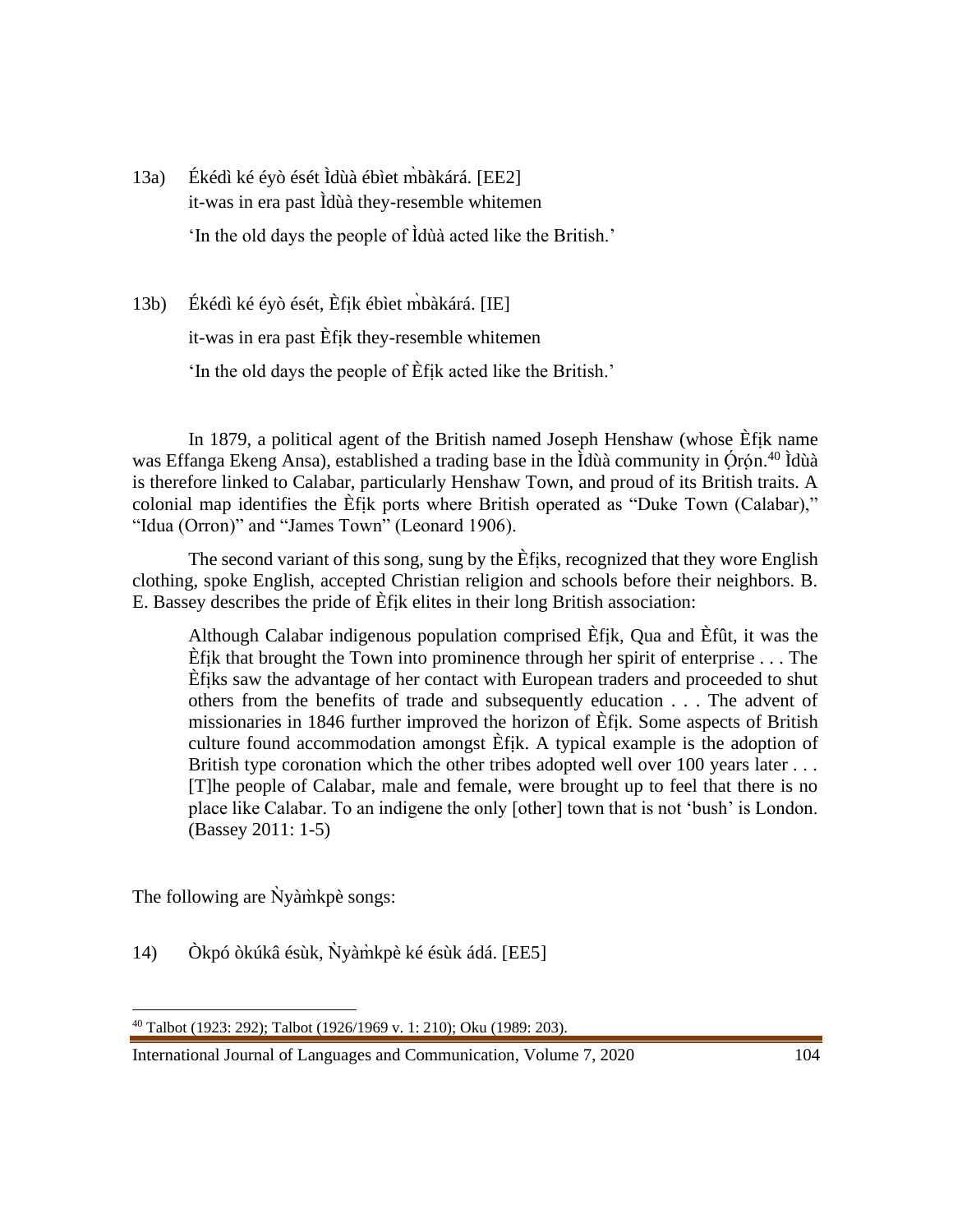Òkpó he-not-go beach Ǹyàm̀kpè on beach he-stands

'The non-initiate should not go to the beach; Ǹyàm̀kpè is standing there.'

In the past, when an Ékpè delegation from one riverside community visited another, the position of the Nyamck body-mask positioned at the front of the boat forced noninitiates to leave the beach as the boat arrived. This song informs that there was a time when Ǹyàm̀kpè roamed the streets of Calabar in the daytime, whereas in the present this bodymask performs only in secluded areas and at night.

Starting in 1846, Presbyterian missionaries in the Calabar neighborhoods of Creek Town [Óbiókò] and Àtákpà observed that Àkwá Édérí, the eighth day of every market cycle, was also called 'Grand Ékpè day', when Nyàmìkpè was played. Nyàmìkpè's body-mask carries a whip in the right hand to mete out punishment to non-members who appear in public when Ékpè is in session, but as a British subject and not an indigene, Waddell was spared such punishment. In 1846 he merely observed:

Grand Egbo [Ékpè] day' came round and was an idle day till afternoon, when the king's great bell was rung to intimate that 'Egbo done', and people might go to work or market . . . On our way from work to the beach, an Egbo runner [Ékpè body-mask] accoutered in very outré habiliments [eccentric attire] from head to foot, and masked, with a long whip in his hand, was rushing from place to place, and approached me, but suddenly turned and darted off in another direction (Waddell 1863: 258-59).

Every two months, Àkwá Édérí coincided with Christian Sunday, and the missionaries sought to subdue Ékpè's competing spectacle. Gradually, they convinced Ékpè title-holders to ban Ékpè altogether on Sunday. Later in 1846, Waddell suggested a conflict between Ékpè practice and the Christian Sunday:

The first Sabbath was grand Egbo [Ékpè] day, and the king [Eyo Honesty II] proposed that we should defer the meeting, as only a few gentlemen could appear. On the contrary, I urged him to defer his Egbo [Ékpè] observances for the sake of God's holy day, and he did so. (Waddell 1863: 275).

By 1848, Waddell had convinced King Eyo Honesty to prohibit Ékpè practice on Sundays:

The following Sabbath was 'Yampy [Nyàm̀kpè] Egbo day,' when Egbo runners [Ékpè body-masks] and bells had always ruled the town. Then first, Eyo forbade them running on God's day, forbade work and play also on Sabbath, and inspired the hope

International Journal of Languages and Communication, Volume 7, 2020 105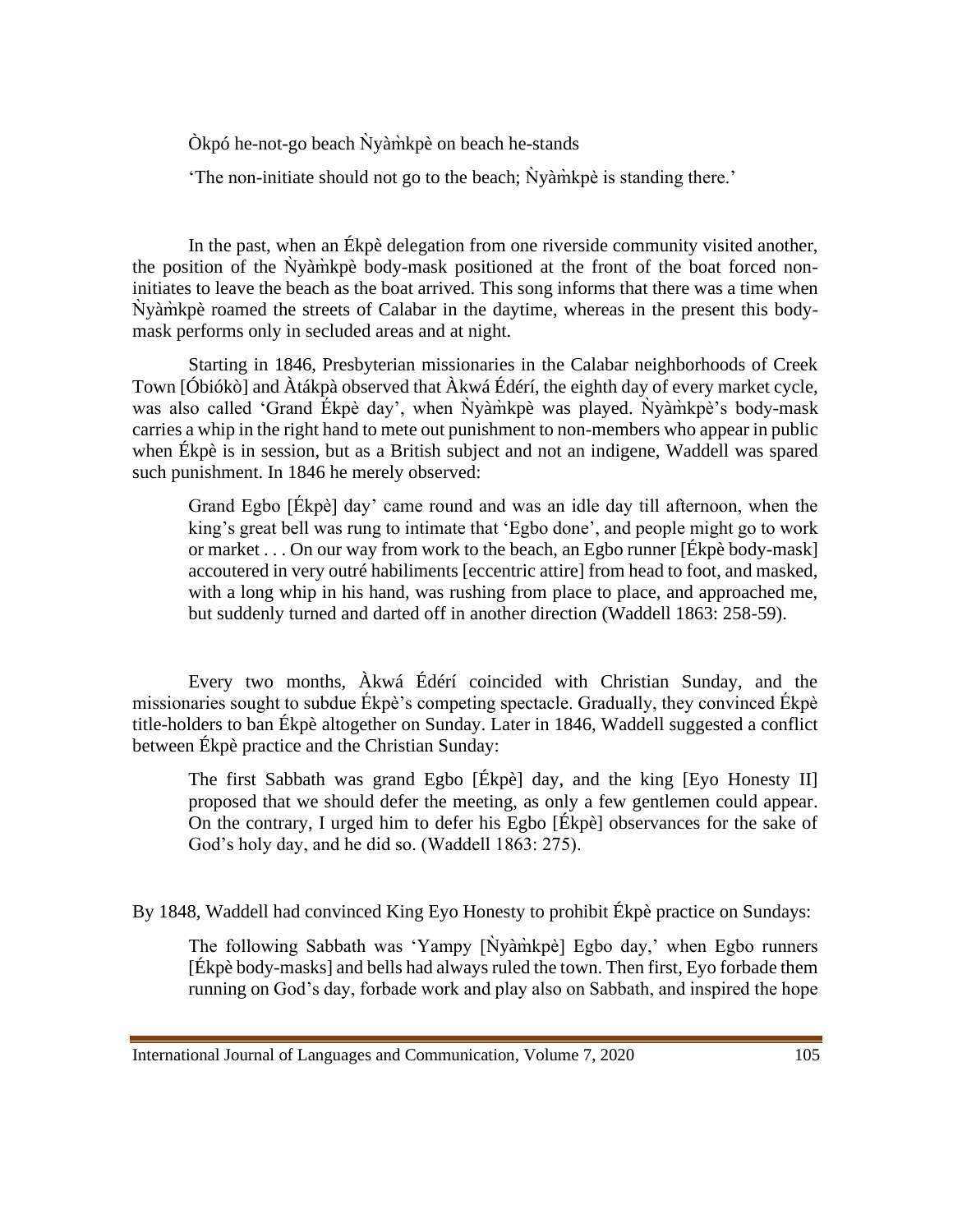that we should soon get the Sunday market also abolished in Creek Town. (Waddell 1863: 376)

With the support of Ékpè sanctions, the missionaries transformed the calendar week in Calabar.<sup>41</sup> Consequently, 'grand Ékpè' day is no longer observed in Calabar. In the early 1900s in Calabar, Talbot reported a rare Ǹyàm̀kpè body-mask performance in the daytime as part of the 'second burial' funerary rites of a 'king':

Next day the whole town was unsafe for non-members of Egbo [Ékpè]. Women and children stayed trembling within their houses, behind closed doors. The 'Nyamkpe Image ran through the town, bearing green leaves in its [left] hand, with which it proceeded to beat the sham coffin, which, silk-covered and weighted with plantain stem, was brought out for the purpose. (1923: 161)

At some point, probably in the late 1800s, the Èfịks ceased displaying the majority of their Ékpè masks in the daytime. The Ǹyàm̀kpè body-mask for example, appears at night (or on rare occasions in the daytime only in secluded places) and exclusively in the presence of initiates. The same is also true for the body-masks of the Nkàndà, Oku-akama, and Mbakara grades. In Èfịkland, the only Ékpè mask that continues to be displayed in public is Èbònkó, because it represents the female aspect of Ékpè; graceful and attractive, it is popular in the community. There appears to be no reference to this transformation in the historical literature, but one is tempted to think that because of the presence of colonial British administrators and their armies, Èfịks concealed these powerful masks to protect them. To the contrary, Engr. Bassey, an Èfịk Ékpè specialist who wrote a book on this topic, points to the excesses of accumulated wealth, to excessive feasting with alcohol, and to the inhuman treatment given to enslaved people, all resulting from the trans-Atlantic slave trade:<sup>42</sup>

<sup>41</sup> cf. Edem (2011: 8-9).

<sup>&</sup>lt;sup>42</sup> In his book, Bassey sees this transformation from 1825 onwards, when "The nobility . . . engaged much of their time on feasting, wining and dancing, particularly after materially-rewarding mercantile links were established with England" (Bassey 2001: 55).

<sup>&</sup>quot;Throwing [Ékpè's] divine teaching and tenets to the wind, the initiates continued the practice of using their positions to debase the less privileged in society. Such inhumanities saw the birth of a whirlwind that brought no good, and soon, an avalanche put into motion currents of decadence that swallowed up the spiritualy of the fraternity. . . . The abuse of Ékpè power together with the excesses highlighted above . . . caused the loss of the intrinsic value of Ékpè and encouraged the growth of alternative value, the conversion of Ékpè into a commercial enterprise" (Bassey 2001: 56).

<sup>&</sup>quot;The illusion of quick rewards led many including Ékpè initiates to abandon pious activities and the path to invest in oppression, parochialism and evil desire. Much attention and resources continue to be invested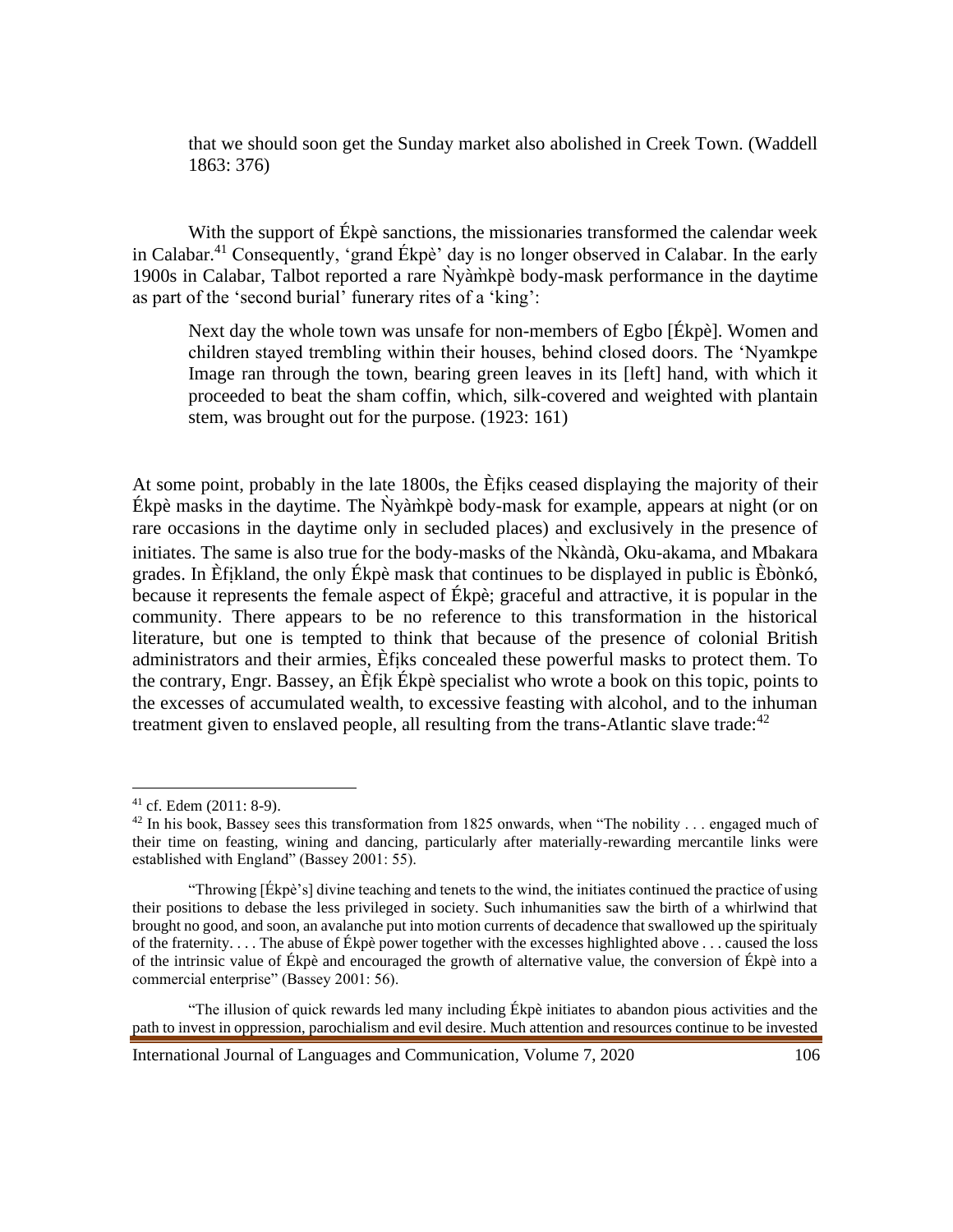To the northeast of Calabar, the hinterlands Ékpè title-holders from Okoyong onwards openly display  $\dot{N}$ yàm̀kpè and its Nsìbìdì, meanwhile hiding their inner meanings. What happened was, because the Èfịks were middlemen with the European traders, they became materialistic through wealth and power, but consequently lost awareness of the inner meanings or spirituality of Ékpè, as well as the Nsìbìdì that accompanies each grade. They promoted the superficial beauty of the masks, giving the impression that this was the main thing in Ékpè. They gave the display of masquerades an underserved position of respectability, thus promoting visual sense enjoyment. They hid the display of masquerades inside the Ékpè halls to give this an added value, because they could charge money to allow even initiates see it. This applies to all Ékpè grades, with the exception of Èbònkó, a grade whose display has no Nsìbìdì. Instead of creating an awareness of esoterics that inspires learning, the Èfịks promoted the exoteric, focusing on enjoyment and boasting.

The Efiks emulated the Nyamck display of neighboring Cross River communities but transformed this it by intentionally hiding its displays within their inner sanctums, in order to mystify it. As a consequence, initiates were forced to go through an additional ceremony to witness a display of the Nyamikpe mask. In contrast, during Ékpè events in Calabar's hinterlands, the  $\dot{N}$ yàm̀kpè body-masks (or  $\dot{N}$ yàm̀kpè-like masks referred to by various names in distinct languages) continues to be performed publicly in the daylight.

Given the foregoing, the first version of the following song (14a) harks back to the time when  $\dot{N}$ yàm̀kpè freely roamed the streets of Calabar, while the second version (14b) seems to resist the missionaries' monotheistic views (Waddell 1863: 445). The third version (14c) comes from Cuban Abakuá.

15a) Kìèt ké ènyón; Nyàmìkpè ké ísòn; Àbàsì édì ìbà. [AV]

one in sky/top Ǹyàm̀kpè on ground God he-is two

'One is in the heavens; Nyamikpe is on earth; there are two Gods.'

15b) Nyàmìkpè ké ísòn $\overline{A}$ bàsì ké ènyón. [BB]; [BB2]

Ǹyàm̀kpè on ground God in sky

'Ǹyàm̀kpè is on the earth, God is in the sky.'

in orgies of drinking, feasting and dancing, raids to plunder, immorality and sharing of booties. These led to the derailment of Ékpè from the path mapped out by good motives" (Bassey 2001: 131).

International Journal of Languages and Communication, Volume 7, 2020 107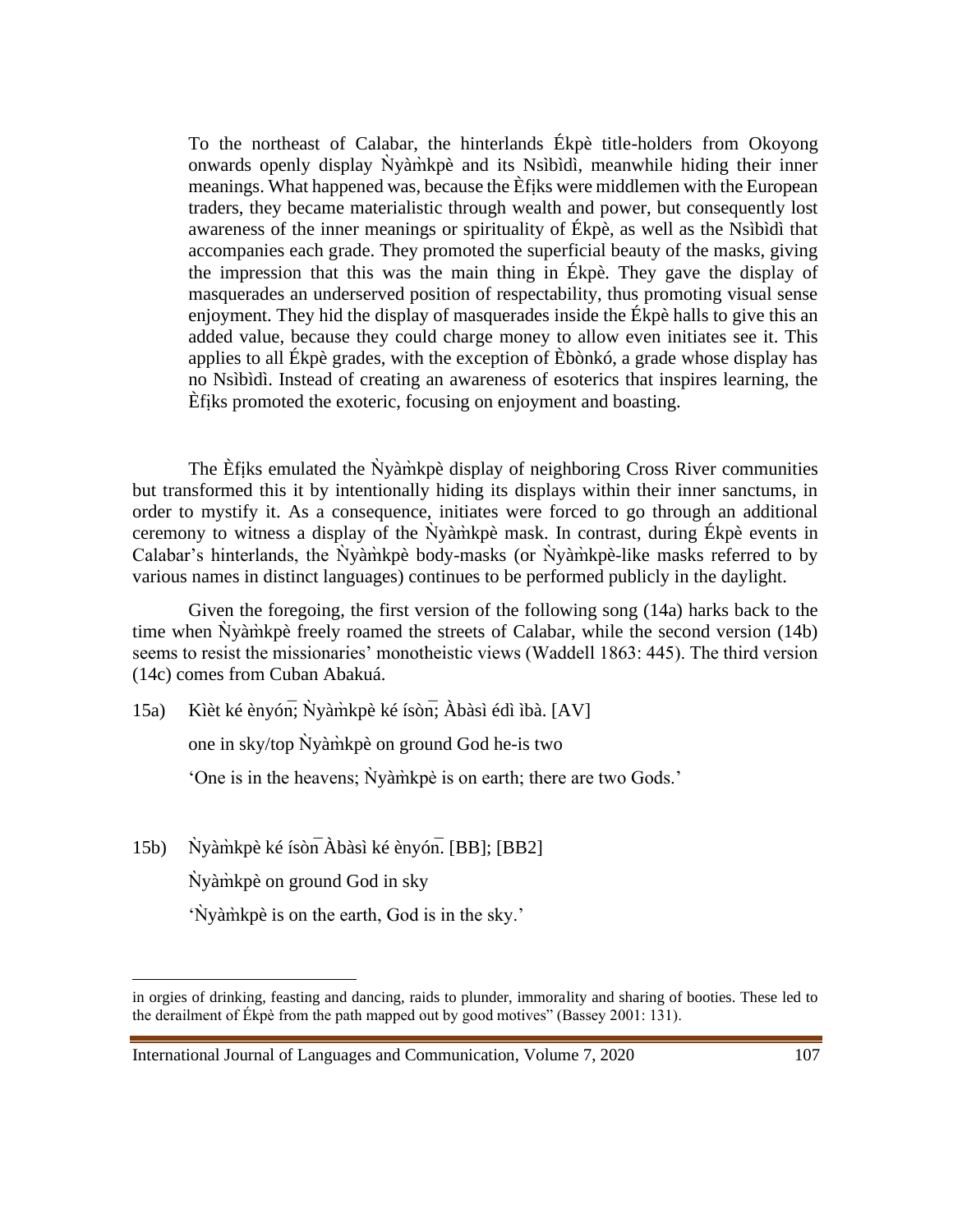15c) Abasí nanúmbre Ékue itiá. [AF] God in heaven, Ékue on the land 'Dios en el cielo y Ékue en la tierra.'<sup>43</sup>

The idea of multiple gods of the sky, land, rivers and trees was profuse in southeastern Nigeria. It occurs in Éjághám folktales (Talbot 1912: 13, 44, 70-71) and a "typical Ìbìbìò libation" proceeds from *Àbàsì ényóng* 'god/s of the sky' to *Àbàsì ísòng* 'gods of the land' (Ettang 198?: 129). Reverend Waddell inquired, ". . . about the two gods [he] had heard some people speak of — God above, and God on earth. . . . But only a few admitted the existence of such traditions" (1863: 291). Locals would not teach Waddell about their customs, confident of his disapproval.

16) Éyén ábàn ékpè ámátàk k'íkót - àmì émì mbàndè Nyàmìkpè mmónyón ndí;

child initiate Ékpè he-waste in bush I-who I-initiate Ǹyàm̀kpè I come back;

èkọ̀mọ̀ mùsángá ó-ó-ó ébọ̀ mì úyò. [BB2] [EI2b]

drum from  $\dot{U}$ sàghàdèt emph they have taken my voice<sup>44</sup>

'The son of an Ékpè initiate is lost in the forest - I who initiated into Nyàm̀kpè returned.'

Ǹyàm̀kpè is the last step in a full initiation. If one doesn't have Ǹyàm̀kpè, one must leave the Ékpè area when the Nyàmì kpè body-mask appears. Full initiation is encouraged; a father should initiate his children to protect them from certain perils and humiliations.

17) Ńkákà ńdíbrèé Ékpè ké Èfût Ésùk Òrók yè Ùsàghàdèt. [EE]

I-went to-play Ékpè in Èfût Ésùk Òrók and Ùsàghàdèt

'I (an Èfịk man) went to play Ékpè with Èfût and Ùsàghàdèt (the Èfût of Ésùk Òrók).'

<sup>43</sup> In Cuba, other versions are: "Ndafia awereké Abasí Obón Efik: God in heaven and Obón Efik on earth" (Cabrera 1988: 386); Ndofia wereké Abasí Obón Efor: God in heaven, the Abakua on earth or the king of Efor on earth" (Cabrera 1988: 389).

<sup>44</sup> Mùsá¿gá is known by Calabar Ékpè leaders as an Èfût community close to Ùsàghàdèt (Isangele) in Cameroon. (Ètínyûn Thomas Bassey 2013).

International Journal of Languages and Communication, Volume 7, 2020 108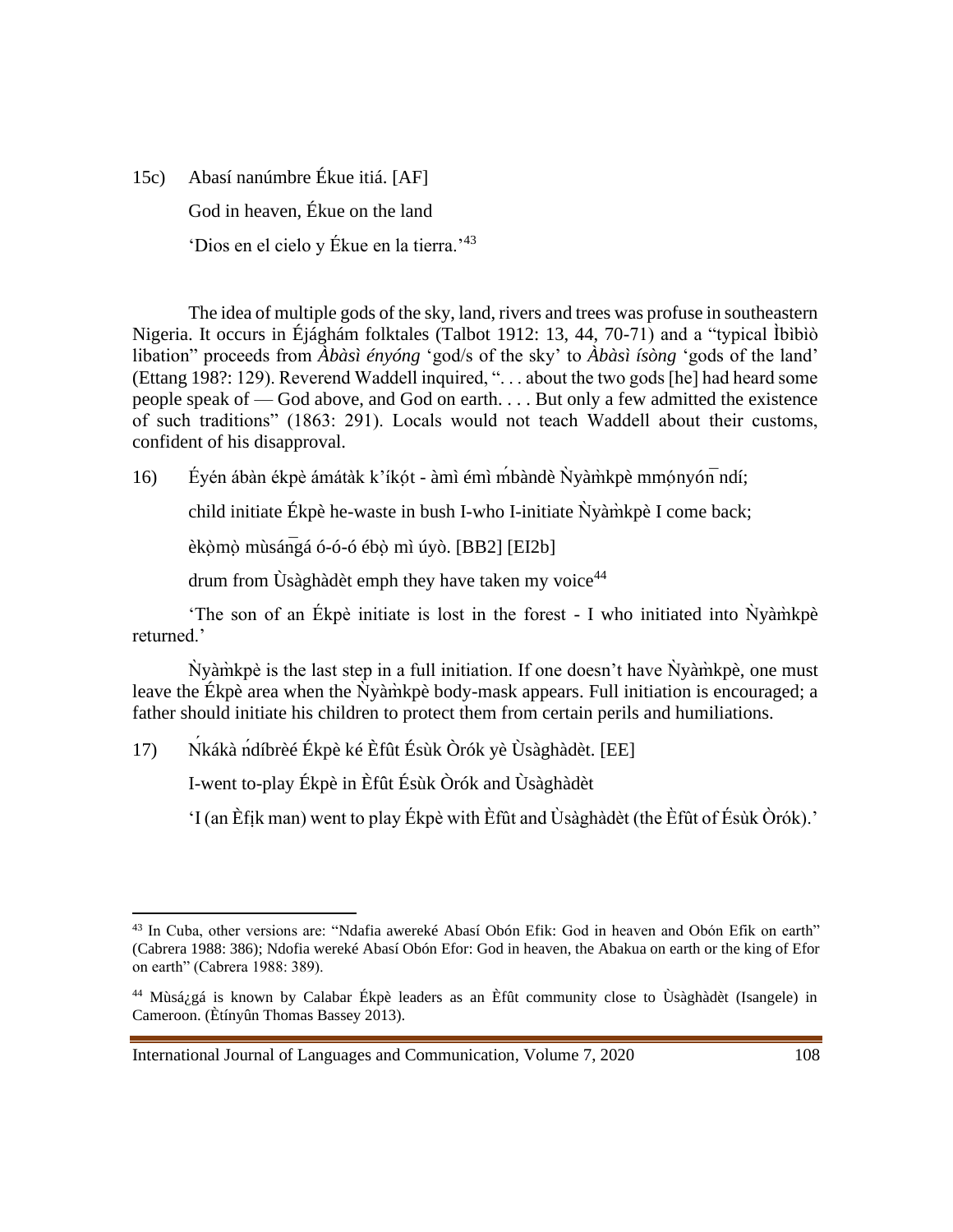The song implies that a great ceremony will happen and alludes to historical links of Ékpè practice between the Èfịks and Èfût of Calabar and the people of Ùsàghàdèt (Isangele), a group of three communities in the Bakassi peninsula of Cameroon. By analogy, the song informs that any Ékpè member is privileged to enter the Ékpè lodges of other communities, but on the condition that he has appropriate knowledge of relevant Nsìbìdì, and is able to pass the tests coded in Nsìbìdì.

18) Èwòt èmà èmén èsók Ìyámbà. [EE3]

you-kill you-finish you-take you-go give Ìyámbà

'When a hunter kills an important animal he is obliged to bring it to Ìyámbà.'

Any animal symbolizing leadership —a leopard, manatee or elephant — that was killed by a hunter was to be delivered intact to the paramount ruler of the land. Such a requirement was common in forest communities; failure could be disastrous, according to an example from 1901:

[T]he Aro [Árụ̀] raided the country around Mbiabong, a point 15 to 20 miles southwest of Itu. The reason given for this onslaught was that the Ìbìbìò had killed a leopard but had failed to pay the tribute allegedly exacted traditionally by the Aro  $[\text{Árù}]$  from neighbouring peoples (Afigbo 2005: 323).<sup>45</sup>

19) Ǹnyìn ìdí Ékpè. Ékpè Ékpè ófúk únàm, únàm ísífúkké Ékpè. [AC]

we we-are Ékpè leopard leopard he-cover animal animal it-usually-cover-not leopard

'We are the Leopard society. Only the leopard can devour another animal, but no other animal can devour a leopard. This signifies that Ékpè is the supreme institution of the community, that no other play can compete with Ékpè, or challenge its juridical aspects (Ika).

20) Nnánám nsò nkpò nnò Àbàsì ónóò mì ówó? Ówó édí ínyéné. [TE]; [IE]; [OE2].

I-do-do what thing I-give God he-give me person person he-is wealth

'What must I do in order that God grants me the gift of people? People are wealth.'

International Journal of Languages and Communication, Volume 7, 2020 109

<sup>&</sup>lt;sup>45</sup> Vansina wrote: "Among all peoples of the rainforests without exception, the leopard was a major emblem of political power and apparently always had been. Hence the disposition of the spoils of the leopard, from hunter to highest authority, is the best indicator of the political structure" (Vansina 1990: 104).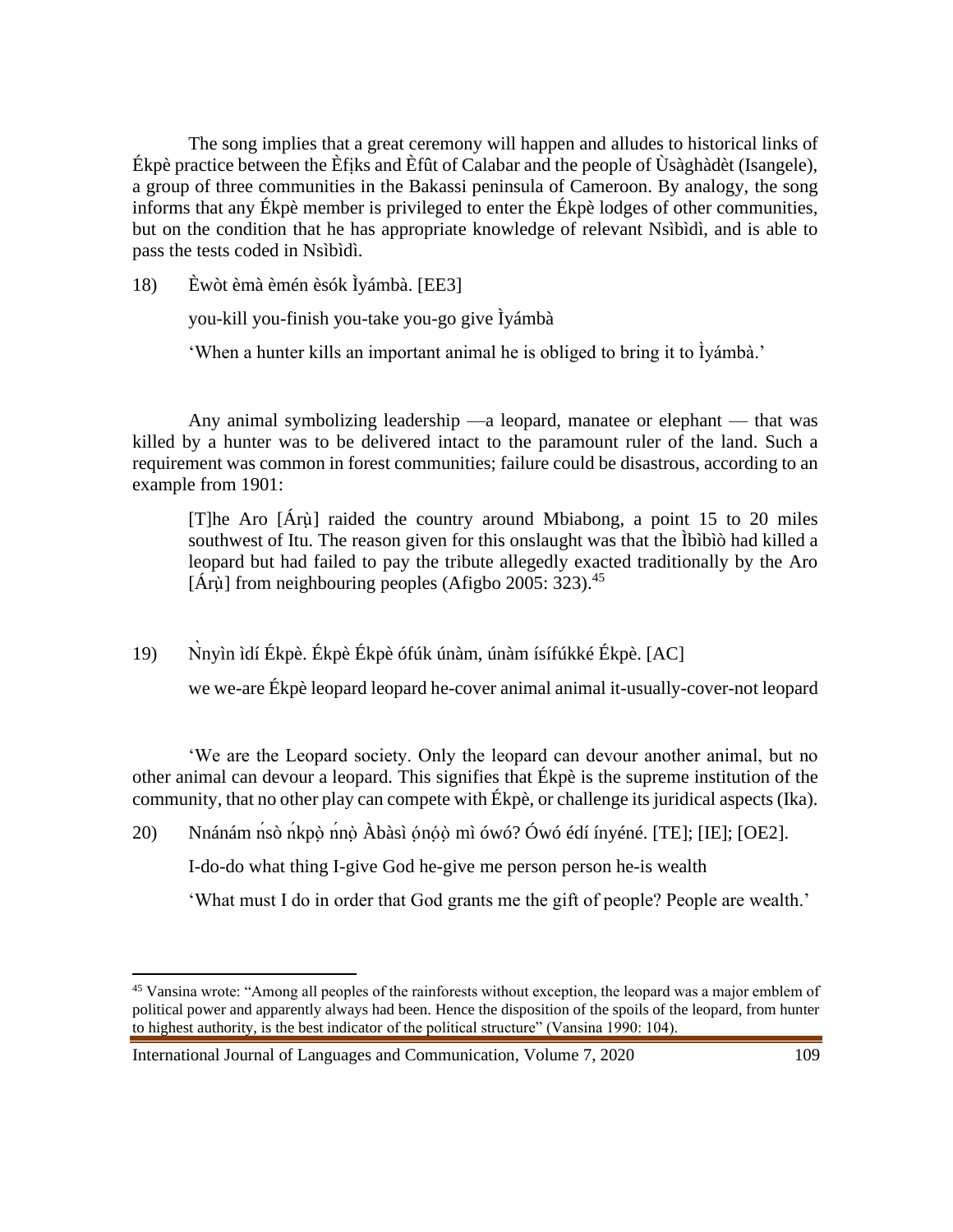"These were communities that believed in man, not in wealth! This song speaks of communal systems, based upon the extended family including outsiders who marry in and join otherwise. Today there is mostly individualism. This song represents the kind of respect our ancients had for human beings. People brought wealth, so polygamy originated in the need for many children to work the land. My own great-great-grandfather Otoyo — who had four wives — had an unbelievable extent of land, and he did it by getting many people to fell the forest for him, in Ọ́rọ́n they call it 'killing the forest'." (Toyo)

21) Nà ábàn $\overline{a}$  áyénì ké lìmàn, Mkpè wóò nnhàan. [IE2]; [IA] you may-be-able have already money Ékpè you it-will-accept-not

'You may have money but Ékpè may not accept you.'

In the Lòkạ́ạ́("Lokurr") language.

"One can have all the money in the world and yet not be accepted. Why? Because your character will not allow Ékpè to accept you, because you may be inclined to reveal secrets" (Ikpi). This interpretation from the Yakurr region of the Middle Cross River indicates quite a different attitude towards initiation into Ékpè than that practiced by the nineteenth century Calabar merchant kings, who would initiate people in return for high fees. In Calabar, the practice was to initiate wealthy outsiders but teach them very little about Ékpè's inner workings, because one cannot reveal what one doesn't know.

22) Ékpédì ké éyò nkpọng Mgbè ásùà ndìsímé.

if-it-were in former days M̀gbè hate nonsense

'In times past, Ékpè rejected fooling around.'

Tùtù ké éyò mf1n Mgbè ésìn ndìsímé. [TE]

up till now M̀gbè reject nonsense

'Up till today, Ékpè rejects fooling around.'

Ékpè acted as the no-nonsense police of communities of the Cross River region. Ékpè members did not tolerate foolish or antisocial behavior.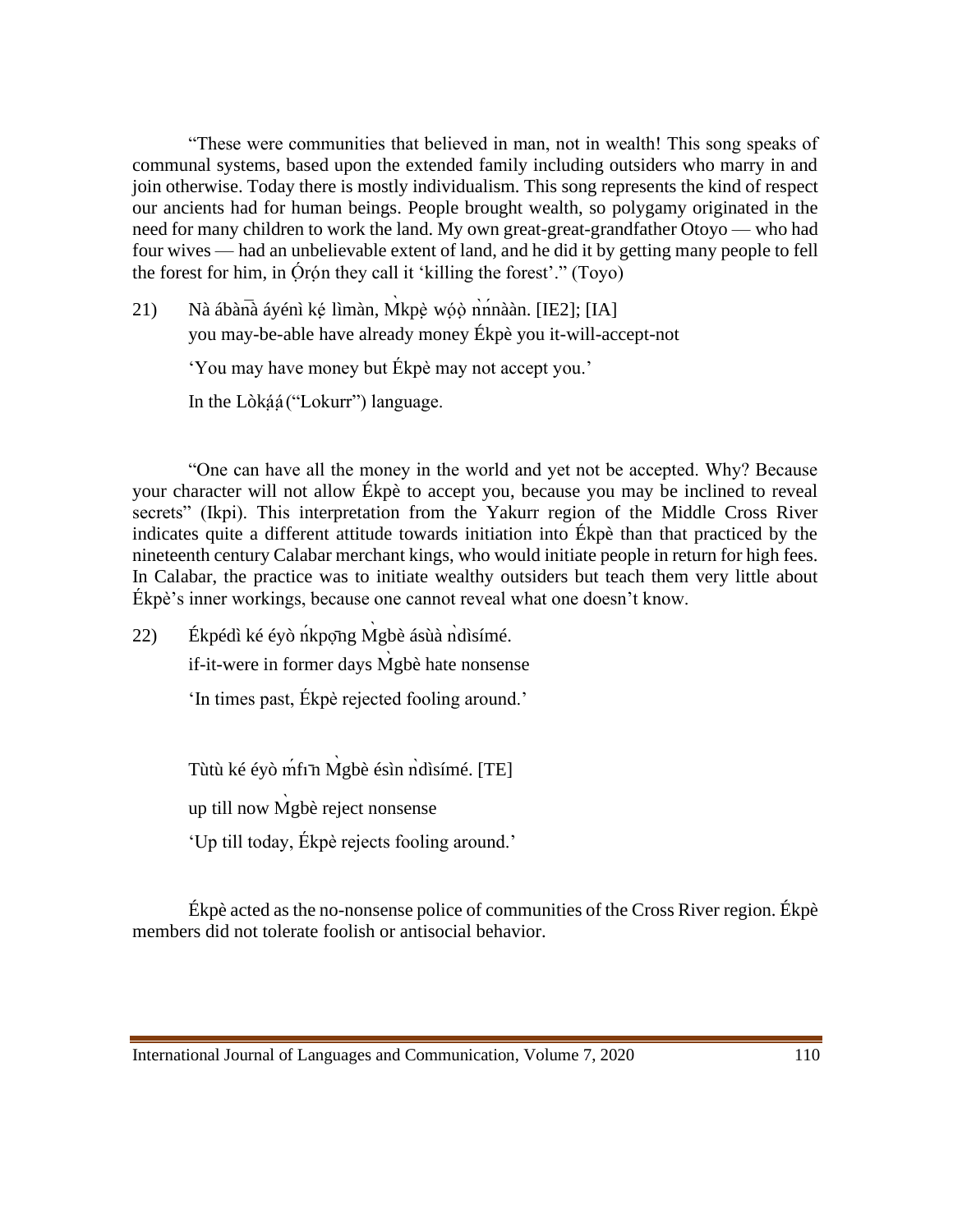#### **7. Conclusion**

Behind a simple façade, songs of the Ékpè initiation society carry sophisticated ideas that offer valuable perspectives on history, cosmology and art. The materials sampled here do not exhaust the many riches of the Cross River region pertaining to Ékpè. Our survey faced challenges of communication, access to remote localities and translation of coded messages. In some communities, Ékpè songs used multiple languages, e.g., one in Éjághám, another in Èfịk. Some texts used terms from two languages in one stanza. Prof. Ìwárà, a linguist who is also an Ékpè member, explained this as expressing a desire of the local singers to show that their knowledge transcends local boundaries. Some songs performed in a Bòkí forest village were traceable to Èfịk but proved incomprehensible to Èfịk-speakers when played back. Perhaps the Bòkí were imperfectly replicating Èfịk speech, or else they were wishfully mistaken as to the provenance of these particular texts.

Musical and dance styles also vary. In Èfịk and Ìbìbìò fishing communities, rhythmic and gestural expressions evoke the movements of water beings, but amongst Éjághám farmers and hunters, the corresponding motifs are decidedly more masculine and warlike.

When Ékpè is transmitted from one community to another, the institution—its paraphernalia of body-masks, chalk, flora, drums, grade system, songs, staffs, stones—is transferred as a whole, but each adopting community can infuse local cultural ingredients, either involuntarily or on purpose. In this way, Ékpè has been enriched wherever it goes. The receivers learn the songs of their sponsors in their source language and repeat them as such, but newly initiated members can also create similar songs in their own language, either via simple translation or by adding new content. The result is to infuse the Ékpè institution with local values and idioms. Such evolution has marked the spread of Ékpè in Cameroon, Equatorial Guinea and Nigeria in West Africa, as well as on the Caribbean Island of Cuba, where Ékpè was recreated in the nineteenth century as Abakuá for purposes of mutual-aid and self-identity. This process illustrates both the open-ended process of cultural growth and at the same time the role of inherited values in collective consciousness.

#### **Glossary**

Ànyán Ìsìm Èkpè, 'long tailed Ékpè', a costumed dancer in funerary rites.

Èbònkó, a grade representing the 'universal mother'.

Ídèm Íkwòó, a body-mask referred to as the 'messenger'.

Ìyámbà, the administrative head of an Ékpè community.

Mbókò, 'the Voice of Ékpè'; a grade representing the process of creation. Mbórókò (also known as Ékpè Ntot or 'town crier'), who heralds impending disasters, for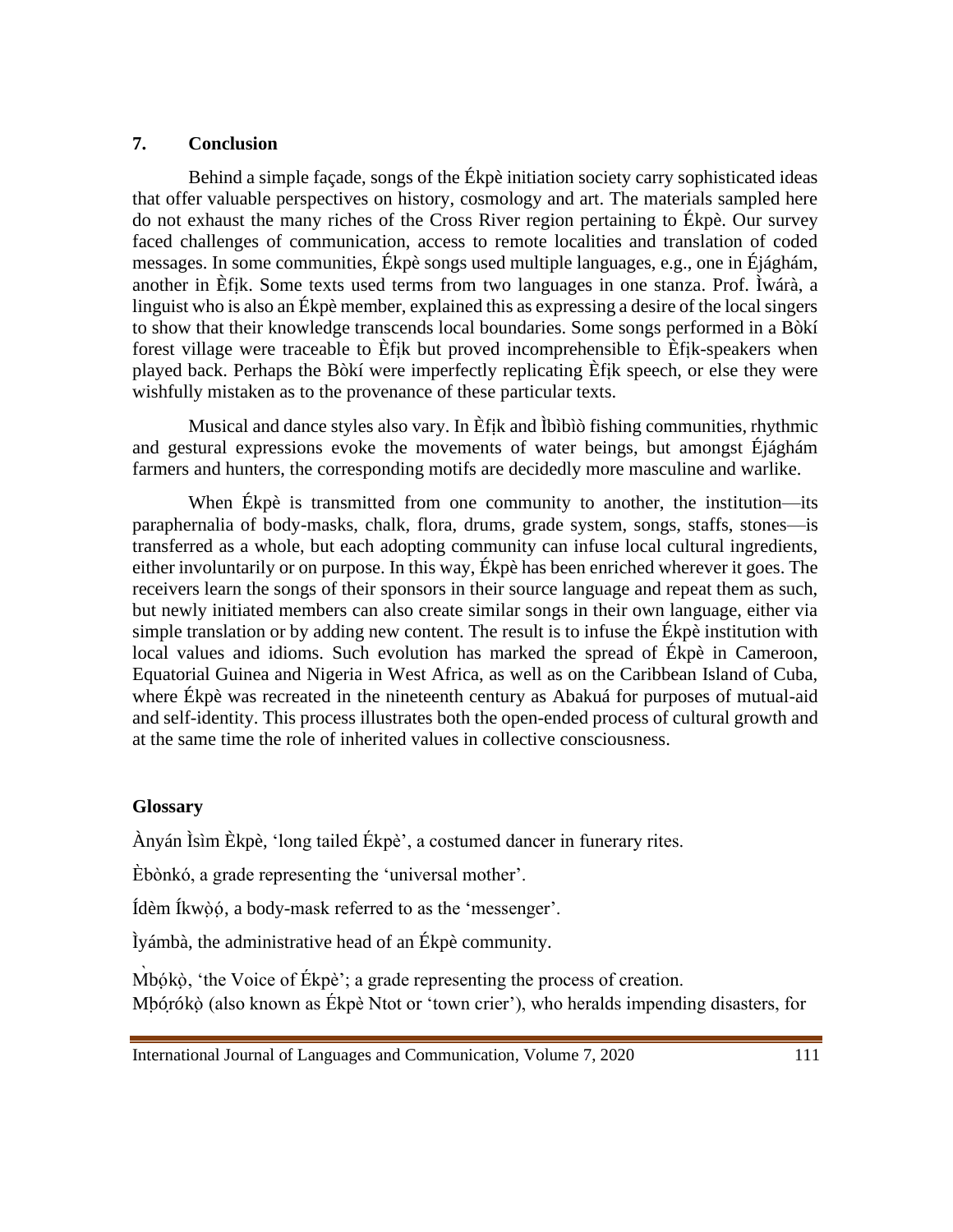example the death of an  $\overline{\text{Ob}}\text{o}$ ! $\overline{\text{n}}$  (Etúbòm, head of an Efik House) at the commencement of Ékpè obsequies, or the spread of influenza.

Òkpòhò, a grade represented by yellow; signifies the creative process in nature.

Ókùákàmà, a grade represents the destructive forces in nature.

Mùrúà, an Ékpè entertainer with two rattles who sings and dances without a face mask during funerary rites for title-holders.

- Nkàndà, a grade representing the 'war against ignorance'. In other words, 'active intelligence'.
- Nsìbìdì, a form of coded communication.

Ǹyàm̀kpè, a grade that represents discipline and policing, as well as the transition from

matter to spirit.

Ùsàghàdèt. A community of three villages in Bakassi, near Ndian division in Cameroon. Known by locals as Ùsàk-Èdèt, and in Cuba as Usagaré. Its official, colonial name is

Isangele.

#### **Acknowledgements**

For research support, thanks to Prof. James Epoke, former Vice Chancellor of the University of Calabar; Calabar Mgbè (an association of Ékpè lodges from Èfik, Èfût, Kwa-Éjághám, Ókọyọñ, Umon and elsewhere); the Fulbright Program, Bureau of Educational and Cultural Affairs, United States Department of State and the Council for International Exchange of Scholars.

Thanks also to Chief Peter F. Appio, Engineer B.E. Bassey, Jeremy Brecher, David Cantrell, Barry Cox, Jill Cutler, 'Román' Díaz, Dr. Ako Essien-Eyo, 'Údábò' Etim Ika, Prof. Alexander Ìwárà, Bertram Lehmann, Dr. Victor Manfredi, Prof. Lynn Miller, Janet Stanley, Prof. Anne McCrary Sullivan, and all Ékpè and Abakuá members listed.

#### **References**

Adediran, N. M. (1996). (Curator). Old Calabar in retrospect (Exhibition cataloge).

Calabar: National Museum, Old Residency, Calabar.

Afigbo, A.E. (2005). The Aro expedition of 1901-02. T. Falola (Ed). *Igbo history and*

*society: The essays of Adiele Afigbo*. Trenton, NJ: Africa World Press.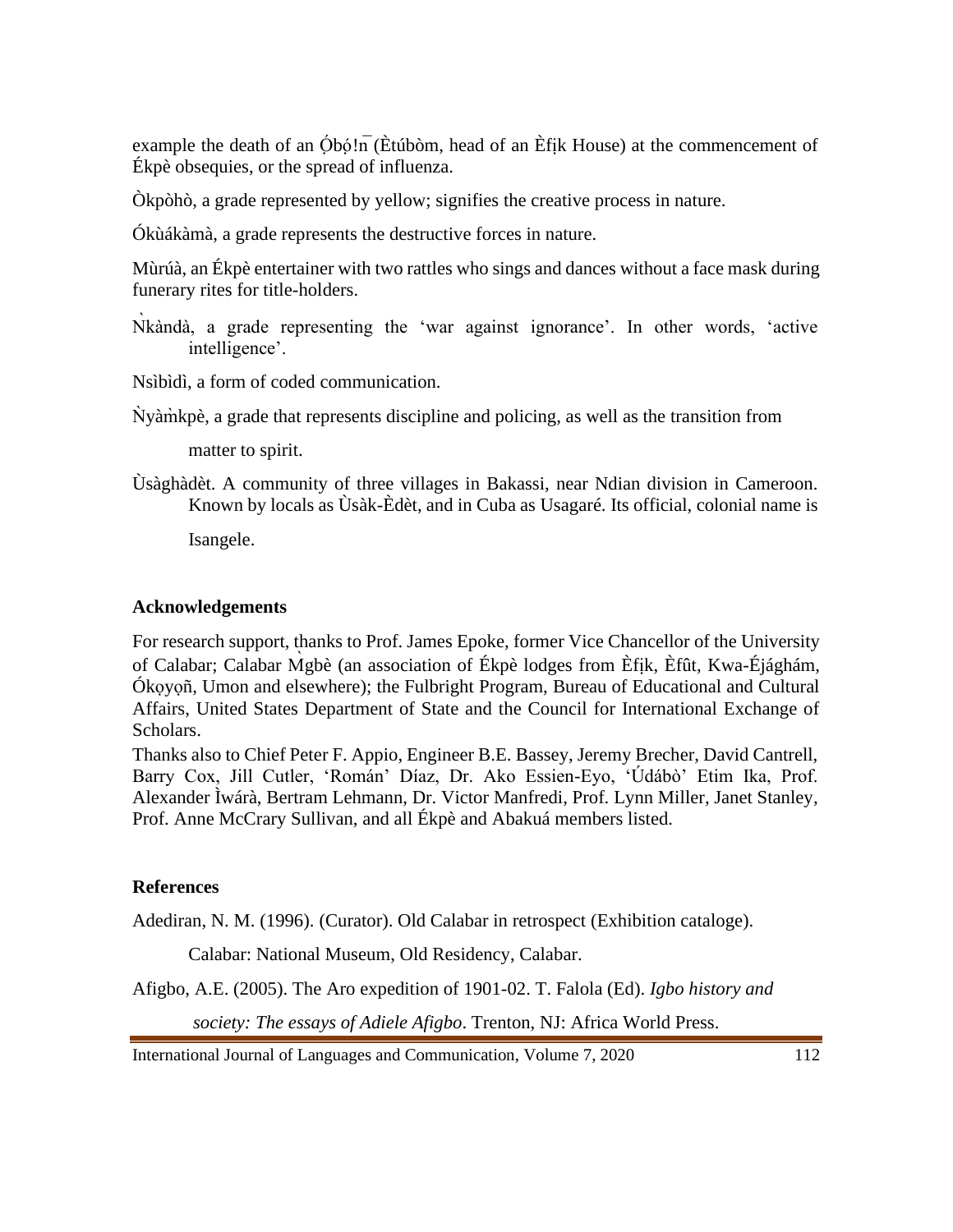- Alagoa, E. J. (1968). Songs as historical data: Examples from the Niger Delta. *Research Review* Legon, Ghana. 5.1: 1-16.
- Aranzadi, I. de (2012). El legado cubano en África. Ñáñigos deportados a Fernando Poo. Memoria viva y archivo escrito. *Afro-Hispanic review*. 31.1: 29-60.
- Archibong, A. E. (2011). *Renaissance of Calabar (Spiritual Perspective)*. Calabar: Fonark Publishers.
- Ardener, E. (1956). *Coastal Bantu of the Cameroons (the Kpe-Mboko, Duala-Limba and Tanga-Yasa groups of the British and French trusteeship territories of the Cameroons)*. London: International African Institute.
- Ardener, E. (1959). Bakweri elephant dance. *Nigeria magazine*. 60: 30-38.
- Aye, E. U. (1991). *A learner's dictionary of the Èfịk language*. *Vol. 1 (Èfịk - English).* Ibadan: Evans Brothers Limited.
- Aye, E. U. (2009). *King Eyo Honesty II*. Calabar.
- Bassey, B. E. (2011). *Calabar: The land of carnivals*. Calabar: Computer Media and Data Services.
- Bassey, B. E. (1998/2001). *Ékpè Èfịk: A theosophical perspective*. Victoria, B.C.: Trafford Publishing.
- Battestini, S. (1997). *Écriture et texte: contribution africaine*. Sainte-Foy, Québec: Presses de l'Université Laval.
- Behrendt, S., Latham, A. J. H., Northrup, D. (2010). *The diary of Antera Duke, an Eighteenth-century African slave trader*. New York: Oxford University Press.
- Behrendt, S. & Graham, E. (2003). African merchants, notables, and the slave trade at Old Calabar, 1720: Evidence from the National Archives of Scotland. *History in Africa*. 30: 37-61.
- Bentor, E. (2002). Spatial continuities: Masks and cultural interactions between the Delta and Southeastern Nigeria. *African Arts*. Spring. Vol. 35. n. 1: 26-41, 93.
- Bentor, E. (1994). Remember six feet deep: Masks and the exculpation of/from death in Aro Masquerade', *Journal of religion in Africa*. 24. 4: 323-338.
- Boki: Eba-Mbu and Ekokisam: Assessment report. (1926) Southern Cameroons. File No.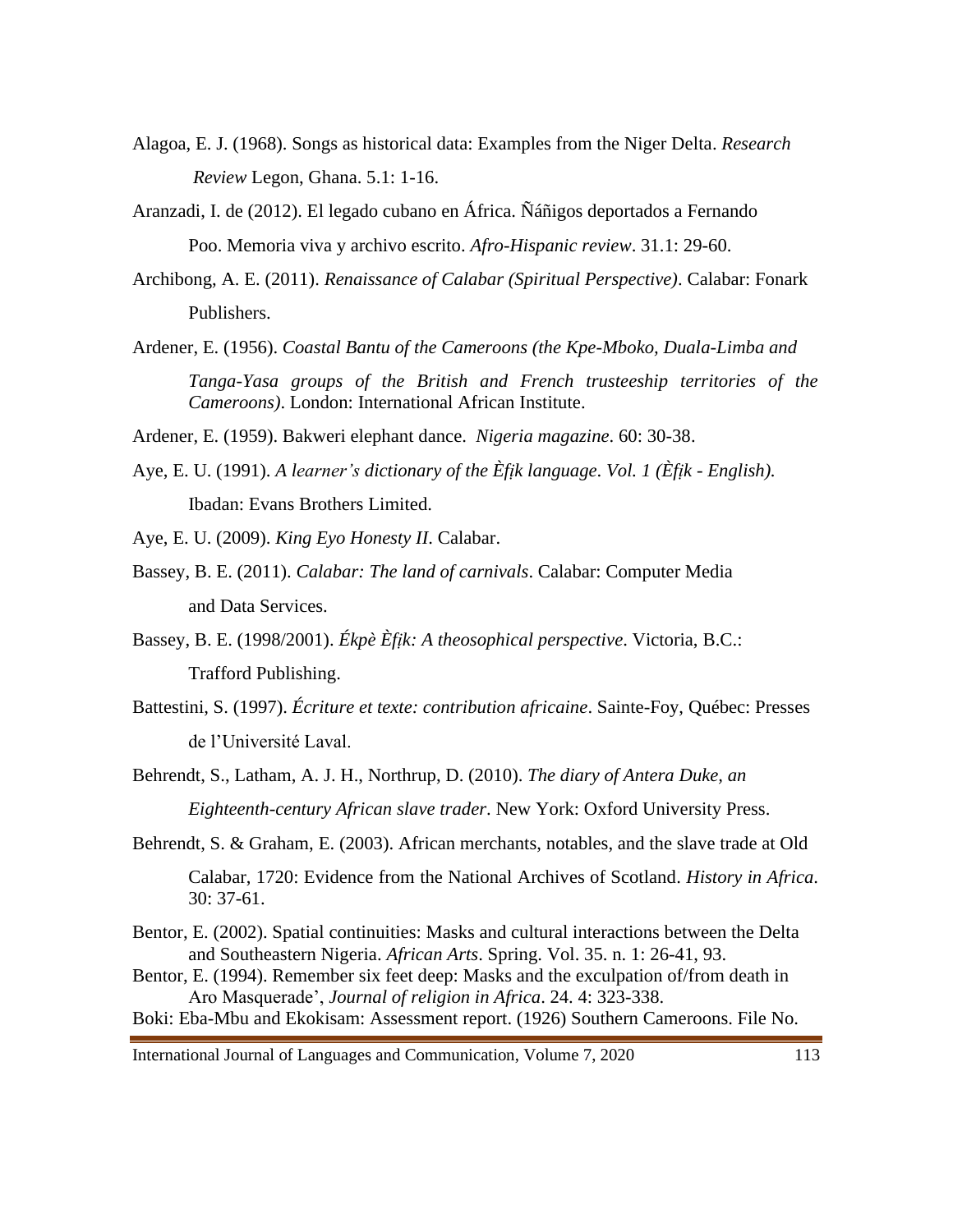1592/ 26. With two maps. National Archives, Buea.

- Braide, T. & Ekpo, V. I. (1990). Notes on the preservation of the vanishing monuments of Old Calabar. *Old Calabar revisited*. (Eds.) S. Jaja, E. Erim, B. Andah. Enugu: Harris Publishers Ltd. Pps. 137-168.
- Burton, R. F. (1865/1969). *Wit and Wisdom from West Africa*. New York: Negro University Press.
- Edem, E. A. (2011). General Comments. 'Ékpè Issue.' Ètúbòm A. O. Edem and

Ètúbòm N. E. Asuquo (eds), *Renaissance of Calabar (Spiritual Perspective): A critique*. Palace of the Obong of Calabar.

- Ekong, E. E. (1983/2001). *Sociology of the Ìbìbìò: A study of social organization and change*. Calabar: Scholars Press (Nig) Ltd.
- Eyo, E. and Slogar, C. (2008). *The terracottas of Calabar*. Selections from the archaeological collections of the Old Residency Museum. Old Residency Museum, Calabar & the Cultural Preservation Fund, Washington DC.
- Erim, E. O. (1990). Songs as sources of history. B. W. Andah (Ed.) *Cultural resource*

*management: An African dimension*. A special edition of the *West African journal of archaeology* 20: 54-62. Ibadan: Wisdom Publishers Ltd.

- Ettang, D. A. U. (198). *Ibiono Ibom: a synthesis of Ibionology.* Calabar: Printed by CRS Newspaper Corp.
- Green, M. M. (1958). Sayings of the Okonko society of the Igbo-speaking people. *Bulletin of the School of Oriental and African Studies*, London 21: 157-173.
- Hallett, R. (1964). Nicholls, 1804-1805.' *Records of the African Association, 1788-1831*. The Royal Geographical Society. London: Thomas Nelson and Sons, Ltd. Pp. 191- 210.
- Hart, A. K. (1964). *Report of the Enquiry into the dispute over the Obongship of Calabar*. Official Document No. 17. Enugu: Government Printer.

Jeffreys, M. D. W. (1962). The Wiya Tribe. *African Studies*. 21 (2): 83-104.

Jones, G. I. (1958). Native and trade currencies in Southern Nigeria during the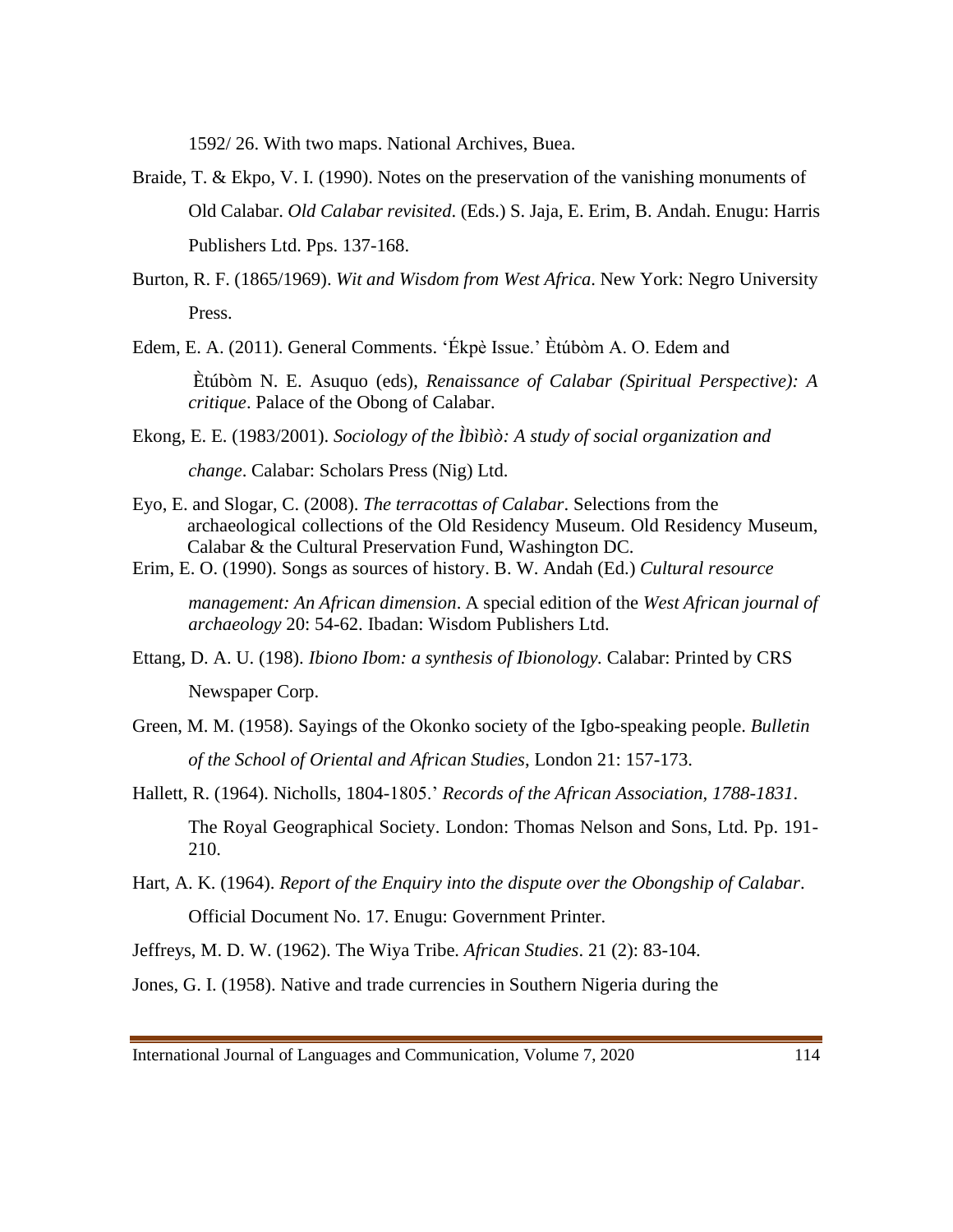eighteenth and nineteenth centuries. *Africa: Journal of the International African Institute*. V. 28. 1: 43-56.

Kubik, G. (1971). Music and dance education in Mukanda schools of Mbwela and

Nkangela communities. *Proceedings of the Lusaka International Music Conference. June 15-22, 1971*. Lusaka, Zambia: The Institute for African Studies.

- Latham, A. J. H. (1973). *Old Calabar 1600 - 1891: The impact of the international economy upon a traditional society.* Oxford: Clarendon Press.
- Lovejoy, P. E. & Richardson, D. (1999.) Trust, pawnship, and Atlantic history: The

institutional foundations of the Old Calabar slave trade*. The American Historical Review*. 104.2: 333–355.

- Marwick, W. (1897). *William and Louisa Anderson: A record of their life and work in Jamaica and Old Calabar*. Edinburgh: Andrew Elliot.
- Miller, I. (2009) *Voice of the leopard: African secret societies and Cuba*. University Press of Mississippi.
- Miller, I. (2010). Abakuá Society. *Cuba: people, culture, history*. West-Durán, A. (Ed.) Encyclopedia: Charles Scribner's Sons.
- Miller, I. (2012). Bongó Itá: Leopard society music and language in West Africa, Western Cuba, and New York City. *Journal of Africa and Black Diaspora*. 5.1: 85-103.
- Miller, I. & Ojóng, M. (2012). Ekpè 'leopard' society in Africa and the Americas: Influence and values of an ancient tradition. *Ethnic and racial studies*. Special issue on secret or private organisations, race & ethnicity. U.K. Pps. 1-16.
- Nicklin, K. and Salmons, J. (1988). Ikem: The history of a masquerade in southeast Nigeria.

S. Kasfir (Ed.) *West African masks and cultural systems*. Tervuren, Belgique: Musée Royal d'Afrique Centrale.

Nkoteto, Ruth Fabian. (2014). The impact of Christianity on the socio-cultural history of Obot Akara L.G.A. Thesis presented to the Department of History, Abia State

University, Uturu, Nigeria.

Nkwi, P. N. and Warnier, J. (1982). *Elements for a history of the Western Grassfields*. Yaounde: Department of Sociology, University of Yaounde.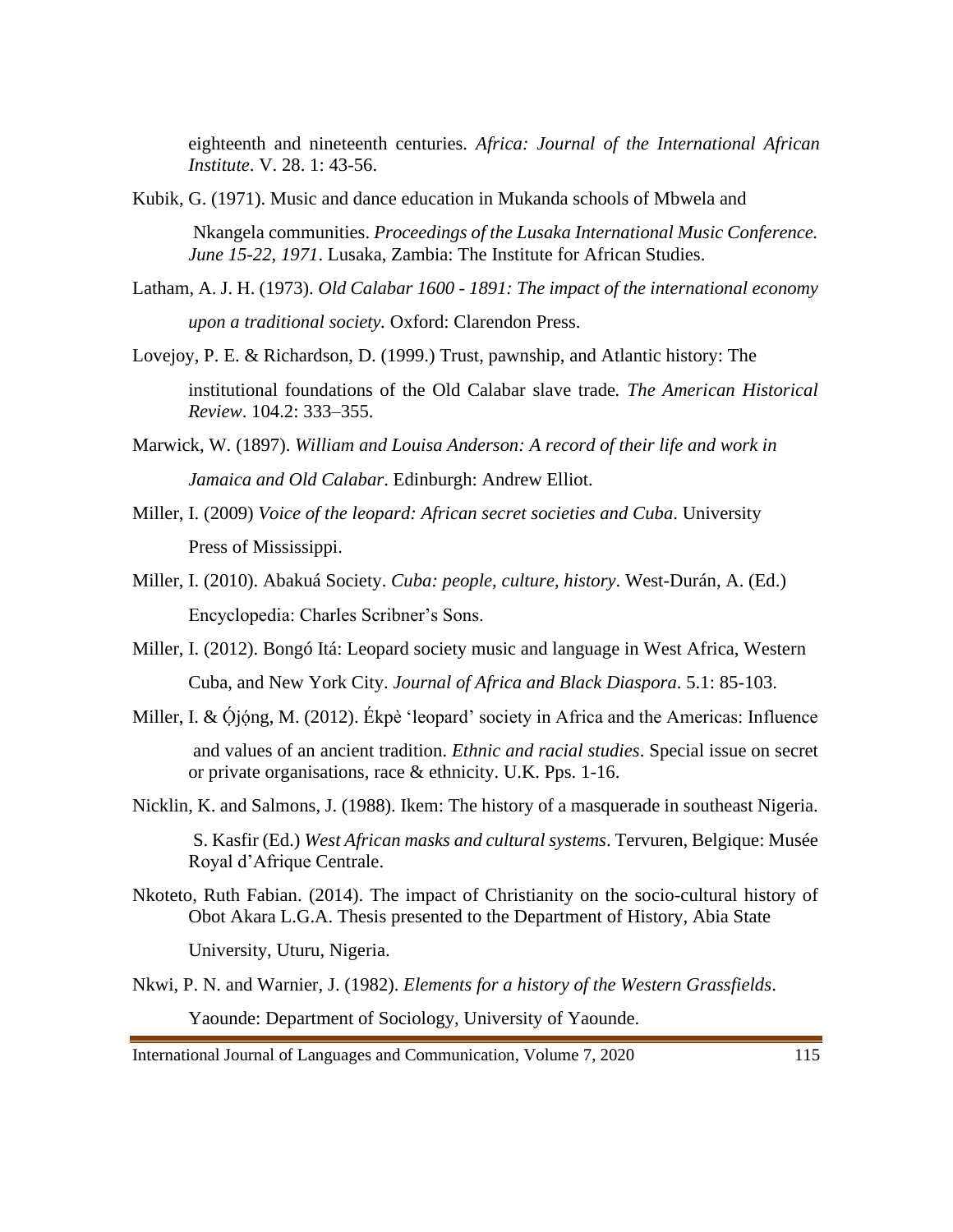- Northrup, D. (1978). *Trade without rulers: Pre-colonial economic development in South-Eastern Nigeria*. Oxford.
- Nwokeji, U. (2010). *The slave trade & culture in the Bight of Biafra: An African society in the Atlantic world*. Cambridge University Press.
- Oku, E. E. (1989). *The kings & chiefs of Old Calabar (1795-1925)*. The association for the promotion of Èfịk language, literature and culture, (APELLAC) Calabar: Glad Tidings Press.
- Oku, Ekei Essien. 1990. Kings of Old Calabar. *Old Calabar Revisited*. (Eds.) S.O. Jaja, E.O Erim, B.W. Andah. Enugu: Harris Publishers.
- Peek, P. & Owheibor, N. E. (1971). Isoko Songs of Ilue-Ologbo. *African Arts*. 4.2: 45- 46.
- Röschenthaler, U. M. (2011). *Purchasing culture: The dissemination of associations in the Cross River Region of Cameroon and Nigeria*. Trenton, NJ: African World Press.
- Röschenthaler, U. M. (2004). Transacting obasinjom: The dissemination of a cult agency in the Cross River area. *Africa.* 74.2: 241-276.
- Simmons, D. C. (1980). *Extralinguistic usages of tonality in Èfịk Folklore*. University of Alabama Press.
- Stones, T. (1896) *Striking stories of African missions*: *Primitive methodist African Missions*. London: Clerkenwell Road, E. C.
- Talbot, P. A. (1912). *In the shadow of the bush.* London: William Heinemann.
- Talbot, P. A. (1923). *Life in southern Nigeria: The magic, beliefs, and customs of the Ìbìbìò tribe*. London: MacMillan & Co.
- Talbot, P. A. (1926/1969). *The peoples of Southern Nigeria: A sketch of their history, ethnology, and languages, with an abstract of the 1921 Census*. 4 Vols. London: Oxford University Press.
- Thompson, R. F. (1974). *African art in motion: Icon and act*. Los Angeles: University of California Press.
- Udoka, A. (1984). Ekong songs of the Annang. *African arts* 18.1: 70, 94.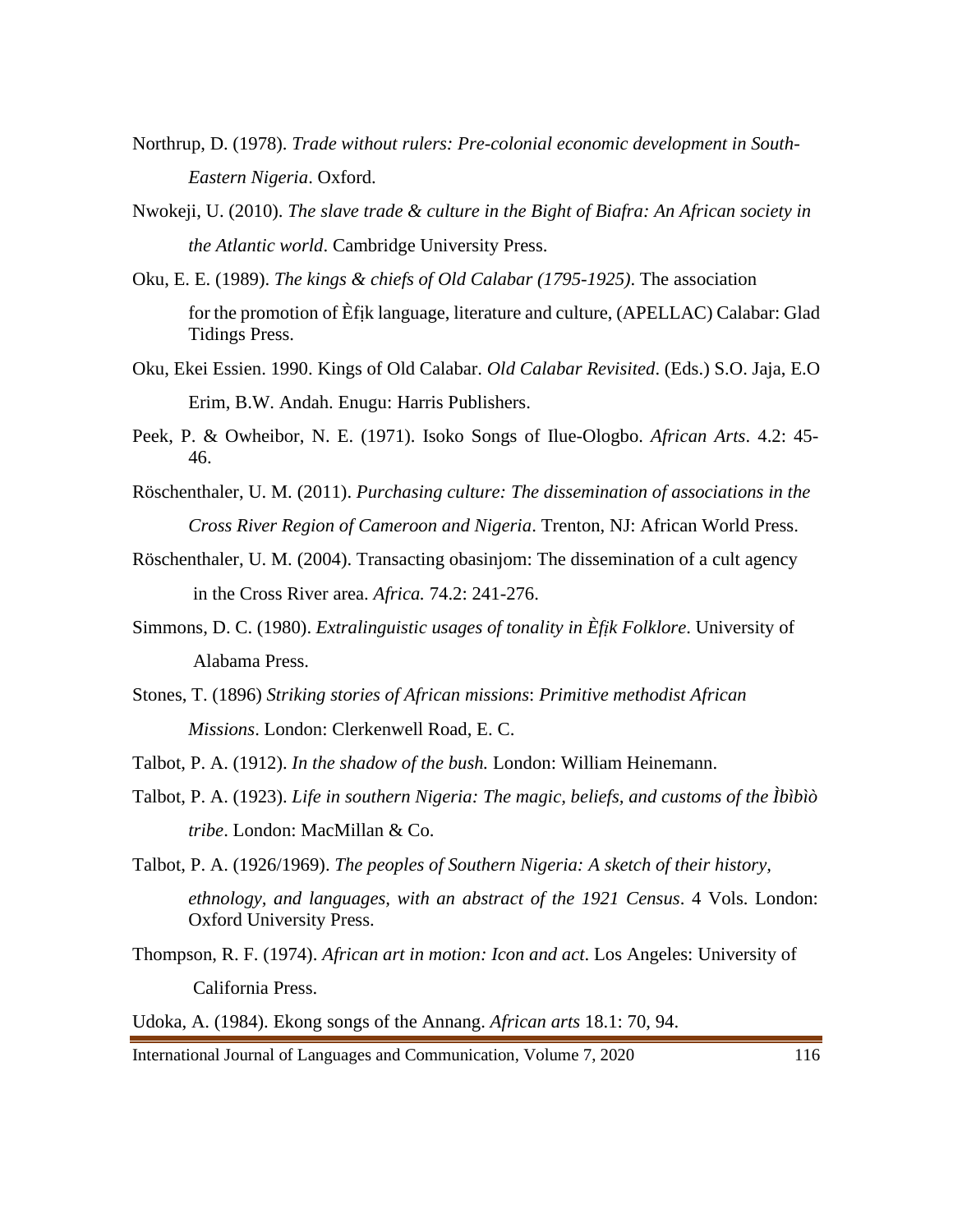- Vansina, Jan. (1990). *Paths in the rainforest: Toward a history of political tradition in Equatorial Africa*. Madison: University of Wisconsin.
- Verger, P. (1957). *Notes sur le cult des òrìsà et vodun à Bahia, la Baie de tous les Saints, au Brésil et à l'ancienne Côte des Esclaves en Afrique*. Mémoires de l'institut Français d'Afrique Noire. No. 51. Dakar: IFAN.
- Waddell, H. M. (1863). *Twenty-nine years in the West Indies and Central Africa: A review of missionary work and adventure, 1829-1858.* London: T. Nelson and Sons.
- Williams, G. (1897). *History of the Liverpool privateers and letters of Marque with an account of the Liverpool slave trade*. London: William Heinemann.

#### **Song Sources**

- [AV] Abijang Village. 2005; 2010. Video-recorded in the Ocham Mgbè [Ékpè hall] of Abijang, southern Etung L.G.A. in 2005 and in August 2010.
- [AF] Arias, Fernando. 2009. Transcriptions. Havana, Cuba.
- [AC] Arochuku Community. 2008. Video-recorded on March 16 in the Ékpè council of Arochukwu Paramount Ruler, Eze Vincent Ogbonaya Okoro.
- [BB] Bassey, Bassey Efiong. 2009-2012. Transcriptions. Calabar.
- [BB2] Bassey, Bassey Ekpo. 2008. Transcriptions, Calabar.
- [BD] Bassey, 'Demmy'. 2004. Transcriptions. Calabar.
- [EI] Edet, Inameti Orok. 2008. Audio-recordings. Calabar.
- [EF] Egbo, Fidelis. 2010. Video-recordings. Bèchéí Ùm¨n.
- [EE] Ekeng, Ekpo Bassey. 2008. Audio-recordings. Calabar.
- [EE2] Ékeng, Edet N. 2011. Video-tape recordings. Ìdùà-‰r©n.
- [EI2] *Ékpè Ita and his Itembe Eburutu Cultural Group*. LP Side A: at 14:05 onwards.
- [EI2b] *Ekpe Ita Ima Edi Obo* (CG\_ALPS1051\_side1).
- [EE3] Ekpo, Ékpènyong Ékpènyong. 2008. Audio recordings. Ákámkpà-‰k©y™¿.
- [EA] Essien-Eyo, Ako. 2009. Tone marking. Calabar.

[EE4] Eso, Eso Archibong. 2005-2012. Audio-recordings; transcriptions. Calabar.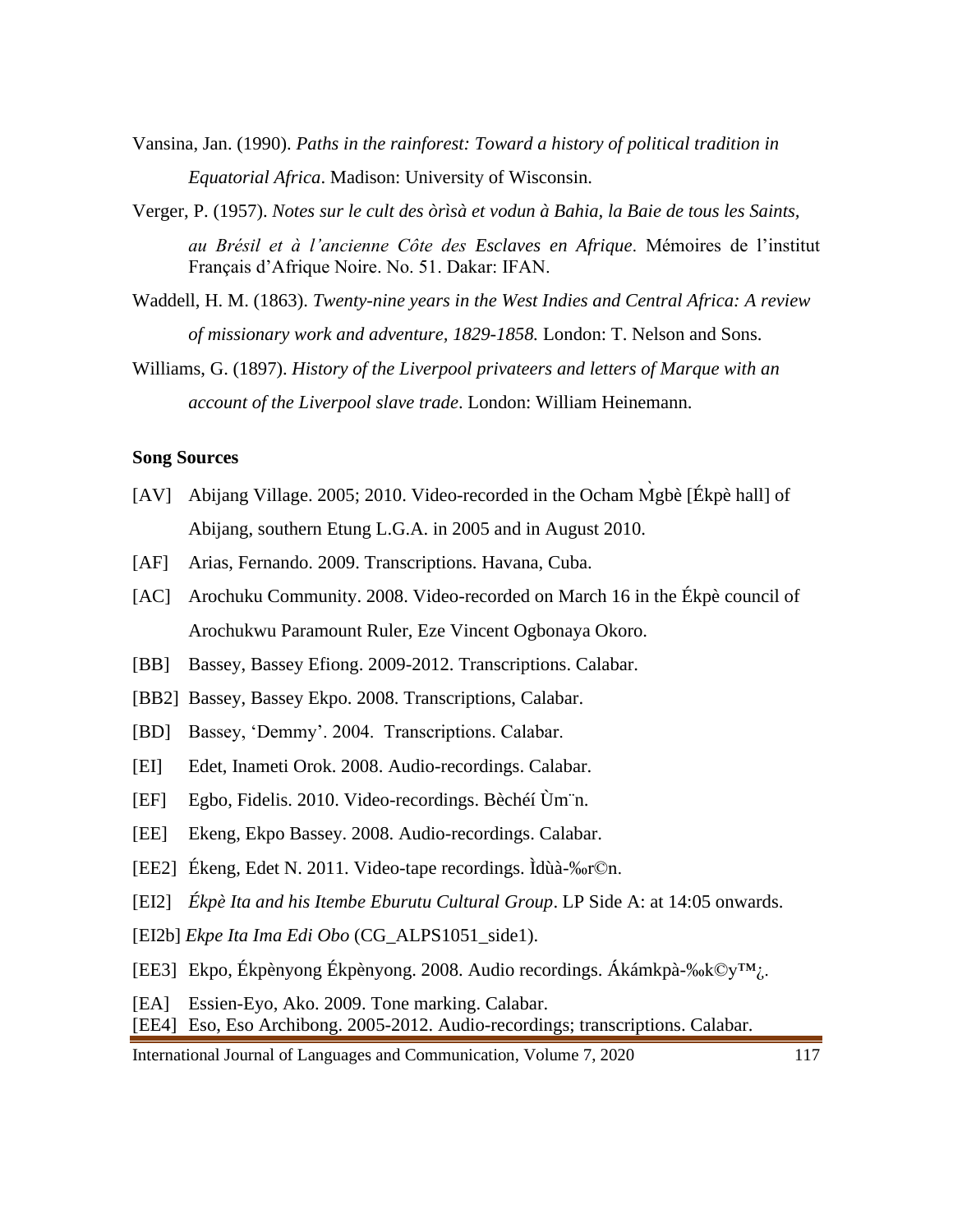- [EE5] Eyo, Effiom Ekpenyong. 2005-2008. Video-tape recordings. Calabar.
- [IE] Ika, Etim. 2005-2011. Audio-recordings; transcriptions, Calabar and Creek Town, principally at Èfé Ékpè Èfût Ifako.
- [IE2] Ikpi, Eteng Tata. 2010. Audio-recordings. Ugep.
- [IA] Ìwárà, Alexander. Transcriptions and tone marking, Ugep.
- [NA] *Nka Asian Mkparawa Eburutu: Cultural Group Calabar*. LP.
- [NE] Nsan, Emmanuel. 2013. Interpretations. Calabar.
- [OT] Oban Town. 2009. Video-tape recording. Sung in Èfik by the Mgbè members during the 'end of year ceremony,' January 2.
- [OM] Ójóng, Mathew. 2011-12. Transcriptions and interpretations. Calabar and Íkóm.
- [OOG] Okop Oninke [Unenike] Group. 1976.
- [OE] Okpo, Ekpenyong I. 2013. Interpretations. Calabar.
- [OE2] *Okut Eyen Owo*. LP.
- [OJ] Omini, James Archibong. 2010. Audio-recordings. Ugep. January 14.
- [OO] Osibe, Okwa. 2009. Video-tape recordings. Okuni, Íkóm LGA.
- [TE] Toyo, Eskor. 2010-2012. ‰r©n and Calabar.
- [UB] Umo, Bassey Bassey. 2008. Audio-recordings. Calabar.
- [US] Unspecified source in Calabar.

#### **Consultants**

- 1. Adaka, Mr. Sunday. 2010. A title-holder of Èfịk Ékpè, Èfé Ékpè Éyò ̣Émà. Curator of the National Museum, Calabar, and a speaker of Ùm¨n and Èfịk languages.
- 2. Antigha Edet IV, Mùrí Cobham. 2009-2012.
- 3. Chief Edet IV (1926 d. 27 July 2012), was the
- 4. Mùrí (Clan Head) of Èfût Ifako Clan, Creek Town, Ódúkpání L.G.A. He was considered among the most knowledgeable Ékpè specialists of the Calabar region.
- 5. Arias, Fernando. 2009. Nasako of the Obane Sese Kondo lodge in Havana. December.
- 6. Aye, (Elder) Efiong U. 2010 (1918-2012). Conversations with Miller in Aye's home, Calabar.
- 7. Not an Ékpè member, Aye was an educator and writer, and a native of Creek Town.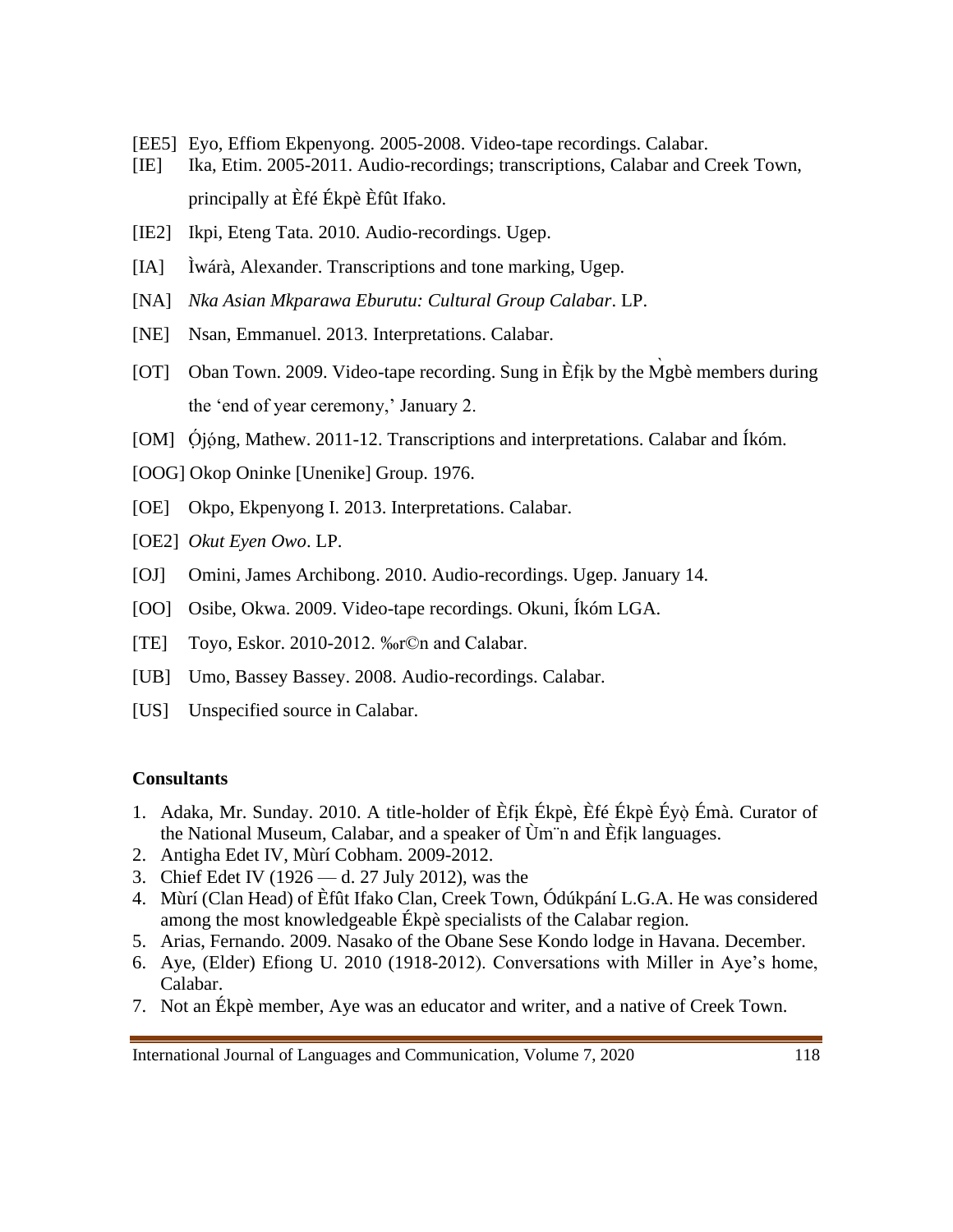- 8. Bassey, Engineer Bassey Efiong. 2009-2012. Engineer Bassey is an Ékpè title-holder and author, Calabar.
- 9. Bassey, Ètúbòm Bassey Ekpo. 2004-2008. Ètúbòm Bassey (d. 2010) was head of the King James Royal House, of Cobham town (Ékórétònkó). The House is in Calabar,
- 10. Ákpábùyò, Bakassi, and James Town. He was chairman of the Cobham Town Combined Council. He was also Ìyámbà of Èfé Ékpè Éyọ̀Émà, Upper Cobham town.
- 11. Bassey, 'Demmy'. 2004. Mr. Bassey (d. 2007), a member of the Èfé Ékpè Ìyámbà lodge of Àtákpà, was a highlife musician and composer who played in Ghana in the 1960s.
- 12. Bassey, Ètínyị̀n Thomas Ekpo. 2013. Ètínyị̀n (Patriarch) of King James Ekpo Bassey Royal House. His is also Óbó!n Nkàndà of Èfé Ékpè Éyọ̀ Émà, Upper Cobham town (Ékórétònkó).
- 13. Díaz-Anaya, Ogduardo 'Román'. 2000-12. From Havana, Cuba, Mr. Díaz is the Moní Bonkó of the lodge Ékuéri Tongó Ápapa Umón. Personal communication with Miller in New York City.
- 14. Edet IV, Mùrí Cobham Antigha. 2009. Ọ́bọ́!n̅-Èbònkó in Ékpè and Mùrí (Clan Head) of Èfût Ifako Clan, Creek Town, Ódúkpání L.G.A.
- 15. Edet, Chief (Honorable) Hayford Solomon. 2008. Chief Edet belongs to Nkonib (Ikot Ansa Qua Clan), Ikpai Ohom Qua Clan, as well as Big Qua Clan.
- 16. Edet, Mr. Asuquo E. Edet. 2015. Abanékpe of Èfé Ékpè Éyọ̀ Émà, Ekoretonko (Lower Cobham). Mr. Edet is a traditional singer in Èfịk kingdom, and brother to Chief E.E. Edet.
- 17. Edet, Chief Eyoma Edet. 2015. Isung Oku-Akama of Efe Ékpè Eyo Ema, Ekoretonko (Lower Cobham). Chief Edet is a traditional singer in Èfịk kingdom, who was raised by his grandfather, an Ékpè chief of the same lodge and musician, and his grandmother, a priestess of the Òdèm deity cult. His brother Mr. Asuquo Eyoma Edet helped with English translations.
- 18. Edet, Inameti Orok. 2008. Mr. Orok (d. 2009) of Ákpábùyò, was a professional percussionist of traditional Nigerian music.
- 19. Efiok, Ètúbòm Essien E. 2009-2010. Ètúbòm Efiok is a great-grandson of King Eyo VIII, the Ọ́bọ́!n̅-Èbònkó of Èfé Ékpè Ìbókù, and Ètúbòm of King Eyo Nsa I, Efiom Ekpu dynasty of Àdàk-Úkò (Creek Town). Conversations with Miller in Creek Town.
- 20. Effiom, Chief Edet. 2015. Chief Effiom (b. 1954, Creek Town) is a complete traditional musician, who specializes in Murua Nyamkpe. Conversations in Calabar.
- 21. Egbo, Fidelis Abah. 2009-2010. Chief Abah (1957- September 2012), was the Óbòt  $Ôb@k<sup>TM</sup>$  of Bèchéí-Ùm n, Biase L.G.A. (Óbòt means 'Óbó!n $\overline{h}$ ' in Bèchéí language). The titles Ôb©k™ and Ókù-ákàmà are held by his family. Óbòt Fidelis Egbo could speak the Ùm¨n, Bèchéí, Ìgbo, and Èfìk languages. Audio-recordings December 18, 2009. Videorecordings January 30. 2010.
- 22. Ekeng, Ekpo Bassey. 2008. From Henshaw Town (Úsìdùng) in Calabar, Ekeng is the Chairman of the Youth Leaders for the entire Èfịk Kingdom, capped by Edidem Nta Elijah Henshaw (the late ‰b©!¿ of Calabar).

International Journal of Languages and Communication, Volume 7, 2020 119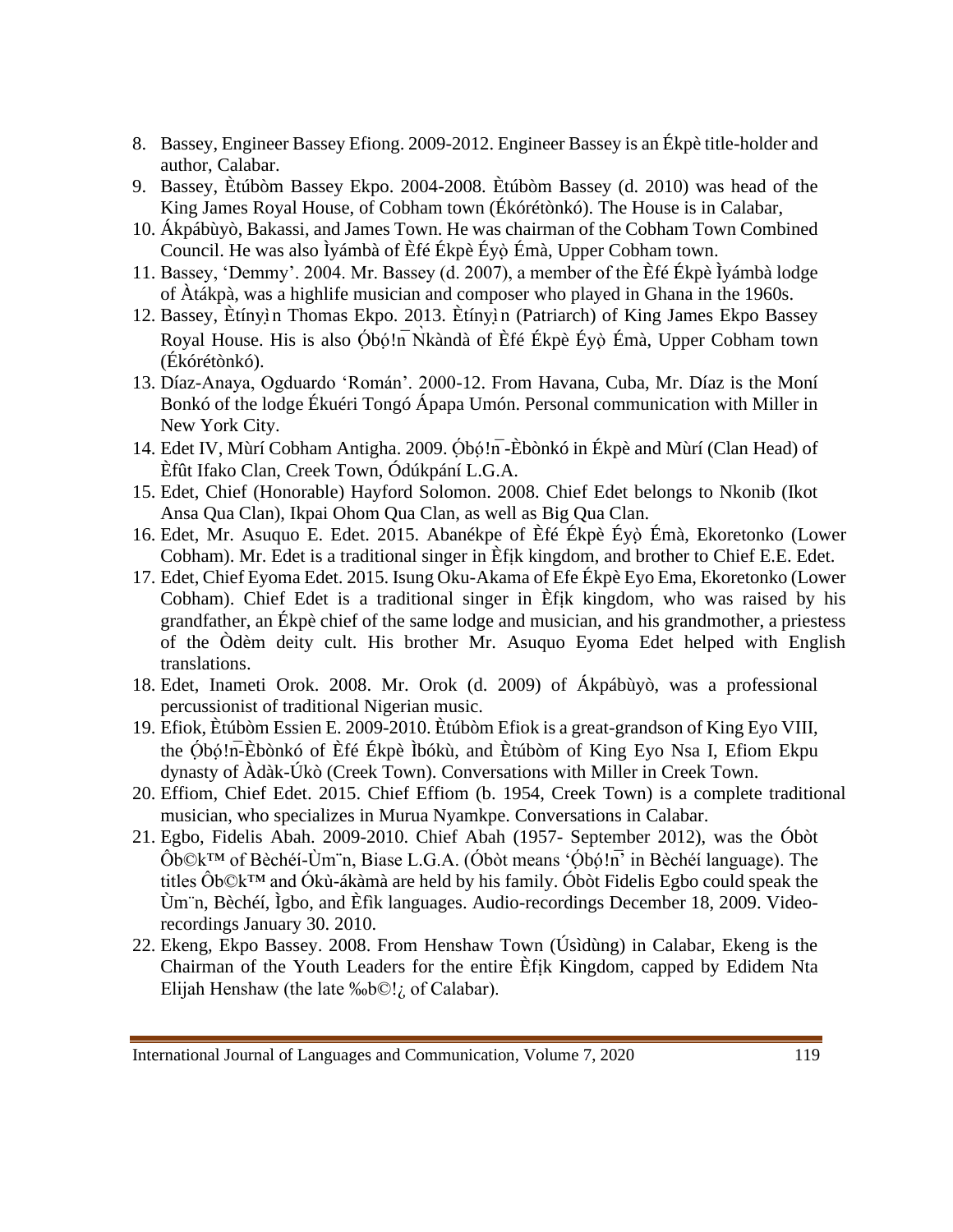- 23. Ékeng, H.H. Obong Edet N. 2011. Mkpoto Ìdùà IV Clan Head-elect of Ìdùà Clan, ‰r©n, Akwa Ibom State. January-February.
- 24. Ekpo, Chief Ékpènyong Ékpènyong. 2008. Chief Ekpo (1940 August 20, 2013) was the Ọ́bọ́!n̅-Ìyámbà of ‰k©y™¿ in Ákámkpà-‰k©y™¿ village, Ódúkpání L.G.A. He spoke both Èfik and  $Ki^{TM}$ ; the language of ‰k©y™<sub>i</sub> people. His late father and elder brother were Ékpè specialists. Recordings on August 30, 2008 in Calabar. Revision of transcriptions on November 1, 2009 in Ákámkpà-‰k©y™¿.
- 25. Eso, Chief Eso Archibong. 2005-2012. Óbó!n Ìyámbà of Èfé Ékpè Àsíb $^{TM}$ ng Èkòndò of Òbútòng.
- 26. Essien-Eyo, Dr. Ako. 2009-2012. Department of English, University of Calabar.
- 27. Eyo, Chief Effiom Ekpenyong. 2005-2008. Chief Eyo (d. 2011) was from Àdàk-Úkò ward of Creek Town and a descendant of Eyo Honesty II; he held a chieftaincy title in that House (Ibet Idem Ufok Eyo Honesty II). His Ékpè title was Ôb©k™-Ôb©k™ in Èfé Ékpè Éyò Émà.
- 28. Ika, Etim. 2005-2011. 'Údábò' (Village Head) Ika, whose official name is Ekpenyong Cobham Antigha, is Ìsúng-Èbònkó in Ékpè and the son of the Mùrí Cobham Antigha Edet 4th of Èfût Ifako Clan, Creek Town, Ódúkpání L.G.A.
- 29. Ikpi, Chief Eteng Tata. 2010. Ìyámbà of Lêb®lk®m BikoBiko, Ugep, Yakurr L.G.A. January 14.
- 30. Imona, Chief Ekon E. E. 2007-2009. Secretary to Osam M̀gbè, Big Qua Clan. Ntoe Eturi, Osam M̀gbè Big Qua Town. President, Calabar M̀gbè .
- 31. Itoh, Chief Esoh. 2004. Paramount ruler of the BàLóndó people of Cameroon. Conversations with co-author Miller in Ekondo Titi, southwest Cameroon, in August.
- 32. Ìwárà, Prof. Alexander. Department of Linguistics, University of Calabar. Professor Ìwárà is an Ékpè member through his father's lineage in Ugep.
- 33. Mbukpa, Mùrí Efiong E.O. IV. 2008. Clan Head, Èfût Abua East Kingdom, Calabar South L.G.A. Mùrí Mbukpa guided Miller to Arochuku to meet the Eze on March 16, to record Ékpè songs.
- 34. Nsan, High Chief (Dr.) Emmanuel. 2013. From Ifundo, Ákpábùyò, whose Ékpè is centered in  $\hat{A}$ tákpà. Chief Nsan is a member of the Óbó!n of Calabar's council. Dr. Nsan made corrections to the final manuscript.
- 35. Ọ́jọ́ng, (Dr.) Mathew. 2011-12. Ọ́jọ́ng (02-04-1943—18-12-2013) held the title of Ntúfàm-Ìyámbà, the highest Ékpè title among the Éjághám-speaking people of the Upper Cross River region in Nigeria and extending into Cameroon. He taught at the Institute of Policy and Administrative Studies, University of Calabar, Nigeria.
- 36. Okoro, Eze Vincent Ogbonaya. 2008. The Paramount Ruler of Arochukwu and his Ékpè council. Songs recorded on March 16.
- 37. Okpo, Ekpenyong I. 2013. Rear Admiral (rtd). Óbó!n-Ìyámbà of Èfé Ékpè Éyò Émà Atai Ésị̀t ẹ́dẹ̀k. Admiral Okpo made corrections to the final manuscript.
- 38. Omini, Chief (Dr.) James Archibong. 2010. Ìyámbà of Ketabebe Ijom village, Ugep, Yakurr L.G.A

International Journal of Languages and Communication, Volume 7, 2020 120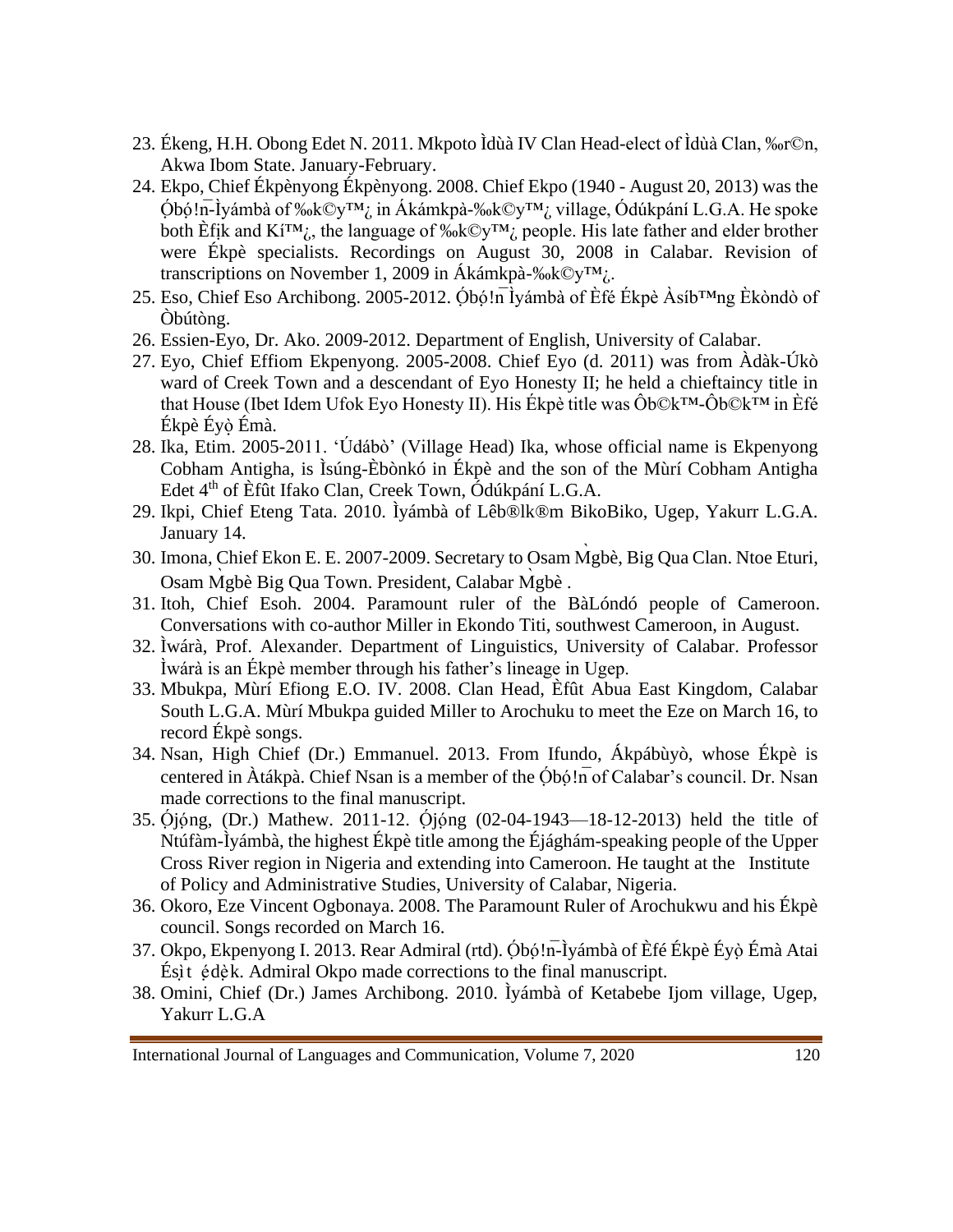- 39. Osibe, Chief Okwa. 2009. M̀gbè title-holder in Okuni, of the Osam M̀gbè Emuro ('emuro' means 'end of town'); November 8. Okuni village in Íkóm L.G.A. Thanks to Ester Alobi (d. 2012) of the Calabar Cultural Center (a niece of O. Osibe).
- 40. Toyo, Professor Eskor. 2010-2012. Professor Emeritus of Economics, Department of Economics, University of Calabar; Óbó!n Ékpè from ‰r©n, Akwa Ibom State. Meetings at the Professor's home in Calabar South, in ‰r©n, in Yakurr L.G.A., and other regions in company of Ékpè members.
- 41. Umo, Bassey Bassey. 2008. A dance and drum specialist with the Calabar Cultural Center.

### **Audio Recordings**

- 1. *Abasi Udo Ekoi: Nka Asian Ekporoko Iyakoko, Isong Èfịk Eburutu.* 2009. Uwem Edi-Imo & Sons Sound 'N' Production. Ika-Ika Oqwa Market, Calabar.
- 2. *Ékpè Ita and his Itembe Eburutu Cultural Group*. Side A: Asat Iba. 1. Edim Ukwo. 2. Ima Idighe Ino. Side B: Ékpè Offiong 1. Ékpè – Ékpè Ita Sisuaka. 2. Akata Nyok Ebika. M. Ita. Linco LSLP 002 (n.d., 1970's).
- 3. Ékpè Ita. *'Ase' – Traditional*. Vol. 1. Ima Edi Obio Group. Philips (Nigeria). LP 6361- 109 (1975).
- 4. Ékpè Ita. 1976. *'Ase' – Traditional*. Vol. 2. Ima Edi Obio Group. Produced and directed by Chief Inyang Henshaw. Side A: 1. Ifot Ufok Etemi. 2. Ebe Fo Ke'Fon Ye Afo. 3. Isama Obobefok Uyaha. Side B: 1. Mbara Osono Edet. 2. Mbet Obop Eyen. 3. Eyen Akpa. Philips. Phonogram Ltd. Nigeria LP 6361-187 (1976).
- 5. Los Muñequitos de Matanzas. "Abakuá #3." *Guaguancó/ Columbia/ Yambú*. Recorded atEstudio Siboney, Santiago de Cuba, Nov. 15-17, 1983. Re-released by Qbadisc, 1994. QB9014.
- 6. *Nka Asian Mkparawa Eburutu: Cultural Group Calabar*. Director, Ètúbòm Asuquo Etim. Èkòndò Records ERLP 001, Calabar (1981).
- 7. *Okop Oninke* [Unenike] Group. *Ekedoho Mmutaka (Ékpè)*. Recorded by R. Ayoade. EMI Stereo. NEMI (LP) 0461A. Made in Nigeria (1976).
- 8. *Okop Unen Ike* ('All who hear will agree': Okob 'hear'; Unenike 'don't disagree', i.e., 'those who hear this music will be happy'). 2012. Director, Chief Edet Effiom. Recorded in Uyo.
- 9. *Okut Eyen Owo*. Effiom Bassey Asuquo and Ekpenyong Archibong, directors. CD, produced by Uwem Edi Imo and Sons, Calabar (2009).
- 10. "[Repica bien el tambor](http://cancionerorumbero.blogspot.com/2007/10/repica-bien-el-tambor.html)." (Guaguancó rhythm) Compositor: D.R. *Rapsodia Rumbera*.
- 11. Grabación: Ernesto Gatel y Pedro Lugo Martínez 'El nené'. EGREM CD 0121, Havana, (1995).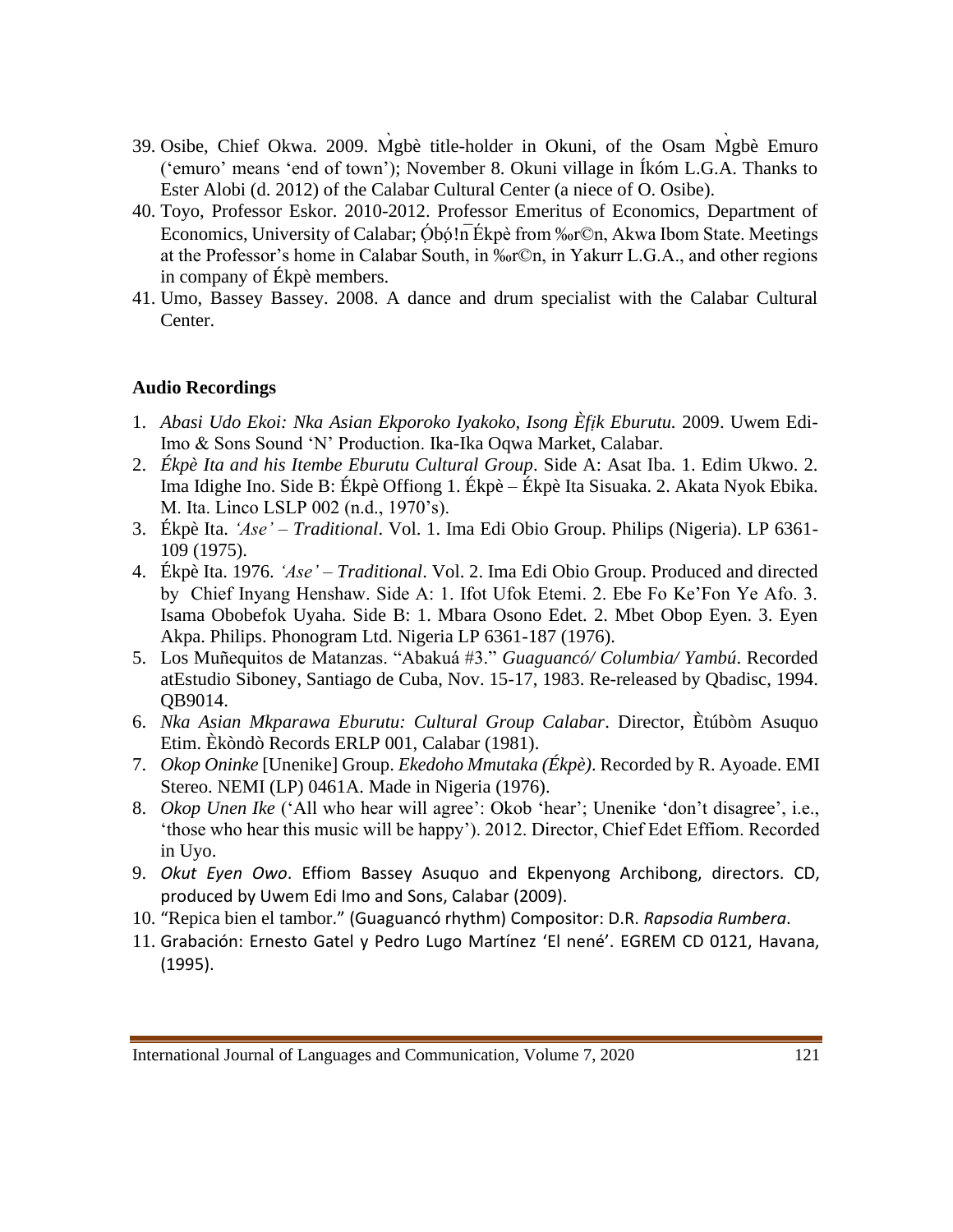# **International Journal of Linguistics and Communications (IJOLAC)**

**ISSN: 1597-8508 Volume 7, 2020**

**Special Edition in Honour of Professor Inimbom James Akpan**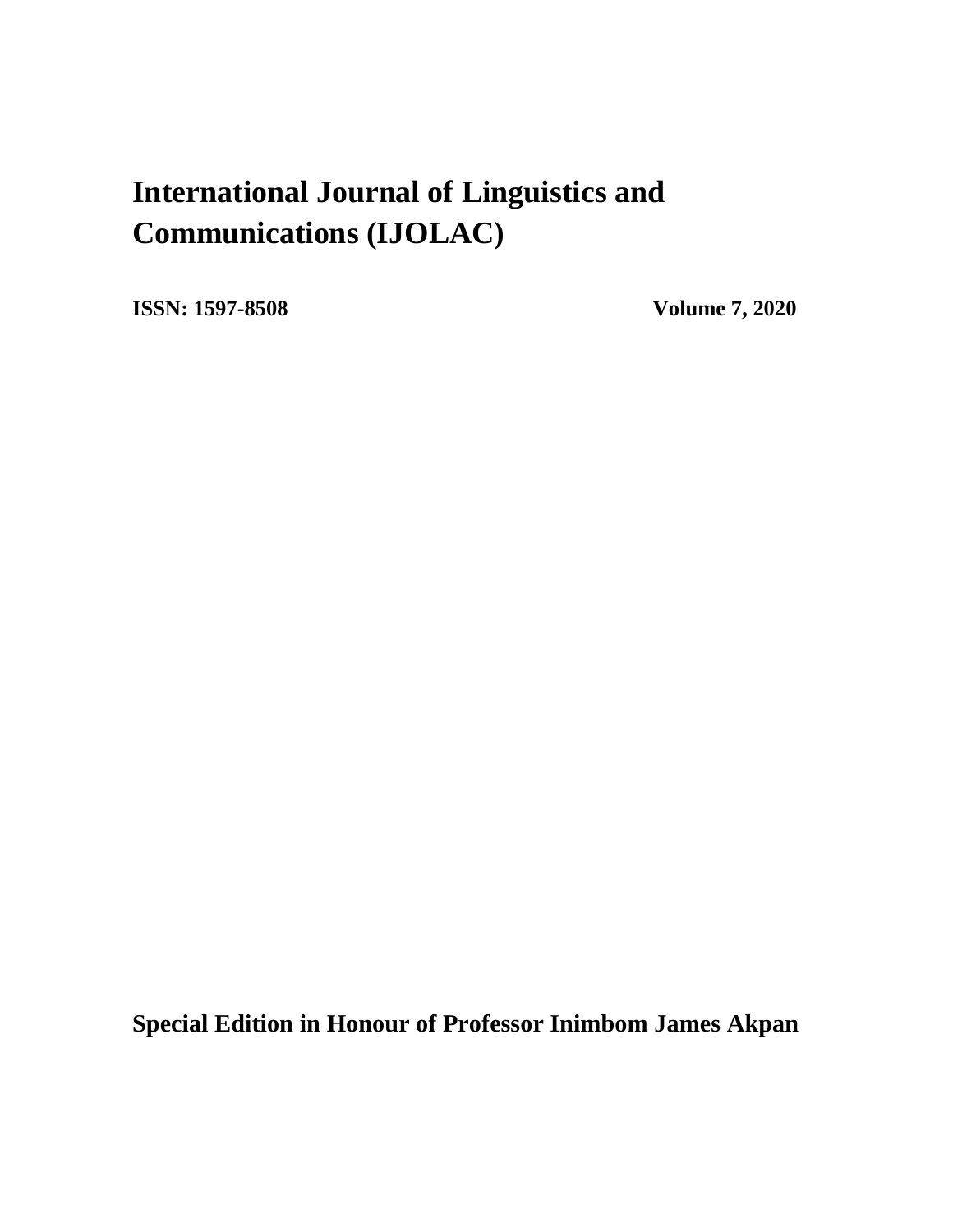# **International Journal of Linguistics and Communication (IJOLAC)**

#### **Publisher**

Department of Linguistics & Nigerian Languages University of Calabar, Calabar Cross River State, Nigeria

**ISSN: 1597-8508**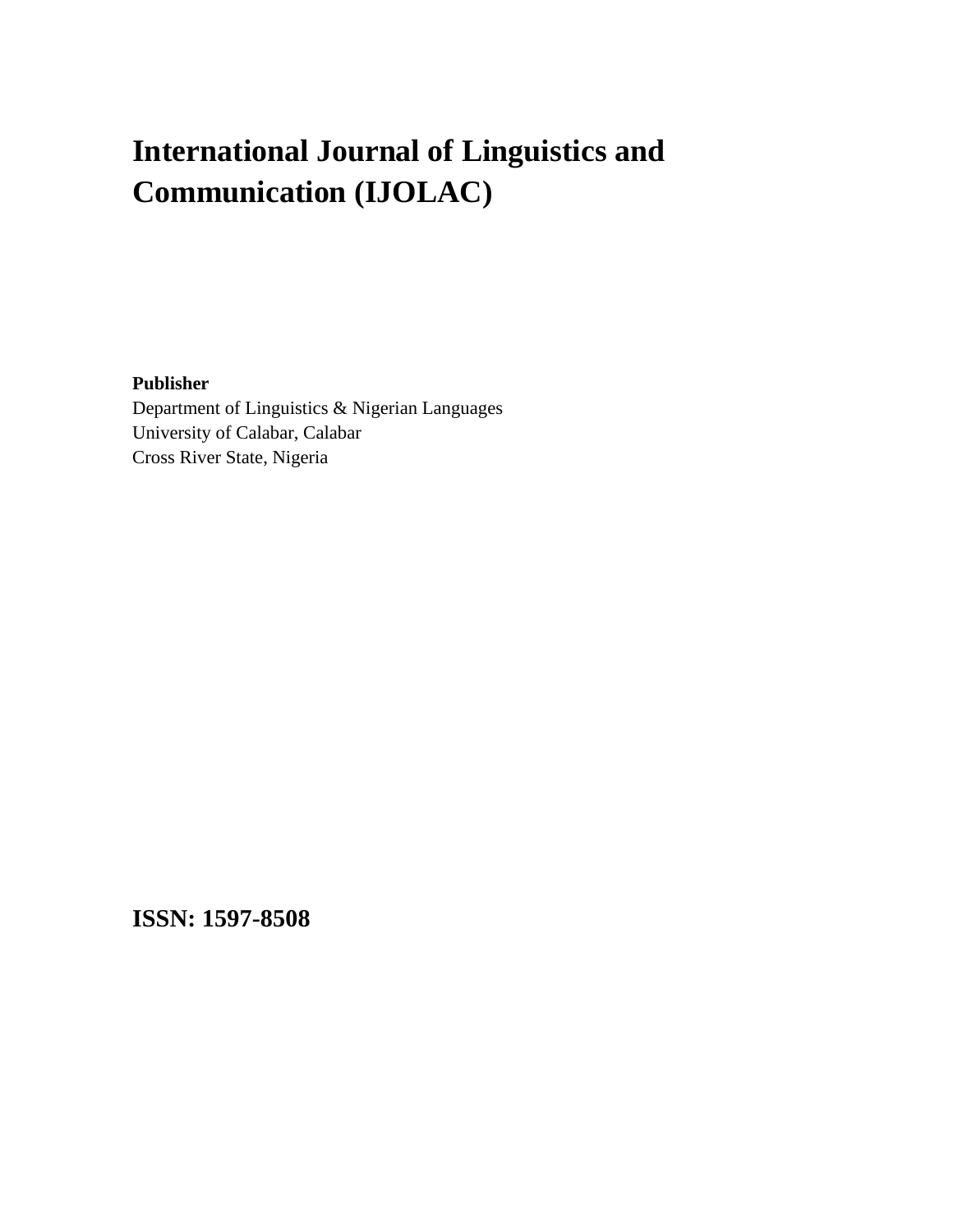## **Editorial Board**

| <b>Editor-in-Chief</b>       | Prof. Margaret Mary P. Okon                               |  |  |  |  |
|------------------------------|-----------------------------------------------------------|--|--|--|--|
| <b>Editor</b>                | Dr. Escor E. Udosen                                       |  |  |  |  |
| <b>Associate Editor</b>      | Dr. Aaron Ogbonnah Nwogu                                  |  |  |  |  |
| <b>Assistant Editor</b>      | Mr. Mfon Brownson Ekpe                                    |  |  |  |  |
|                              |                                                           |  |  |  |  |
| <b>Copy Editors</b>          | Dr. Inok-Kuti Ebak Enya                                   |  |  |  |  |
|                              | Dr. Idongesit Akpan Edo                                   |  |  |  |  |
|                              | Mrs. Imeobong Offong                                      |  |  |  |  |
|                              | Mrs. Lucy Mishina Ushuple                                 |  |  |  |  |
|                              |                                                           |  |  |  |  |
| <b>Editorial Consultants</b> | Prof. Bassey A. Okon – University of Calabar, Nigeria     |  |  |  |  |
|                              | Prof. Imelda I. L. Udoh - University of Uyo, Nigeria      |  |  |  |  |
|                              | Prof. Ozo-Mekuri Ndimele - Ignatius Ajuru University of   |  |  |  |  |
|                              | Education, Port Harcourt, Nigeria                         |  |  |  |  |
|                              | Prof. Bassey E. Antia - University of the Western Cape,   |  |  |  |  |
|                              | Bellville, South Africa                                   |  |  |  |  |
|                              | Prof. Inimbom J. Akpan - University of Calabar, Nigeria   |  |  |  |  |
|                              | Prof. Garba Kawu Dauda - Bayero University, Kano, Nigeria |  |  |  |  |
|                              | Prof. Eno-Abasi E. Urua - University of Uyo, Nigeria      |  |  |  |  |
|                              | Prof. Grace E. Okereke – University of Calabar, Nigeria   |  |  |  |  |
|                              | Aloysius Abety Gwandi, PhD. - University of Bamenda,      |  |  |  |  |
|                              | Cameroon                                                  |  |  |  |  |
|                              | Bruce Connell, PhD. - University of York, Canada          |  |  |  |  |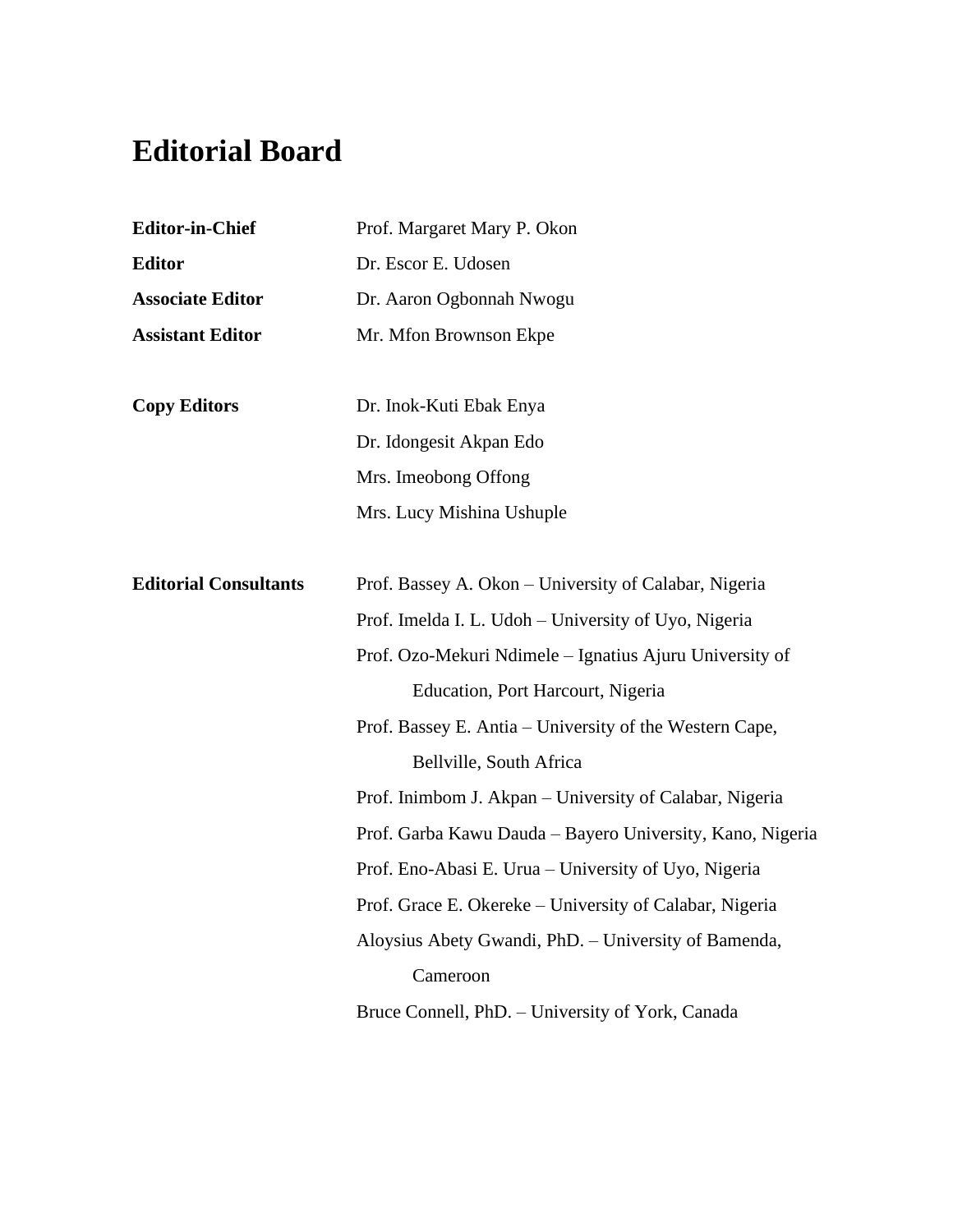# **International Journal of Linguistics and Communication (IJOLAC)**

**Volume 7, 2020**

## **Contents**

| <b>Editorial Note -</b>                                                           |  | 3   |
|-----------------------------------------------------------------------------------|--|-----|
| From linguistic theory to practice: Reflections on three decades of Prof. Inimbom |  |     |
| Akpan's linguistic sail (1988-2020)                                               |  |     |
| <b>Paulinus Noah</b>                                                              |  | 6   |
| Towards a data sheet for the Cross River sub-group of languages                   |  |     |
| Inimbom J. Akpan                                                                  |  | 15  |
| Lower Cross Languages in Akwa Ibom State: A comparison and reconstruction         |  |     |
| of proto-forms                                                                    |  |     |
| Okokon Udo Akpan & Emmanuel Akaninyene Okon                                       |  | 26  |
| A sociolinguistic analysis of proverbs in Mbaise                                  |  |     |
| Eunice Kingley Ukaegbu                                                            |  | 43  |
| The role of proverbs in the intellectual development of the Bette child           |  |     |
| Lucy Mishina Ushuple; Jude Terkaa & Okang Ntui Ogar                               |  | 64  |
| The Edo (Bini) greeting system as a marker of social identity                     |  |     |
| William Ighasere Aigbedo & Osaigbovo Obed Evbuomwan-                              |  | 73  |
| Ékpè 'Leopard' Association songs from the Cross River Region                      |  |     |
| Ivor L. Miller & Margaret M. Okon -                                               |  | 86  |
| A historical analysis of political and linguistic fragmentation in Nigeria:       |  |     |
| The Akwa Ibom State example                                                       |  |     |
| Idongesit Edo -<br>$\overline{\phantom{a}}$                                       |  | 122 |
| Political wandering or cross carpeting? A discursive-recontextualization of       |  |     |
| online reactions on Governor Ben Ayade's defection from PDP to APC                |  |     |
| Anthony Ebebe Eyang & Matthew Abua Ebim                                           |  | 137 |
| Language teaching methods: A critique                                             |  |     |
| Akumjika Chikamma Michael & Helen C. Echebima                                     |  | 157 |
| Grammatical morpheme acquisition in 2-5½ year old Ikwere-speaking children        |  |     |
| Esther N. Oweleke & Favour N. Nwaru                                               |  | 170 |
| Speech challenges of individuals with aphasia                                     |  |     |
| Genevive Chimezie Osuji & Victoria Enefiok Etim -                                 |  | 188 |